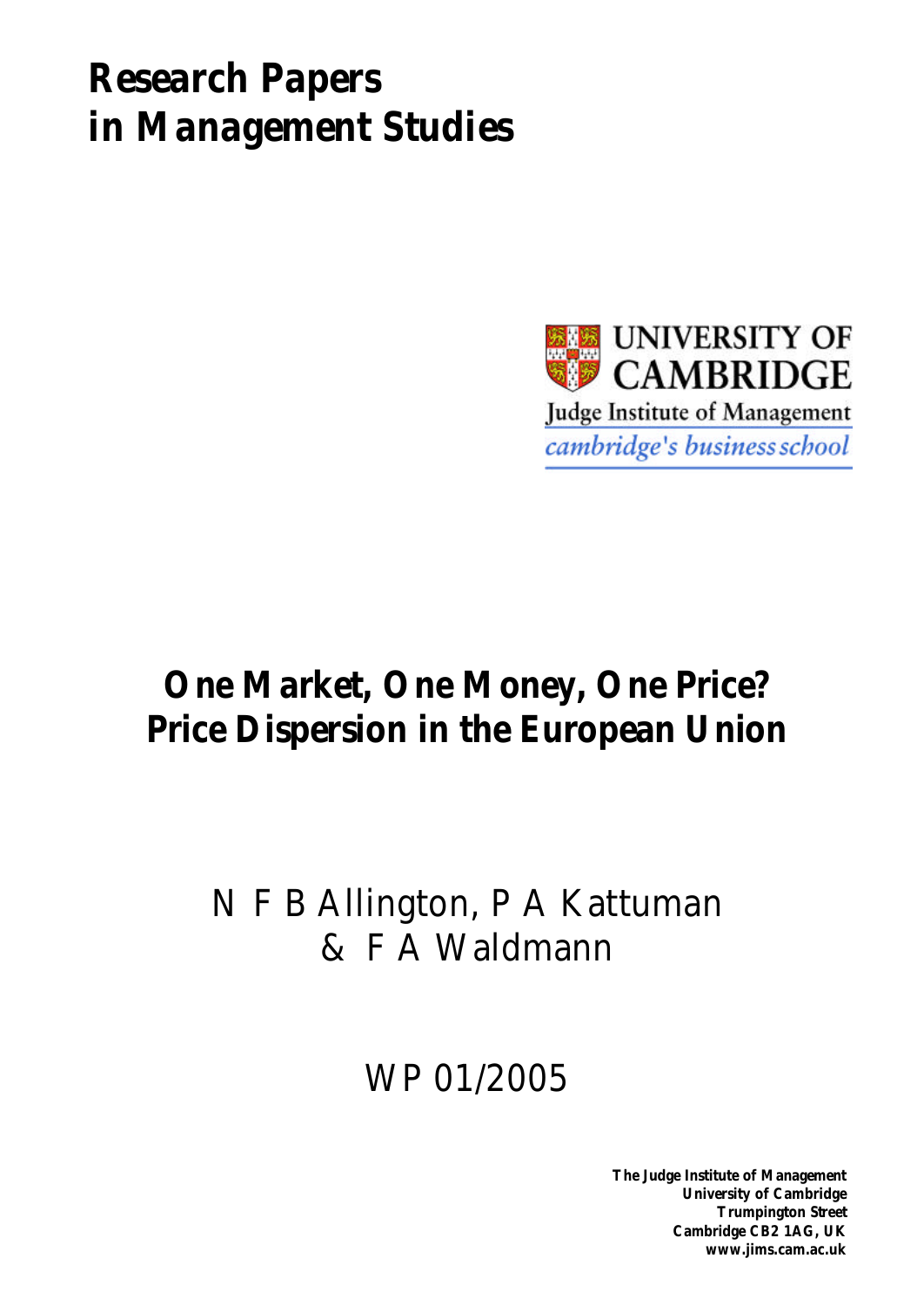These papers are produced by the Judge Institute of Management, University of Cambridge.

The papers are circulated for discussion purposes only. Their contents should be considered preliminary and are not to be quoted without the authors' permission.

## **One Market, One Money, One Price? Price Dispersion in the European Union**

## N F B Allington, P A Kattuman & F A Waldmann

### WP 01/2005

Nigel F.B. Allington Gonville and Caius College University of Cambridge

Paul A. Kattuman Judge Institute of Management University of Cambridge Email: p.kattuman@jims.cam.ac.uk

Florian A. Waldmann Citigroup Global Markets, London and Wolfson College University of Cambridge

Please address enquiries about the series to:

Research Support Manager Judge Institute of Management Trumpington Street Cambridge CB2 1AG, UK Tel: 01223 760546 Fax: 01223 339701 E-mail: research-support@jims.cam.ac.uk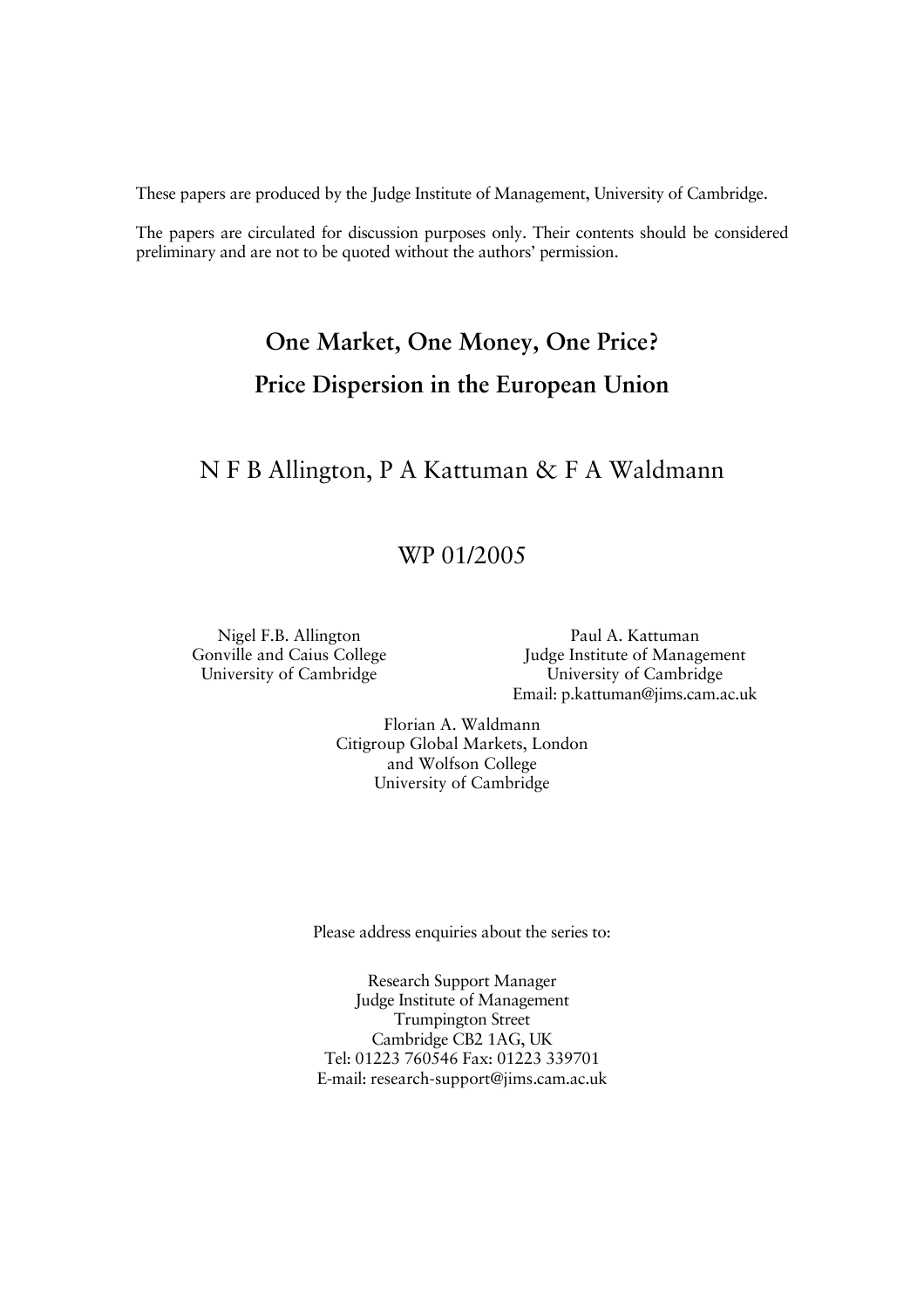## One Market, One Money, One Price? Price Dispersion in the European Union<sup>∗</sup>

Nigel F.B. Allington<sup>†</sup> Paul A. Kattuman<sup>‡</sup> Florian A. Waldmann§

January 2005

#### Abstract

The introduction of the euro was intended to integrate markets within Europe further, after the implementation of the 1992 Single Market Project. We examine the extent to which this objective has been achieved, by examining the degree of price dispersion between countries in the eurozone, compared to a control group of EU countries outside the eurozone. We also establish the role of exchange rate risk in hampering arbitrage by estimating the euro-effect for sub-groups within the eurozone, utilising differences among EU countries in participating in the Exchange Rate Mechanism. Our results, in contrast with previous empirical research, suggest robustly that the euro has had a significant integrating effect.

JEL Classification: E31, E42, F01

Keywords: euro, EMU, price dispersion, difference-in-differences, exchange rate risk

<sup>∗</sup>We are grateful to Eurostat for providing the data analysed in this paper. Eurostat bears no responsibility for the analysis and conclusions reported here. The authors are responsible for any errors or omissions. Corresponding author: Kattuman, E-mail: p.kattuman@jims.cam.ac.uk

<sup>†</sup>Gonville and Caius College, University of Cambridge

<sup>‡</sup>Judge Institute of Management and Corpus Christi College, University of Cambridge §Citigroup Global Markets, London and Wolfson College, University of Cambridge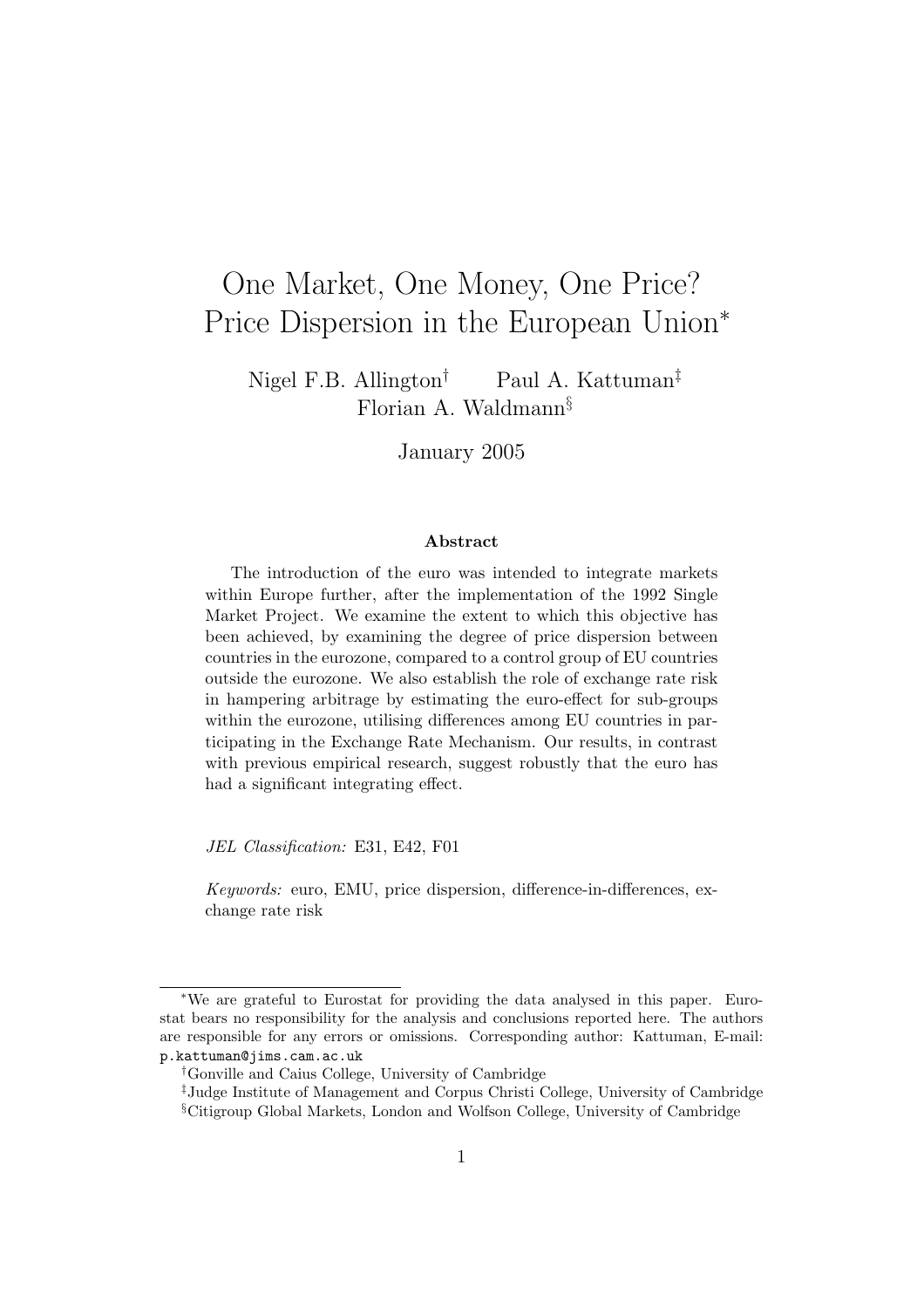## 1 Introduction

Over the past two decades markets within the European Union (EU) have become progressively more integrated as internal barriers to trade have been dismantled. Two crucial steps in this process were the completion of the Single Market Project in 1992 and the start of Economic and Monetary Union (EMU) in 1999. The first removed the remaining physical, administrative and technical barriers to integration and stimulated competition. The second introduced a common currency and eliminated exchange rate variations between the eleven, later twelve, members of the eurozone.<sup>1</sup> In the widely quoted and influential report, One Money, One Market, the European Commission (1990) argued that "without a completely transparent and sure rule of the law of one price for tradable goods and services, which only a single currency can provide, the single market cannot be expected to yield its full benefits - static and dynamic". The single currency would deepen integration by lowering exchange-rate-risk premia, lower uncertainty, make cross-border business much more profitable and lower transaction costs, thereby saving the equivalent of approximately 1% of EU15 GDP.

This viewpoint was re-iterated in the 1996 review of the single market: "increased price transparency will enhance competition and whet consumer appetites for foreign goods; price discrimination between different national markets (in the EU) will be reduced" (European Commission, 1996). When the euro actually became an accounting reality in 1999, the European Commission (1999) anticipated that it would "squeeze price dispersion in EU markets".

The recent publication of a newly revised, consistent and comprehensive data set on price indices for the period from 1995 has made it possible to undertake a detailed analysis of price convergence within the EU. We test the hypothesis that greater market integration, followed by a common currency has rendered the Law of One Price (LOOP) valid for the EU. Our results robustly suggest that the euro has had a positive effect on price convergence for tradable goods, among EMU members relative to non-EMU members, over and above a general EU-wide tendency towards price convergence. It is also evident that, risk, due to volatility of nominal exchange rates prior to the introduction of EMU, has had a significant bearing on the process of price convergence.

The structure of this paper is as follows. An overview of the relevant theory and the empirical literature is provided in Section 2, including the

<sup>&</sup>lt;sup>1</sup>The 1999 members were: Austria, Belgium, Finland, France, Germany, Ireland, Italy, Luxembourg, Netherlands, Portugal and Spain. Greece joined in 2001.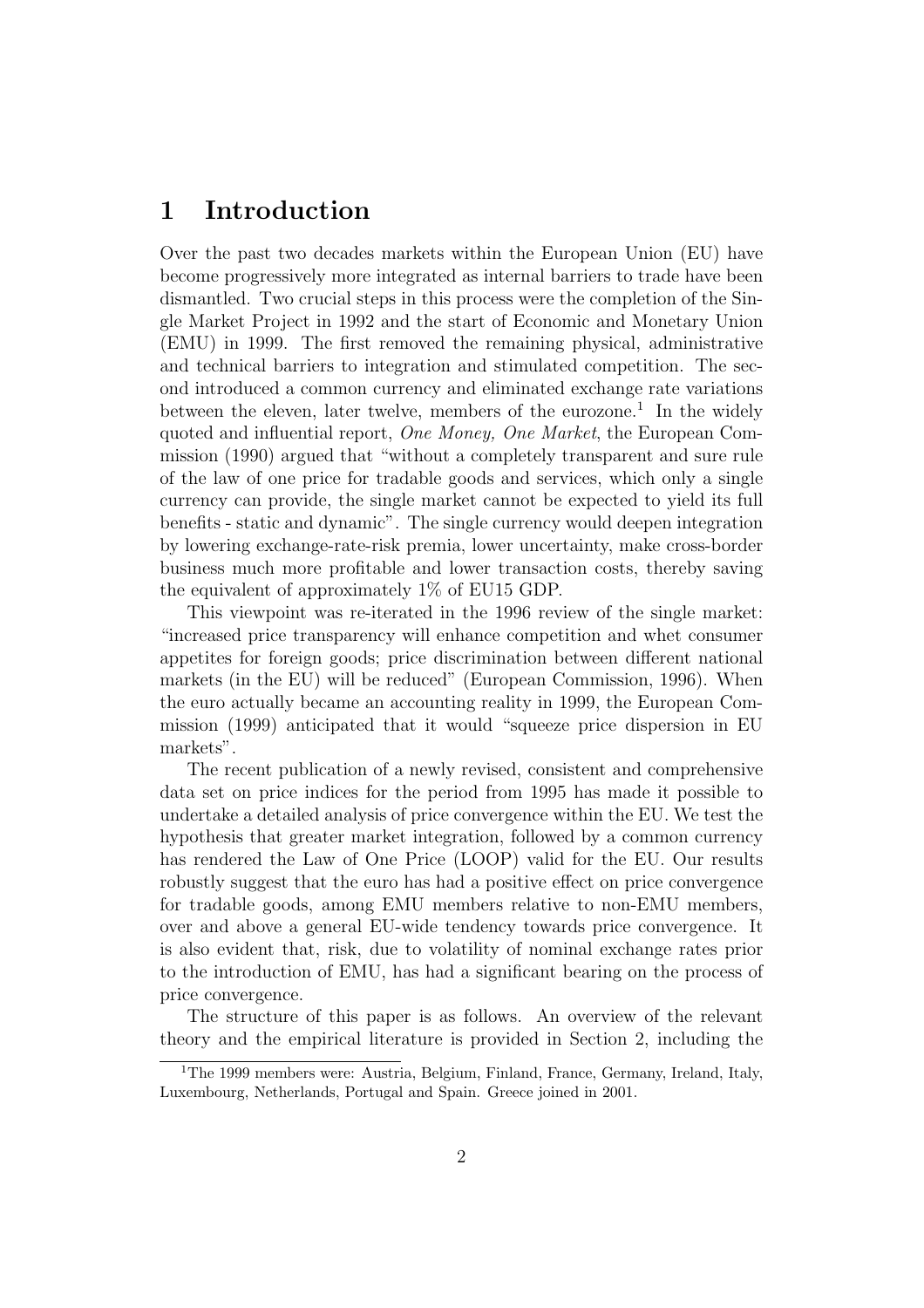benefits derived from a single currency. Section 3 describes the data and section 4 discusses the methodology used. Section 5 reports the results of our analysis. Conclusions are offered in Section 6.

## 2 Theory and Literature

#### 2.1 Theory

In the international economics literature, the LOOP and its aggregate counterpart, Purchasing Power Parity (PPP), have provided a useful benchmark for the dynamics of relative prices. The Law of One Price states that prices of identical tradable goods priced in the same currency should, under competitive conditions, be equal across all locations, national and international. If prices differ, then arbitrageurs, subject to certain threshold effects, would profit from buying them where they are comparatively cheap and selling them where they are comparatively expensive. The price of non-tradable goods, normally excluded from the LOOP analysis, can also be expected to converge, with a sufficiently high degree of economic integration.

From a theoretical point of view the failure of LOOP and hence of PPP, has several explanations. In a common market like the EU, where tariffs, trade quotas and other informal barriers have been removed, one obvious reason that remains would be transport costs. Shipping costs permit price differentials between more distant markets without encouraging arbitrage. In a seminal article, Engel and Rogers (1996) found that distance, as a convenient control for transport costs, explains relative price dispersion across ten US and nine Canadian cities; this result has been confirmed by Parsley and Wei (1996 and 2001), Cecchetti *et al.* (1999) and more recently by Haskel and Wolf (2001). Engel and Rogers also reveal that the border effect is more decisive than distance, even when both countries share the same language and similar cultural and political traditions. They speculate that the EU could also be affected by similar border effects, and Beck and Weber (2003) report evidence for this.

The segmentation of countries by borders creates the potential for monopoly pricing and Feuerstein (2003) showed that firms could exploit markets exhibiting a home-product bias by setting higher prices in domestic than in export markets. Also, national variations in consumer preferences can, in general, foster price discrimination across countries. To the extent crossborder search costs are likely to be higher than their domestic counterparts, finding price dispersion across Europe will not be surprising. Technological advances such as internet price search engines should erode these information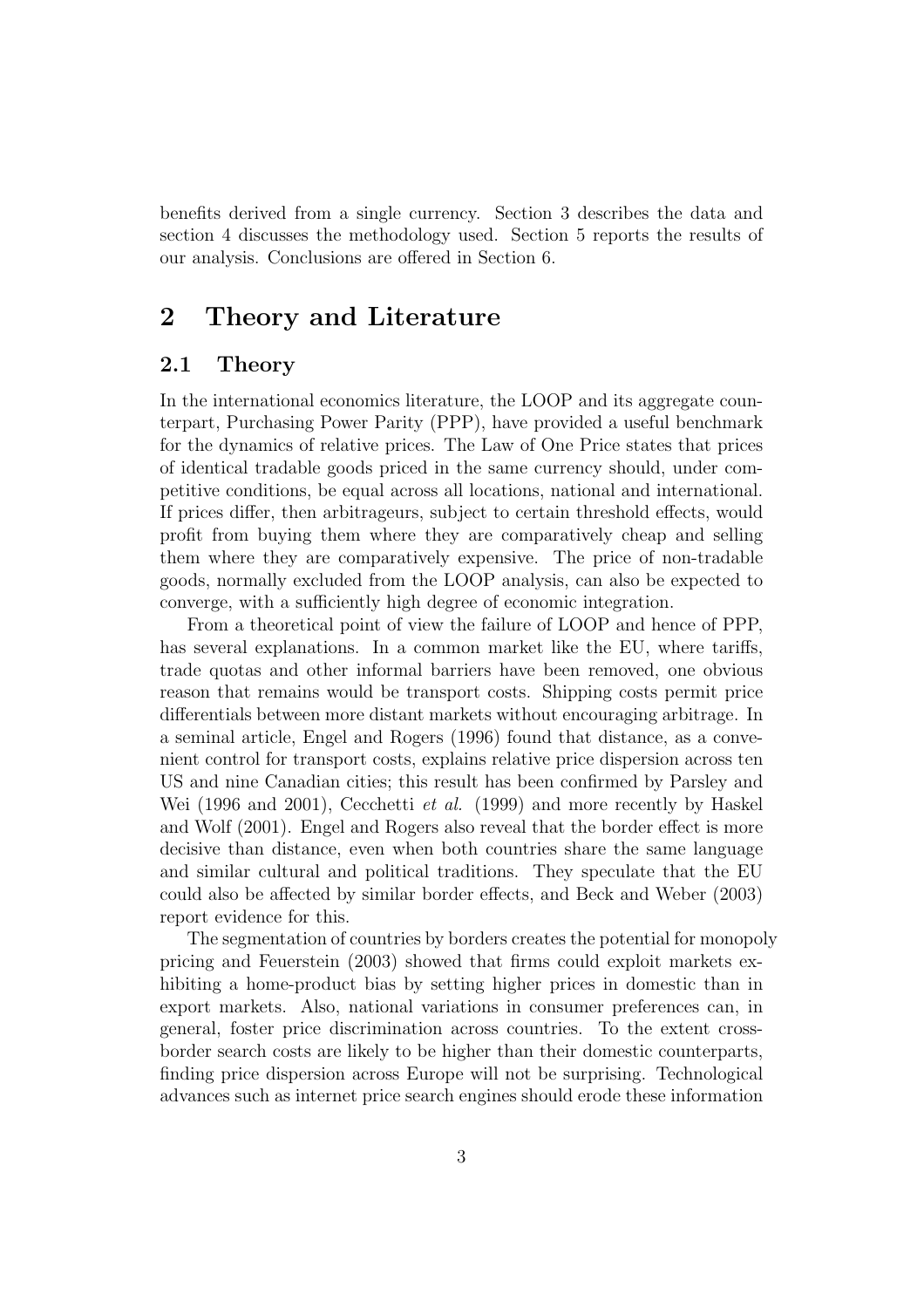barriers over time, but Baye et al. (2003), analysing prices of a selection of homogenous goods sold via internet price listing services found that, in fact, price dispersion within EMU countries increased, relative to price dispersion within non-EMU countries, after the introduction of the euro.

Another explanation suggests that highly traded goods contain significant non-traded components and this frustrates price convergence (Rogoff 1996). Consumer prices include the price of the product itself, but also imputed rents, shipping costs, labour costs, and insurance premiums from non-traded goods. These cost factors may affect the prices of non-traded intermediate goods as and thereby have an impact on the degree of price dispersion for traded final goods.

Exchange rate risk can also raise costs of cross-country arbitrage. An arbitrageur buying high-priced products in say Sweden, with the intention of selling them in the UK, faces the risk that profits are eliminated through exchange rate movements before the goods have been sold. The risk would be higher if long-term investments are necessary for seizing potential arbitrage opportunities, because exchange rate hedges with maturity dates longer than one year are hard to obtain (H.M. Treasury, 2003). Price dispersion between homogeneous tradable goods could arise due to transaction costs involved in cross-border payment, currency conversion or settlement delay.

Finally, arbitrage by consumers might be hampered by the lack of price transparency. Although comparisons of prices between countries need only basic calculations, the psychological effect of using a different yardstick could be large and potentially inhibiting. Money illusion cannot be ruled out, according to Fehr and Tyran (2001), but whether this applies in a single currency context is debatable.

#### 2.1.1 The benefits of a common currency

A common currency eliminates transaction costs and exchange rate risks and through price transparency increases trade and competition, thereby contributing to lower price dispersion after adjusting for transport costs. Price convergence in turn further strengthens trade and competition in a two-way reinforcing process. In a series of controversial papers, Rose (2000, 2002 and jointly with van Wincoop 2001 and Glick 2001) established that countries with the same currency traded with each other twice as much as those with different currencies.<sup>2</sup> And Micco *et al.* (2003) provided evidence that the introduction of the euro increased trade among the members of the

<sup>2</sup>The relationship between market integration and the volume of trade would not be monotonic.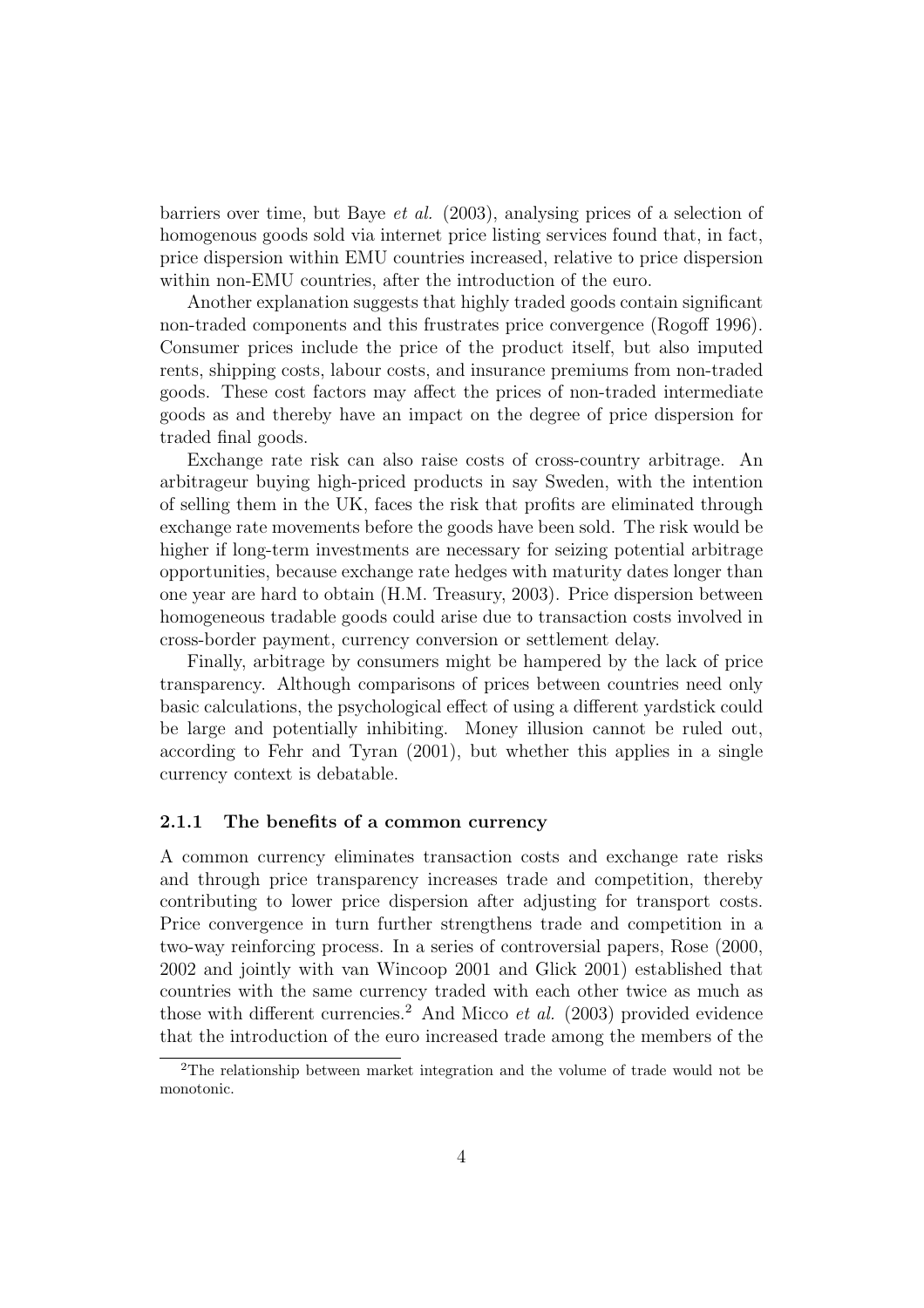single currency and also those that remained outside, although the 8-16% increase in volume terms falls way short of the estimates of Rose.<sup>3</sup>

Beck and Weber (2003) attributed the failure of the LOOP to exchange rate volatility that impede price convergence, and Goldberg and Verboven (2004) demonstrated that such volatility contributed significantly to price dispersion in the European car market. But they argued that the EU could facilitate price convergence for cars by removing restrictions on competition that had previously been sanctioned by the European Commission as a concession to manufacturers. The threat of new entrants into the domestic market and hence greater competition would put downward pressure on producers' prices (Freeman, 1995).

Price convergence could also be stimulated by a common monetary policy and more particularly in the non-traded goods sector through the Balassa-Samuelson hypothesis  $(1964)^4$  Furthermore, Elefteriou  $(2003)$  found that eurozone countries (including Greece, Portugal and Spain) for which the common interest rate was inappropriately low, were also poorer countries with low relative price levels. A low common interest rate led to an above EMU average inflation rate ('catch-up inflation') in these countries and thus to price convergence. The predictive power of the common interest rate in terms of future inflation rates has proved to be surprisingly robust (Honohan and Lane, 2003).

The EMU has the potential to remove exchange rate risk, transaction costs and the veil over price transparency. While price convergence will be stimulated, price dispersion will remain to a greater or lesser degree. United States' price convergence has been used as a predictor for the EU, given their similar size, structure and culture, although the EU has more languages. Begg *et al.* (2001) found substantially lower price dispersion in the US than in the EU and concluded that the potential for price convergence in the EU remained large (but see Mathä, 2003; Rogers, 2001 and 2002, below).

#### 2.2 Empirical evidence

Sifting evidence for price convergence requires some care. This stems from the different methodologies employed by researchers, as well as empirical issues such as data sources, and whether countries, cities or single commodities are the focus. Also important are factors such as differences in taxes,

<sup>3</sup>Rose's results have been challenged by, among others, Persson, 2001; and Melitz, 2001.

<sup>4</sup>Converging and higher productivity levels in the traded goods sector may raise output and wages, and these wage increase may spill-over into the low productivity non-traded sector fuelling inflation. Productivity gains are higher in the low-priced countries and their faster rising non-traded goods prices may force the country's prices to converge upwards.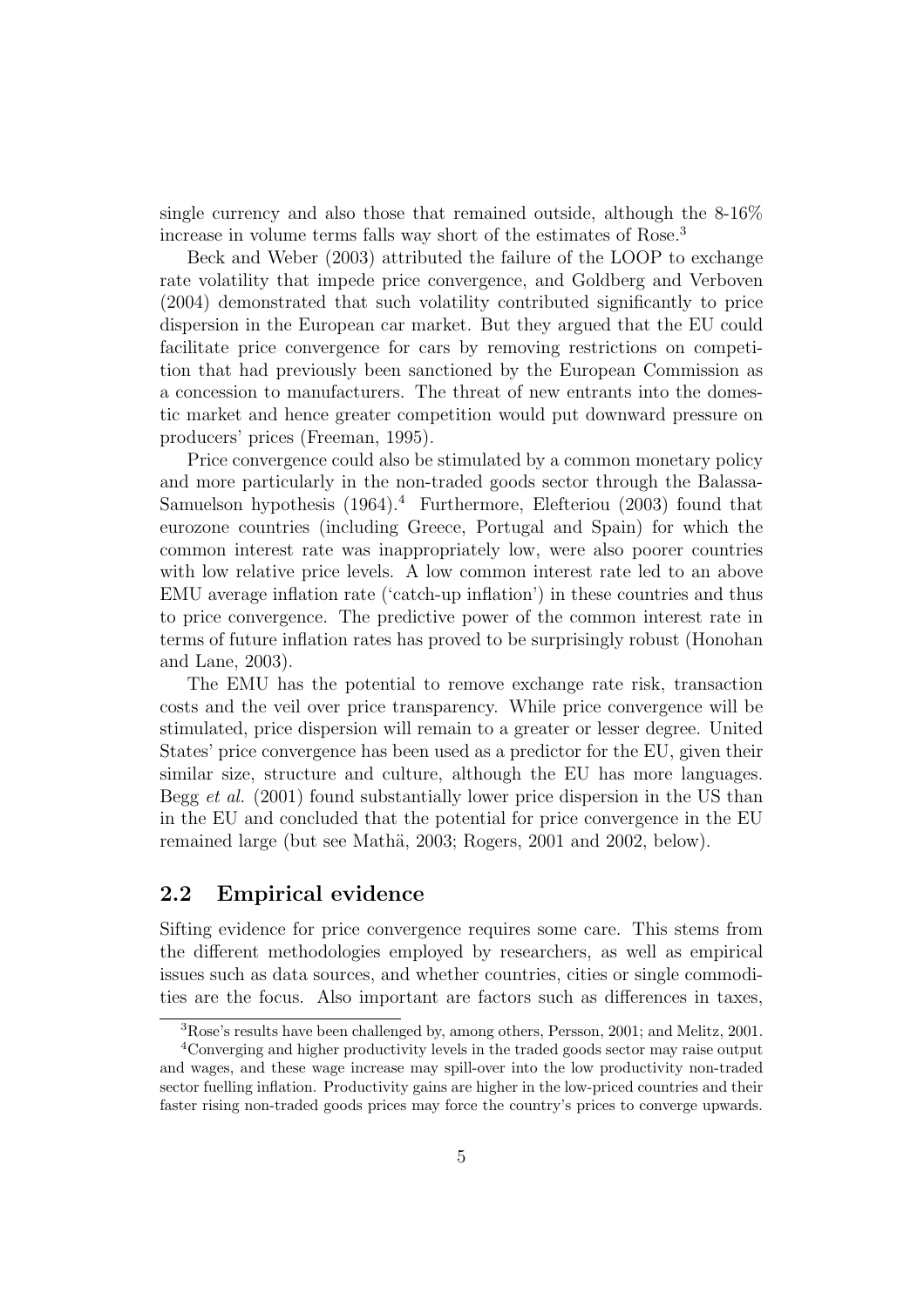transport costs, labour costs and nominal exchange rates. Combined, these allow only broad generalisations about price convergence. Common currency prices can differ for a number of reasons that might mask price convergence, if appropriate controls are not employed. In practice, data quality and availability frame the hypothesis to be tested, weakening it from the absolute nature of LOOP. Results from previous research on the LOOP, mostly in the European context, have been summarised in Table (2) in the appendix and are assessed below.

#### 2.2.1 Macroeconomic studies

Firstly, borders prevent prices from converging. A number of studies have shown that prices are less dispersed within, than across national borders. In the European context it has been reported that intra-EU price dispersion has fallen with the implementation of the Single Market Project, and to a lesser extent with the introduction of the euro. Engel and Rogers (1996) documented border effects between US and Canadian cities between 1981 and 1995 and found that crossing the border was equivalent to adding 1,700 miles to the distance between them. Beck and Weber (2003) cut this distance dramatically to 74 miles in their study across sixteen countries, albeit on the basis of two goods, board and lodgings paid to US civil servants based overseas. The continued importance of borders received confirmation from Parsley and Wei (2001) with price dispersions across cities of 13-14%, and in Europe, from Beck and Weber (2003) who confirmed the importance of border effects and found that intra-national price dispersion fell by 80% after the introduction of the euro.

There are a number of studies on the impact of the Single Market Project on price convergence. Using the US as a baseline, Rogers (2001) showed that price dispersion fell by 50% in the early 1990s, using city data collected for three years; 1990, 1995 and 1999. Rogers (2002) situated most of the convergence before 1994, with the EU level close to that found in the US. Using city data for the period 1990-2002/3, Engels and Rogers (2004) confirmed this result, but found that price dispersion for tradables actually increased (perversely) after EMU, for those countries inside and outside the common currency (see also Baye et al. (2003)). Other studies provide contradictory results. Crucini et al. (2001), using Belgium as a numeraire, found considerable deviations from purchasing power parity among European countries, and in a subsequent study of cities, Crucini and Shintani (2002) found little evidence for price convergence in the EU. Haffner (1999) on the other hand, using a different data source, found for price convergence over the latter part of the 1990s for the EU countries, with the non-Deutschmark group con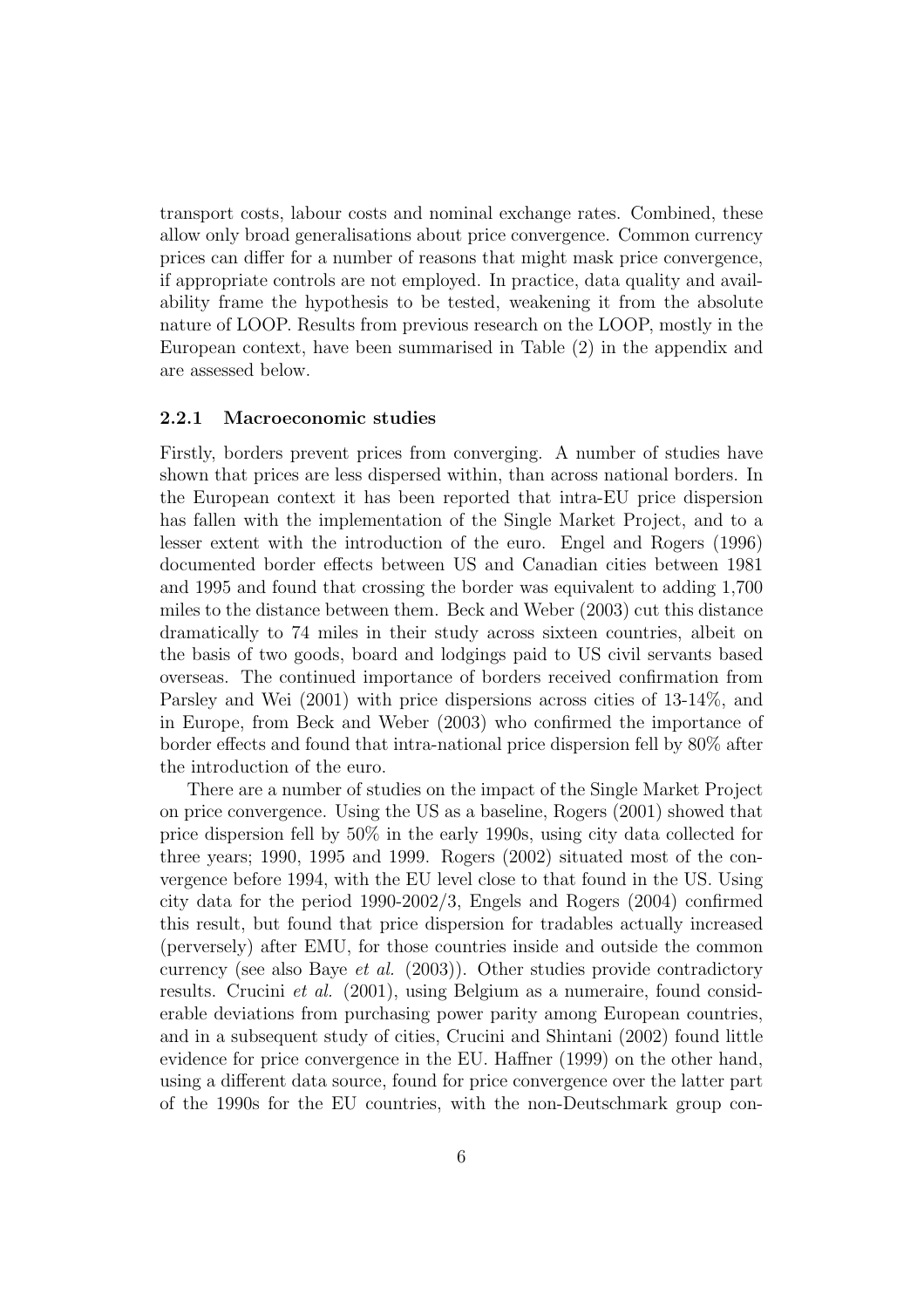verging at a faster rate. Sosvilla-Rivero and Gil-Pareja (2004) also found convergence, more particularly for those in the original post 1979 Exchange Rate Mechanism (ERM).

Five studies use data that straddles EMU and all find varying degrees of price convergence within the scope of their models. A country study by Gajewski and Kowalski (2004) that did not specify the goods considered, report convergence post-EMU, as do Beck and Weber (2003) with a crosscountry study that indicate a declining border effect rather than price convergence per se. Isgut (2004) in a study of 122 cities concluded that the same currency reduces price differences by 2-3%, and in EMU specifically, by 5% even when EU had been controlled for. A dollar or hard-currency peg also has favourable effects. A similarly extensive city study by Parsley and Wei (2001) reports lower price dispersion in EMU of 4.3% that equate to a drop in tariffs of 4%, but once EU membership is controlled for, the EMU effect is no longer significant. In a more restricted analysis of regions contiguous with Luxembourg, Mathä (2003) showed that monetary union led to price convergence, and specifically that if distance increased, then prices rose by 0.025%. He speculated that smaller distances across Europe compared with the US meant that price convergence in the EU had much further to go. Rogers (2002) results do not support this conjecture.

#### 2.2.2 Microeconomic studies

A number of studies have taken a microeconomic, i.e., single or multi-product approach to price convergence. Haskel and Wolf (2001) revealed price convergence for 119 goods sold in stores operated by the Swedish retailer IKEA in twenty-five countries. Several researchers have looked at the price of cars that frequently feature in reports of price discrimination between countries within the EU, particularly the UK. Goldberg and Verboven (2004) consider five EU countries and 150 vehicle makes and report converging prices between 1990 and 1992, but divergence thereafter, specifically in the UK and Italy. Lutz (2004) find divergence to be associated with language, a common border and external trade barriers. Interestingly the Belgium-Luxembourg currency union meant a 4% lower price differential than found elsewhere in the EU even after controlling for other determinants of economic integration. In a later study, Lutz (2003) included a smaller sample of cars, but also The Economist magazine and Big Macs and 13 categories of goods collected by UBS over a thirty year period ending in 2000. Price convergence could only be identified for The Economist and the introduction of the euro had no significant effect.

In the first study of internet prices, Baye et al. (2003) collected the prices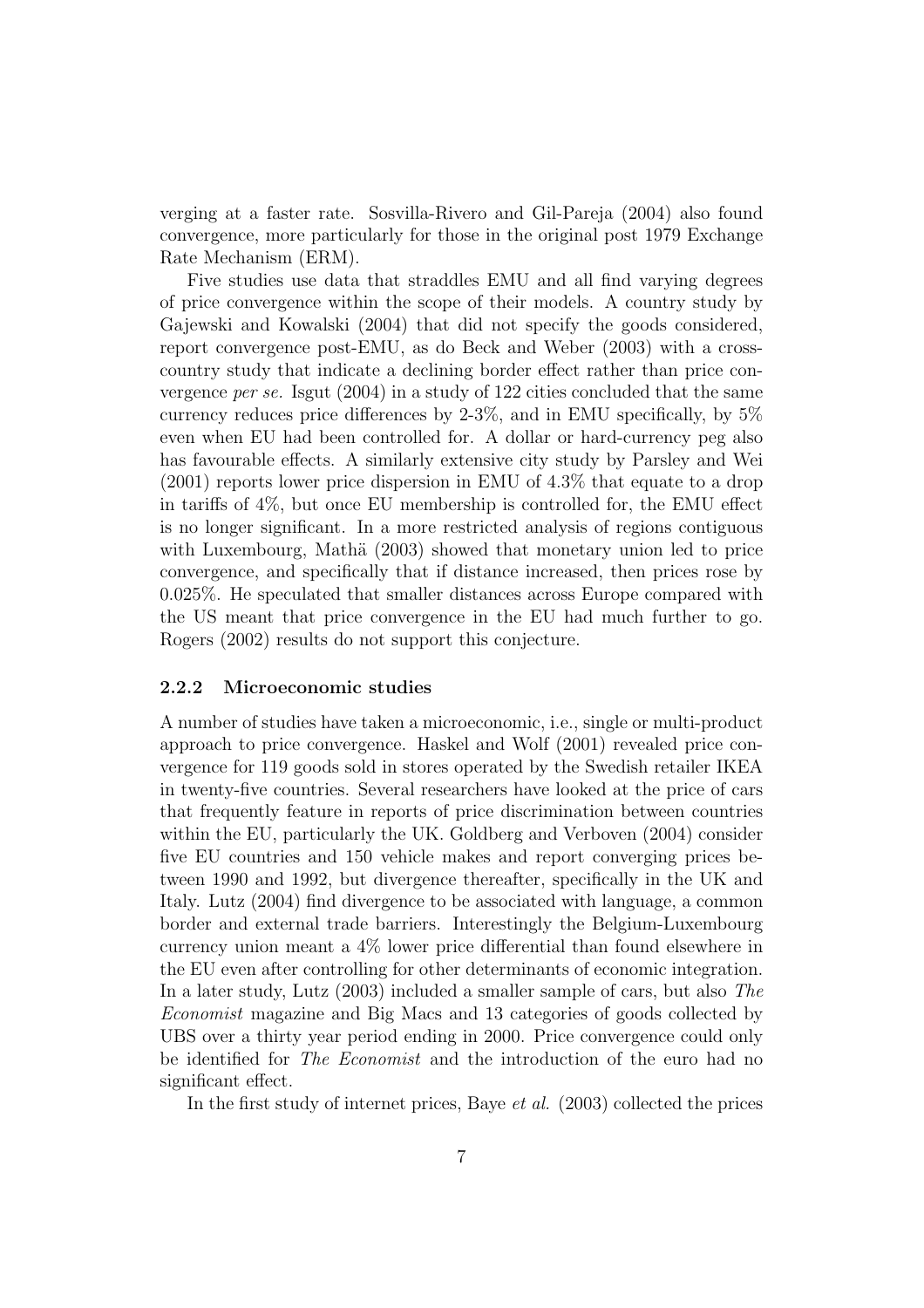of 28 products from the Kelkoo site for seven countries, four of which were in the eurozone. Although the EU had lower price dispersion than the US for comparable goods, by 2002 the goods were priced 10% higher in the eurozone countries than in the non-eurozone ones. Imbs et al. (2004) looked at the price of televisions sets in the EU and three eastward enlargement countries. They found price dispersion to be lower in EMU countries, although most of this had occurred before 1999. In a fascinating study, Friberg and Mathä (2004) using the Luxembourg contiguous regions again, examined psychological pricing (meaning pricing just below a round number of euros, typically ending 0.95 or 0.75) to examine price convergence immediately after the introduction of the euro. They found greater convergence in psychological prices than in fractional prices, contradicting consumers' perception that the introduction of the new currency became an excuse for profit making.

Two final studies looked at price convergence in a single country. Maier and Cavelaars (2004) examine the reunification of Germany through prices in fifty cities in East and West Germany. They find evidence of price convergence after reunification, but pessimistically report that after five and a half years, the process had petered out. Horvath and Vidovic (2004) reported price convergence across 38 districts of the Slovak Republic, but at a slower rate than that found in the US with little difference between tradable and non-tradable goods.

#### 2.2.3 Relevance of the findings

What importance should be placed on these empirical findings? Firstly, they are mostly non-comparable and therefore present snapshot pictures of price convergence, in different periods and across different countries and cities. Because of differences in data, they do not build up an evolving picture of price convergence. Analysis of city price data is of particular concern, since the data often relate to prices in capital cities, which are unrepresentative. So also, product categories or goods are often not standardised, and the results from, for example, products such as The Economist or Big Macs, are too quirky to be generalisable. Only Isgut (2002) finds unambiguous price convergence beyond single products, but even here the results relate to cities rather than countrywide data.

This paper employs a consistent series of price indices for a large number of products and uses country, rather than city data. Unlike many studies we have four post-EMU date points, soon to be extended to five.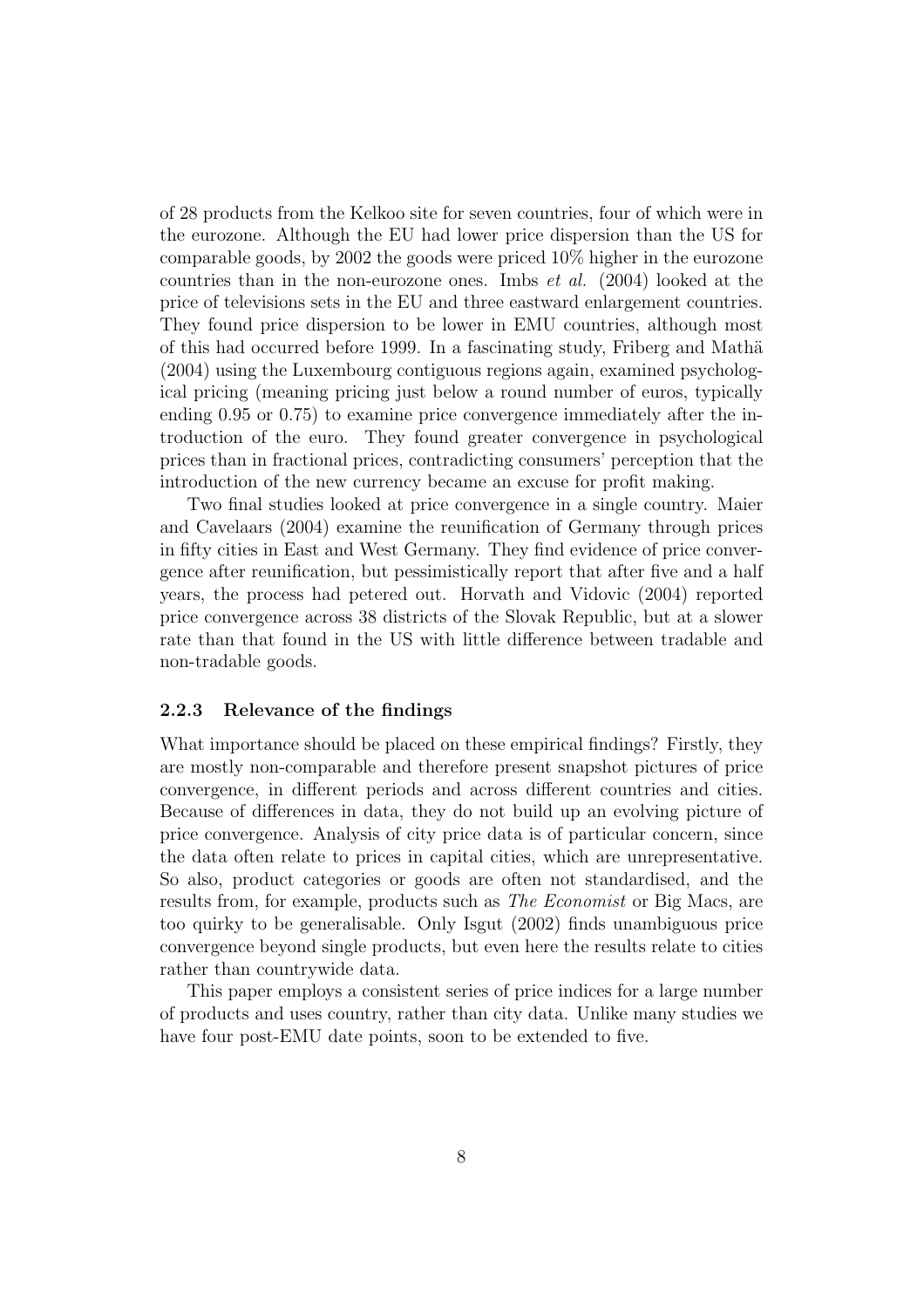### 3 Data

#### 3.1 Data description

#### 3.1.1 Data collection and categorisation

The data used for our empirical analysis was provided by Eurostat. It contains comparative price level (CPL) indices for individual consumption expenditure<sup>5</sup> in 200 product groups for the 15 EU countries over the period 1995-2002.<sup>6</sup> The group categorisation follows the United Nations 'Classification of Individual Consumption According to Purpose'<sup>7</sup> . The data was published on 18th of December 2003 based on the European System of Accounts, 1995 (ESA95) regulation revision<sup>8</sup>. This is the most disaggregated level at which data is currently held by Eurostat. The revision makes the data comparable across the period 1995-2002, whereas previously this was only possible for either the period pre-1999 or post-1999.

The price of consumer goods and services are collected by Eurostat in cooperation with the national statistical agencies for the Eurostat-OECD comparison programme, every three years. Data is gathered for all goods and services at 6 collection dates; one every half year (using a rolling benchmark approach). Prices in between the three-year collections are extrapolated with the respective monthly Consumer Price Index. The data are used to construct a PPP series for the products, i.e. ratios of prices denoted in respective currencies.

The notion of comparing 'identical' products is constrained by consumption patterns in the relevant countries. For example, a mainstream product sold in supermarkets with a low retail price in Germany might only exist as a niche product with a high retail price in the UK. Eurostat attempts to ensure that the selected products are commonly found in as many participating countries as possible, but they do not necessarily have to be available in all the countries (Eurostat, 2003b).

Among the 200 product groups, 39 are so-called reference PPPs, for which no data is collected directly (e.g. services of general practitioners, heat energy and life insurance). Their value is imputed entirely from other included product groups, and so they are excluded from our analysis. The scope of our analysis is given in Table (3) in the appendix. The data allows a distinction between tradables and non-tradables, shown in the column 'Category'. From

<sup>5</sup>Retail prices including VAT.

<sup>6</sup>Eurostat's uses the term "comparative price level" rather than relative price level to signify that price levels are comparable between countries at a defined level of aggregation.

 $7$ For details see UN Statistics Division http://unstats.un.org/unsd/cr/family2.asp?Cl=5.

<sup>8</sup>Commission Regulation (EC) 2223/1996 of 25 June 1996; see Eurostat (2003a).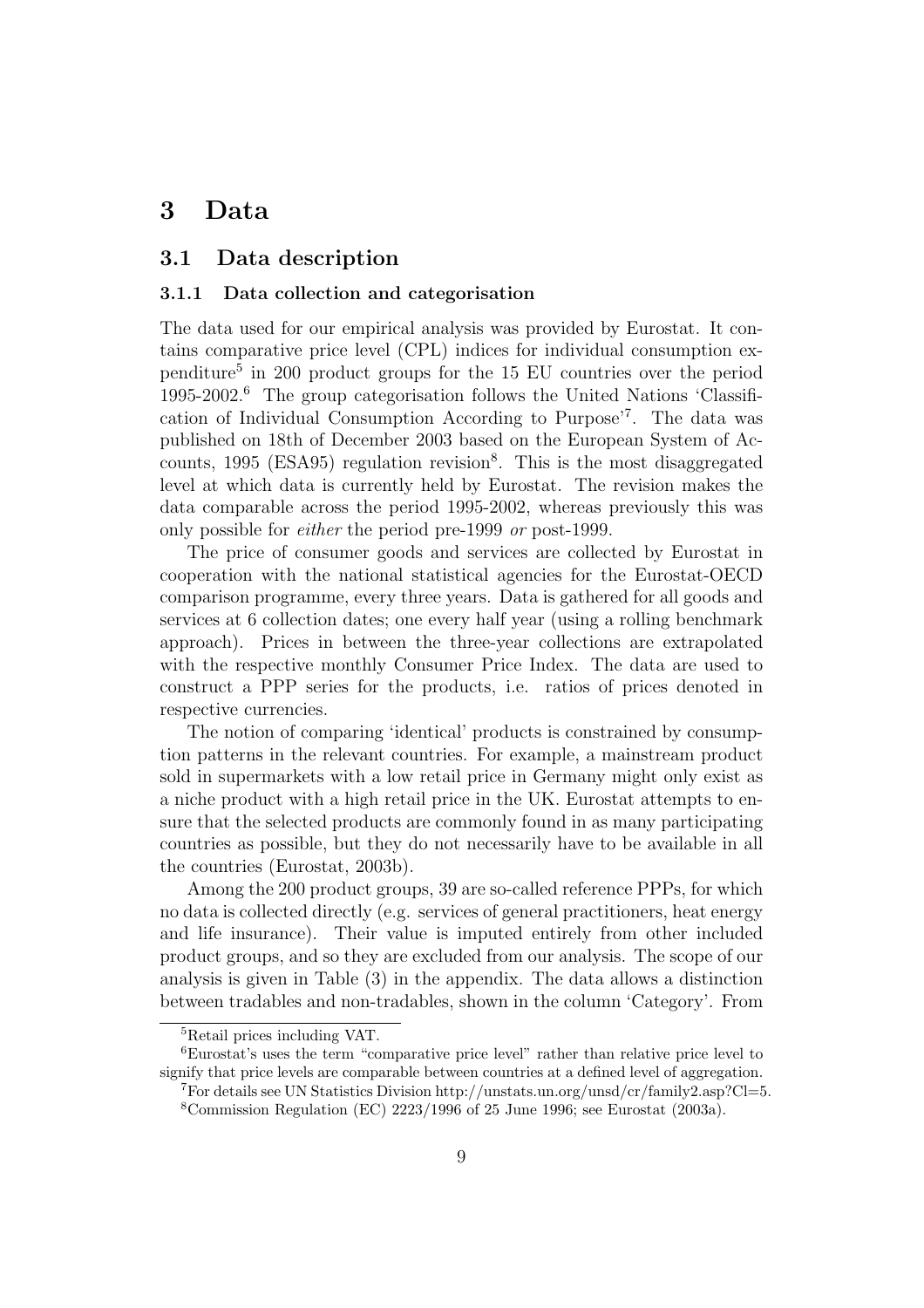the 161 product groups with good quality data, 115 tradable products can be identified. Non-tradables are categorised into low and high sunk-cost products in order to test the hypothesis that low-sunk cost products may converge faster due to lower barriers for arbitrage. Tradables can likewise be separated into broader categories of product groups, which are less or more tradable (e.g. perishable and non-perishable foods). The distinction is shown in Table (4)

Greece has been excluded from the analysis, because it did not join EMU in 1999 and treating it as a non-EMU member would bias the non-EMU group for 2001 and 2002.

#### 3.1.2 Computations of the Comparative Price Level series

The PPP series that reflect the CPL is constructed by aggregating bilateral price comparisons of baskets of similar goods and services. A bilateral PPP exchange rate represents the hypothetical exchange rate that would be necessary to equalise price levels between two countries. The aggregation of the PPP series produces a set of PPP exchange rates relative to the EU average.<sup>9</sup> The annual CPL indices are computed as a ratio of the respective PPP exchange rate over the annual average of the respective nominal exchange rate (e) as shown in Eq. (1) for country c:

$$
CPL_{c/EU} = \frac{PPP_{c/EU}}{e_{c/EU}} \cdot 100\tag{1}
$$

The CPL series can be used to test whether PPP holds, in which case the CPL equals 100, i.e. the ratio of the price levels equals the nominal exchange rate. Thus, deviations of a country's CPL index from the EU average (that always equals 100) provides information about the price level of the country relative to the EU. An CPL index of 105 indicates a price level of 5% above the EU average.<sup>10</sup>

A general feature of the CPL series is the differing importance of the PPP and of the nominal exchange rate in movements of the CPL index. Table (1) shows the UK CPL and the nominal  $\mathcal{L}/\epsilon$  exchange rate over time. The example indicates that the CPL series is dominated by changes in the nominal

<sup>9</sup>The price ratios are aggregated into the matrix of bilateral Fisher indices and made transitive by the Elteto-Köves-Szulc (EKS) method. For the aggregation, expenditure weights of the respective product groups are applied (Eurostat, 2003b). The resulting CPL indices enable comparison between countries at a some level of aggregation, given that the EKS formula is non-additive.

 $10$ Table (1) in the appendix provides an overview of the national CPL indices across time.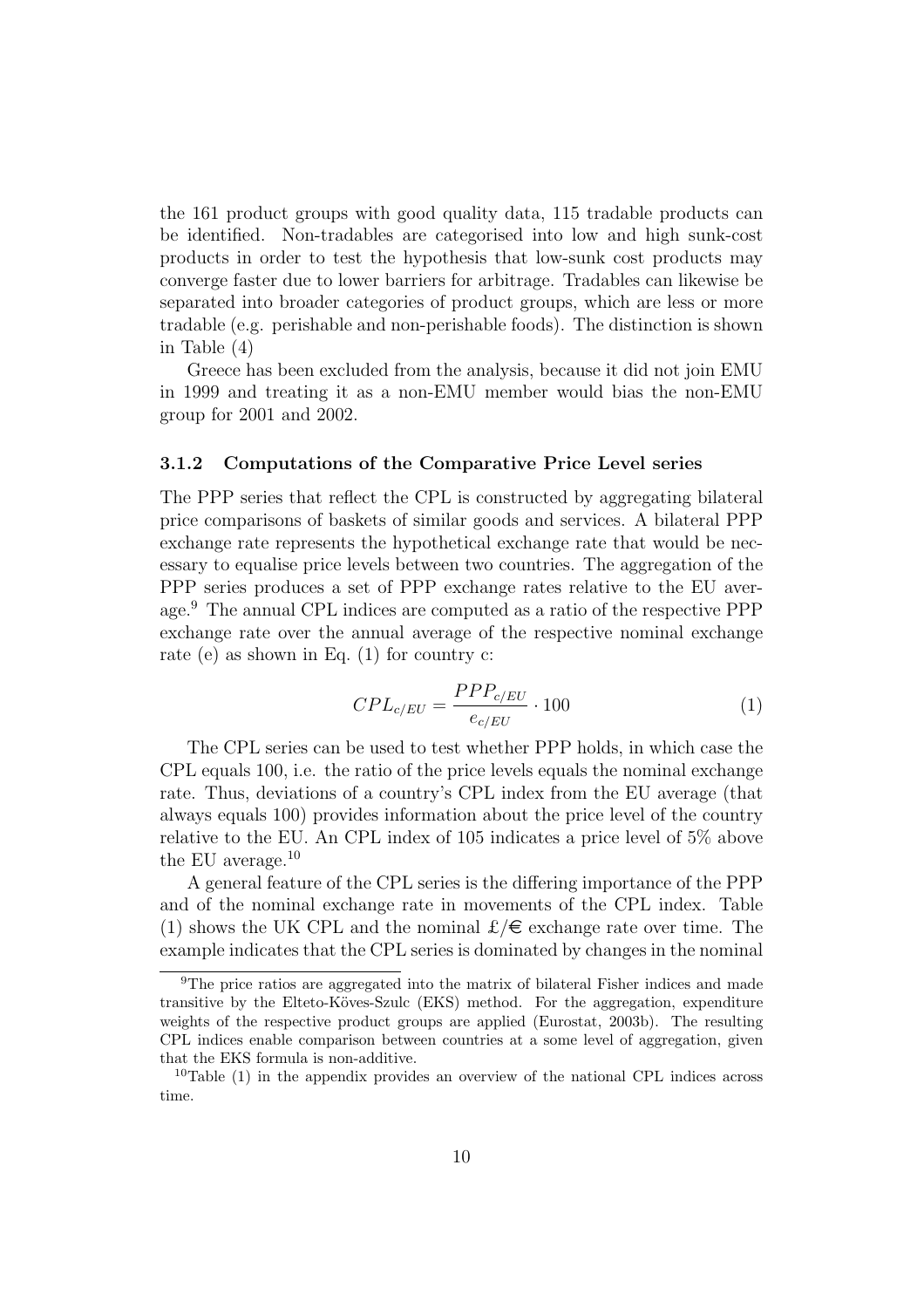

Figure 1: The UK CPL national average across all product categories) against the annual average of the nominal  $\pounds/\pmb{\epsilon}$  exchange rate between 1995 and 2002 Source: Eurostat, own calculations

exchange rate. It might be argued that the analysis of price convergence could be distorted by large movements in the exchange rate. However, when analysing the EMU-effect it does not matter whether price convergence is achieved by changes in PPP or in the nominal exchange rate.

#### 3.2 Advantages and disadvantages of the data

Eurostat CPL series have been used in previous studies, e.g. HM Treasury (2003) and Sosvilla-Rivero and Salvador (2004). The advantage of using aggregated data is the highly representative nature of the information. Eurostat data has been collected for an adequate sample of goods (as discussed in Section 3.1.1). This makes for find more general patterns, as opposed to studies focusing on a single product (e.g. Big Mac series) or small product sets.

At the same time, valuable information is potentially lost by aggregation. Price deviations with opposite signs in a basket of products could cancel each other out. This would introduce a downward aggregation bias, thereby understating the actual level of price dispersion. The effect of the bias on the analysis is indeterminate, since it could potentially affect the price dispersion of both the EMU and the non-EMU group, at different times.

The relatively short time period covered by the data set could *inter alia* significantly reduce the precision of the regression analysis, but here we are constrained by Eurostat's revision exercise for pre-1999 data. On the other hand, while Rogers (2001) and Beck and Weber (2003), among others, use data from the Economist Intelligence Unit (EIU) that provides data only for European cities, Eurostat collected prices in a large number of cities to attain representative national comparative prices.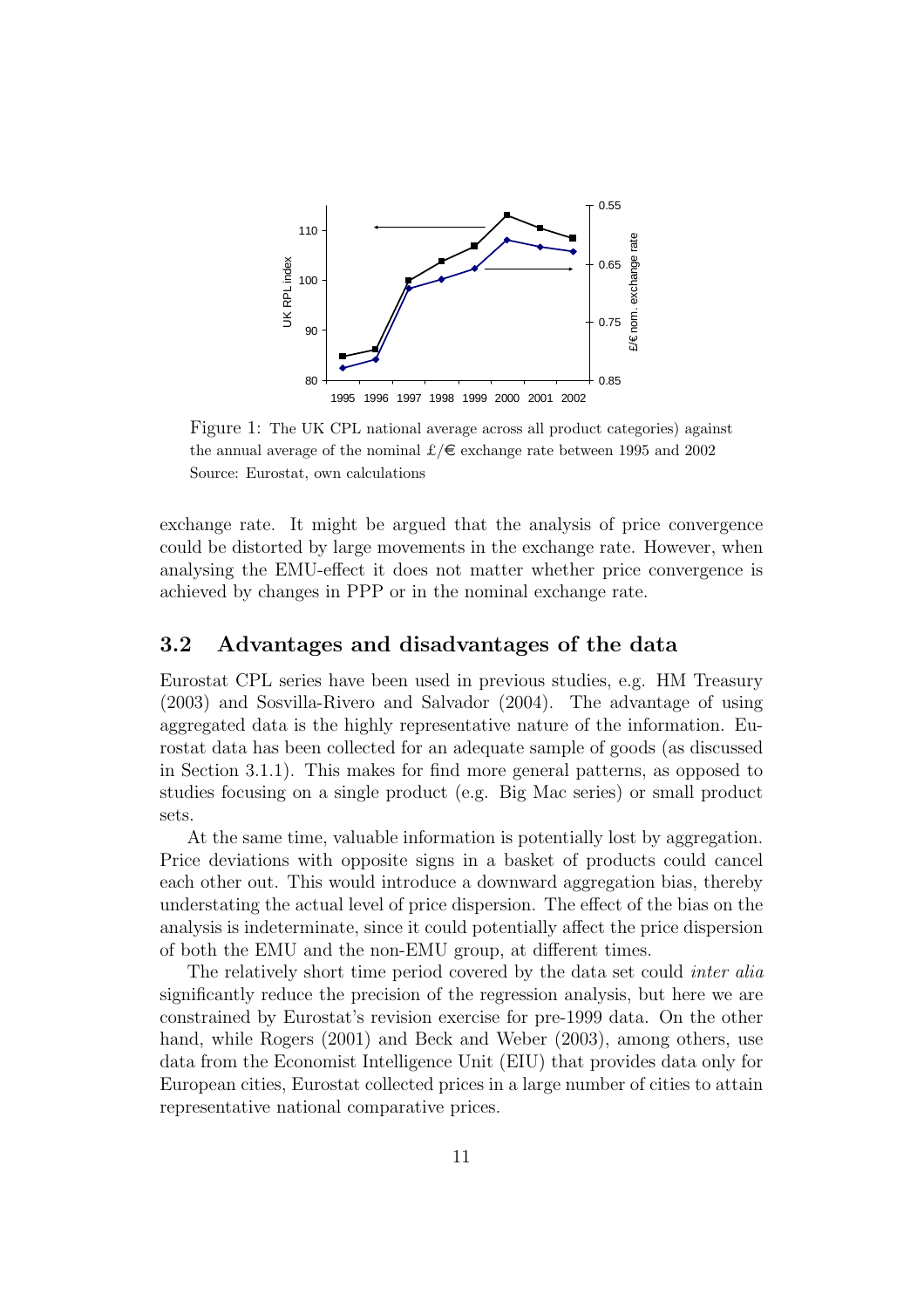## 4 Modelling

In determining whether EMU significantly reduced price dispersion, the challenge arises from the impossibility of confronting the observed data with a counterfactual, i.e. price convergence in the eurozone without the euro. This necessitates a 'second-best' strategy to reveal the EMU-effect. The following section describes a tailored difference-in-differences (DD) model using EMU-related dummy variables as explanatory variables.

#### 4.1 Measuring price dispersion

Price dispersion can be measured in various ways, e.g. as a range of minimum to maximum price, as a standard deviation (SD) across prices, or as a coefficient of variation (CV). The range is a less suitable measure, because it is affected by the extreme values and does not reflect average price dispersion. With CPL indices the latter two are equivalent for an EU-wide analysis, since the EU mean  $(\mu_{EU})$  is always 100.<sup>11</sup> For subsets of the EU, e.g. non-EMU countries, it is likely that  $\mu_{non-EMU} \neq \mu_{EU}$ , and therefore  $SD_{non-EMU} \neq CV_{non-EMU}$ . In order to avoid scale-effects the CV rather than the SD is used in the following analysis.

In computing the CV, its components - SD and mean - are computed for each country grouping - e.g. the EMU group, the non-EMU group and so on. No expenditure weights for the countries are used, since the potential for arbitrage is expected to arise irrespectively of the size of a country. The analysis therefore calibrates convergence towards group means, not the EU mean of 100, because the euro is expected to reduce arbitrage costs for intra-EMU trade - rather than EU-wide trade.

Fig. (2) depicts the CV of the EMU and non-EMU groups. The EMU group displays a lower degree of price dispersion only until 1997; the CV of the non-EMU group fell at a faster rate until 2000. But the trend reversal that has been observed since 2000, may indicate a euro-effect on price convergence.

#### 4.2 Quantifying the euro-effect

A simple comparison of price dispersion among EMU members before the introduction of the euro and in the post-euro period does not help very much since it presumes that there were no events beyond the euro that affected price dispersion, post-1999: potential effects on price dispersion by advances in transportation or the internet, for example, are not taken into account.

<sup>&</sup>lt;sup>11</sup>The CV of group i with  $SD_i$  and  $\mu_i$  is defined as  $CV_i = \frac{SD_i}{\mu_i} \cdot 100$ ; if  $\mu_i = 100$ , as in the case of an EU-wide analysis, then  $CV_i = SD_i$ .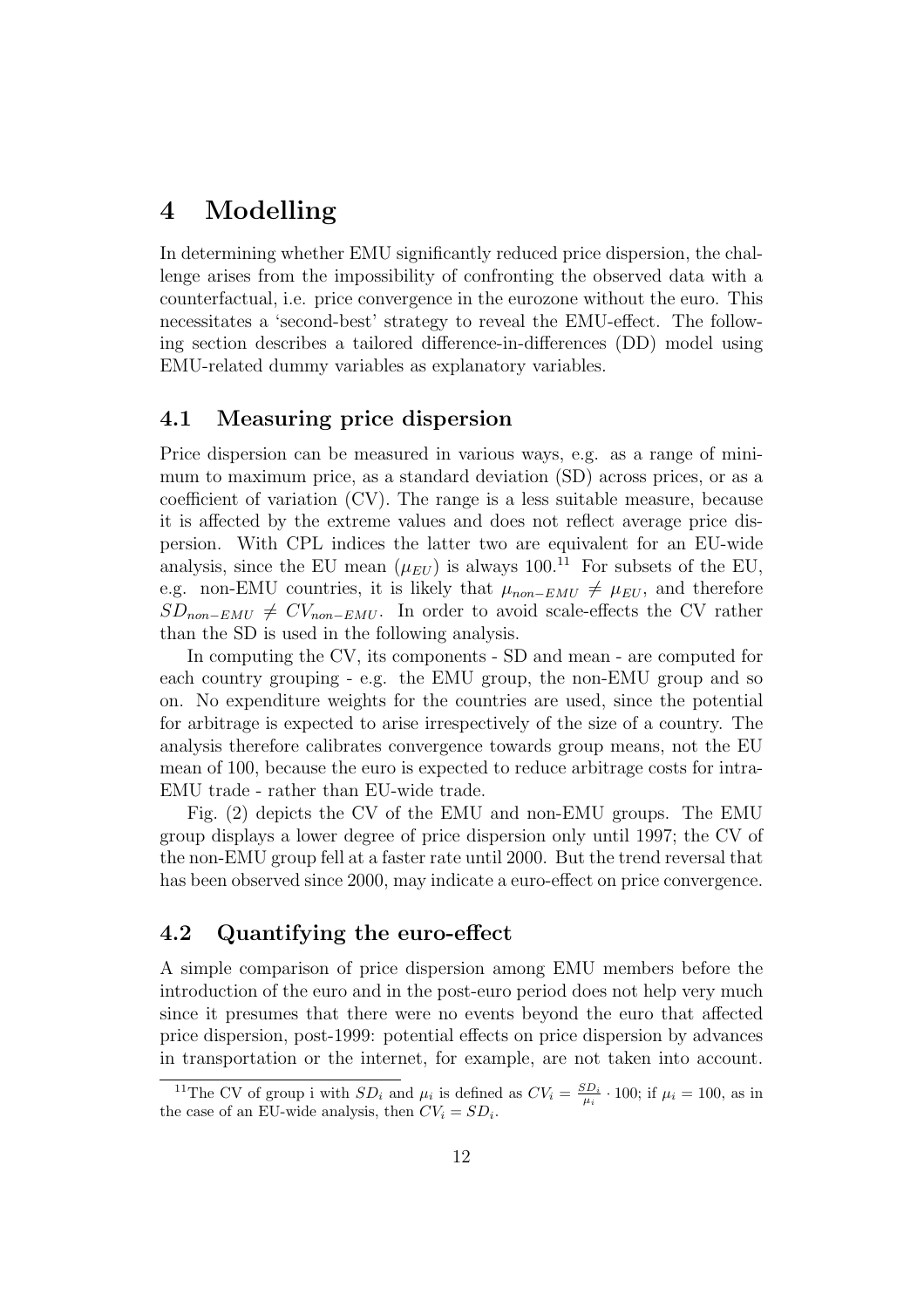

Figure 2: The CV of national CPL for the respective country groups over time Source: Eurostat, own calculations

The restrictive nature of this assumption increases over time, when further data points should give greater certainty to the analysis.

Likewise, simple cross-section comparisons of the country groupings that attribute the difference in price dispersion between EMU and non-EMU groups for the post-1999 period to the euro, would also rest on the strong, unwarranted assumption that there are no structural differences between EMU and non-EMU countries.

#### 4.3 The difference-in-differences approach

These drawbacks can be resolved to a large extent by the difference-in differences (DD) approach, which has been used for estimating the EMUeffect with a different data set by Lutz  $(2003).^{12}$  "The basic intuition of the difference-in-differences approach is that to study the impact of some 'treatment', one compares the performance of the treatment group pre- and post-treatment relative to the performance of some control group pre- and post-treatment" (Slaughter, 2001). In our case, the DD method is useful in revealing the difference in the rate of price convergence after the introduction of the euro. The model's assumption is less restrictive: after the introduction of the euro, there are no other factors that affect the EMU and non-EMU groups differently.

<sup>12</sup>Panel unit root and co-integration techniques have also been used to test convergence towards the LOOP. The panel ADF test (Levin and Lin, 1992) takes advantage of the increased power provided by the panel structure, but these tests are prone to distortions when the assumption of the mutual independence of the series does not hold. While solutions have been proposed (see Beck and Weber, 2003; and Sosvilla-Rivero and Gil-Pareja, 2004), given the dimensions of our data, we leave this analysis for the future.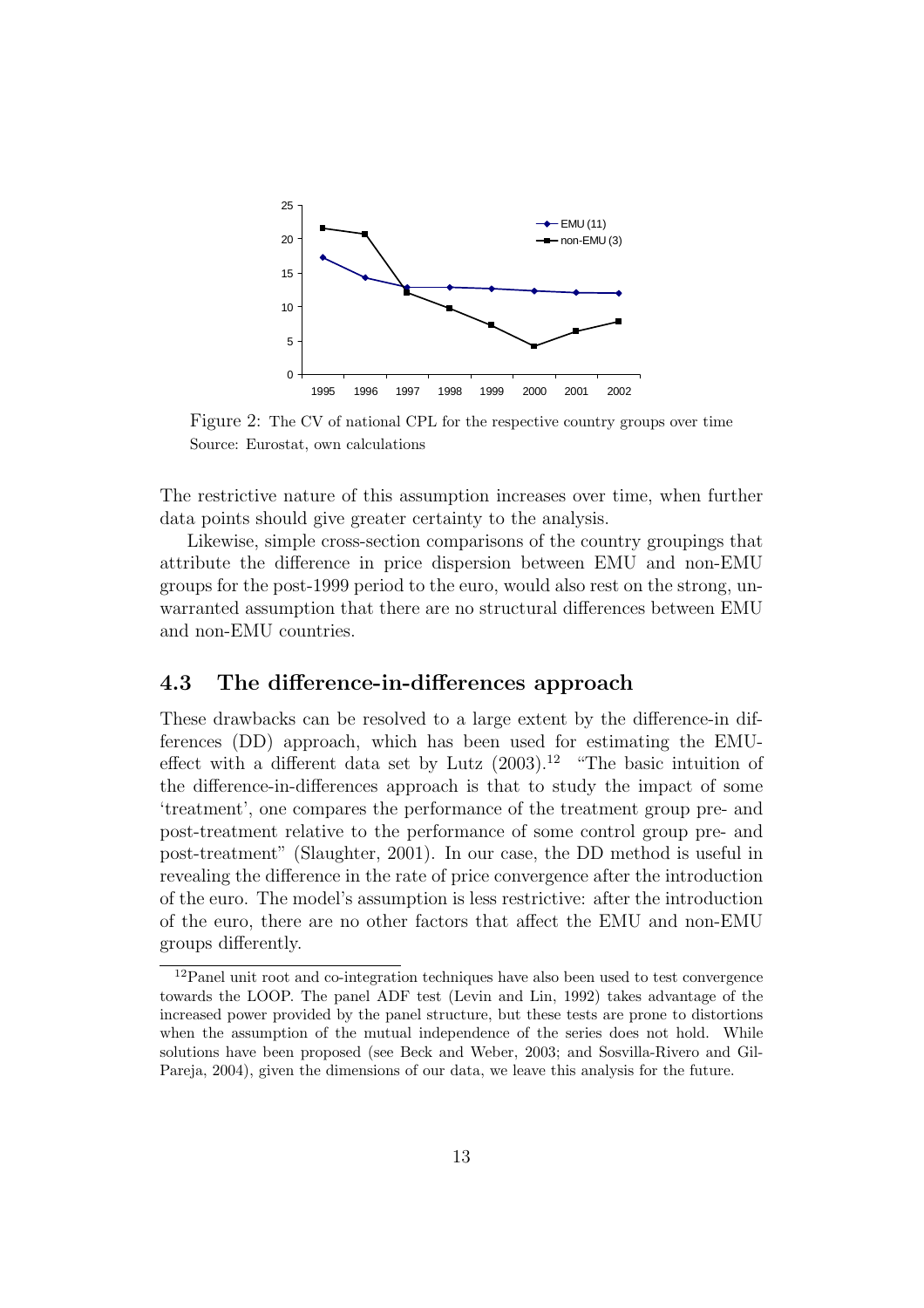#### 4.3.1 Analysis of the model

The DD approach is as shown in Eq. (2) where the subscripts g, p, and t denote the country group<sup>13</sup>, the product group<sup>14</sup>, and the time period<sup>15</sup> respectively. The EMU dummy takes a value of one or zero depending on whether a country belongs to the treatment or the control group respectively. The post99 dummy becomes one when  $t \geq 1999$  and remains zero otherwise. The time trend  $\tau$  takes a value of 1 to 8 for the respective time period. Γ assembles a set of three control variables, Θ represents the set of product fixed effects, and  $\epsilon$  is the residual term with the usual desirable properties.

$$
CV_{g,p,t} = \alpha + \beta_1 \cdot EMU + \beta_2 \cdot post99 + \beta_3 \cdot EMU \cdot post99
$$
  
+  $\gamma_1 \cdot \tau + \gamma_2 \cdot \tau \cdot EMU + \gamma_3 \cdot \tau \cdot post99 + \gamma_4 \cdot \tau \cdot EMU \cdot post99$   
+  $\sum_{k=1}^{3} \delta_k \cdot \Gamma_{g,t,k} + \sum_{j=1}^{P-1} \eta_j \cdot \Theta_j + \epsilon_{g,p,t}$  (2)

Control variables and product dummies The DD method remains vulnerable to time-varying effects, post-1999, that may influence price dispersion of EMU members differently from non-EMU countries. The inclusion of Γ, the set of control variables minimises any potential bias. The factors that are assumed to vary across time and group, following Lutz (2003), are:

- 1. the standard deviation of inflation rates: to capture (i) differences in the degree of local-currency pricing across groups and (ii) the extent to which monetary conditions differ across countries<sup>16</sup>
- 2. the standard deviation of the growth rate of the nominal dollar exchange rate: to allow for different price movements as a result of import prices changing and the degree to which incomplete exchange rate passthrough matters
- 3. the standard deviation of output growth rates: to capture the degree to which business cycle movements are correlated

 $13g \in \{0, 1\}$  denoting the control and the treatment group respectively.

 $^{14}p \in [1..P]$  where P denotes the total number of product groups used.

<sup>&</sup>lt;sup>15</sup>t  $\varepsilon$  [1..8] for the respective year between 1995-2002.

<sup>&</sup>lt;sup>16</sup>Each of the 161 product groups are individually of small weight in the constitution of the aggregate, economy wide, inflation rate.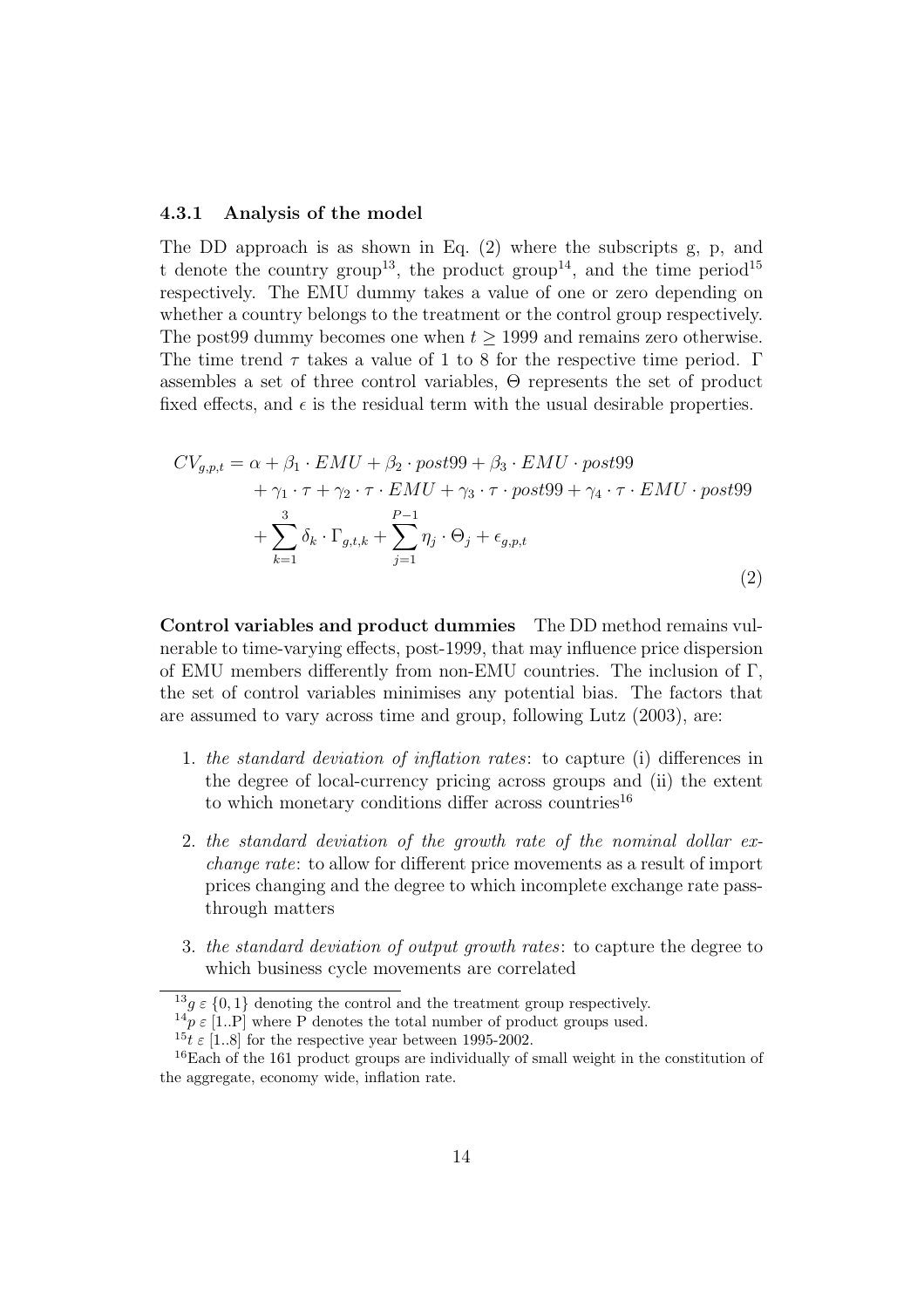The data for the three control variables are taken from the IMF International Financial Statistics database.<sup>17</sup>

The product fixed effects  $\Theta$  are included to account for any potential systematic differences between the product groups: one in case j=p; otherwise, zero.

Interpretation of coefficients The coefficient on EMU measures out the difference between EMU and non-EMU countries in price dispersion. The coefficient on post99 measures any step variation in price dispersion (shared by EMU and non-EMU groups) for the period after 1999. The coefficient on  $EMU \cdot post99$  measures any additional difference in price dispersion among EMU countries, relative to non-EMU, for the period after 1999.

A similar interpretation applies to the variables constituted by interacting the time-trend with these same dummy variables.

The effect of the euro is captured by the shift (via  $EMU$  ·  $post99$ ) and the time-trend break  $(\tau \cdot EMU \cdot post99)$  in dispersion. Distinguishing the shift and time-trend parameters in the model allows us to gain insight into the process of price convergence. If the introduction of the euro, by lowering arbitrage costs, yields an instantaneous adjustment of prices, we expect the shift to be negative and significant. The sticky-price assumption in macroeconomic models suggest that the shift effect will be muted. However, a structural break in the time trend (again, negative and significant) would be compatible with the presumption of slow adjustments in the price process.

Non-linearity in dispersion dynamics The linear model described postulates that the forces brought to bear on price dispersion by the euro are the same, whether price dispersion is high or low. However, price convergence is not necessarily a linear function of price differences (Mathä, 2003). It would be plausible to assume that CPL indices that diverge substantially from 100 would experience a higher speed of convergence. This is because the pressure from arbitrage could be stronger on these, compared to CPL indices close to 100. It is just as conceivable that price dispersion may be persistently high for some product groups, while others tend to converge rapidly.

To take these scenarios into account we modify Eq. (2) to allow for differential impacts of the euro according to the relative degree of price dispersion. Dummy variables  $Q_1$ ,  $Q_2$ ,  $Q_3$ ,  $Q_4$  mark out the quartiles into which price dispersion falls for each country group for each year. We use these dummy

<sup>&</sup>lt;sup>17</sup>The code for the nominal dollar exchange rate is '..AE.ZF..' and the annual average was used. The inflation rate is based on the consumer price index code '..64..ZF..'. Output growth is based on real gross domestic product code '..99BV..'.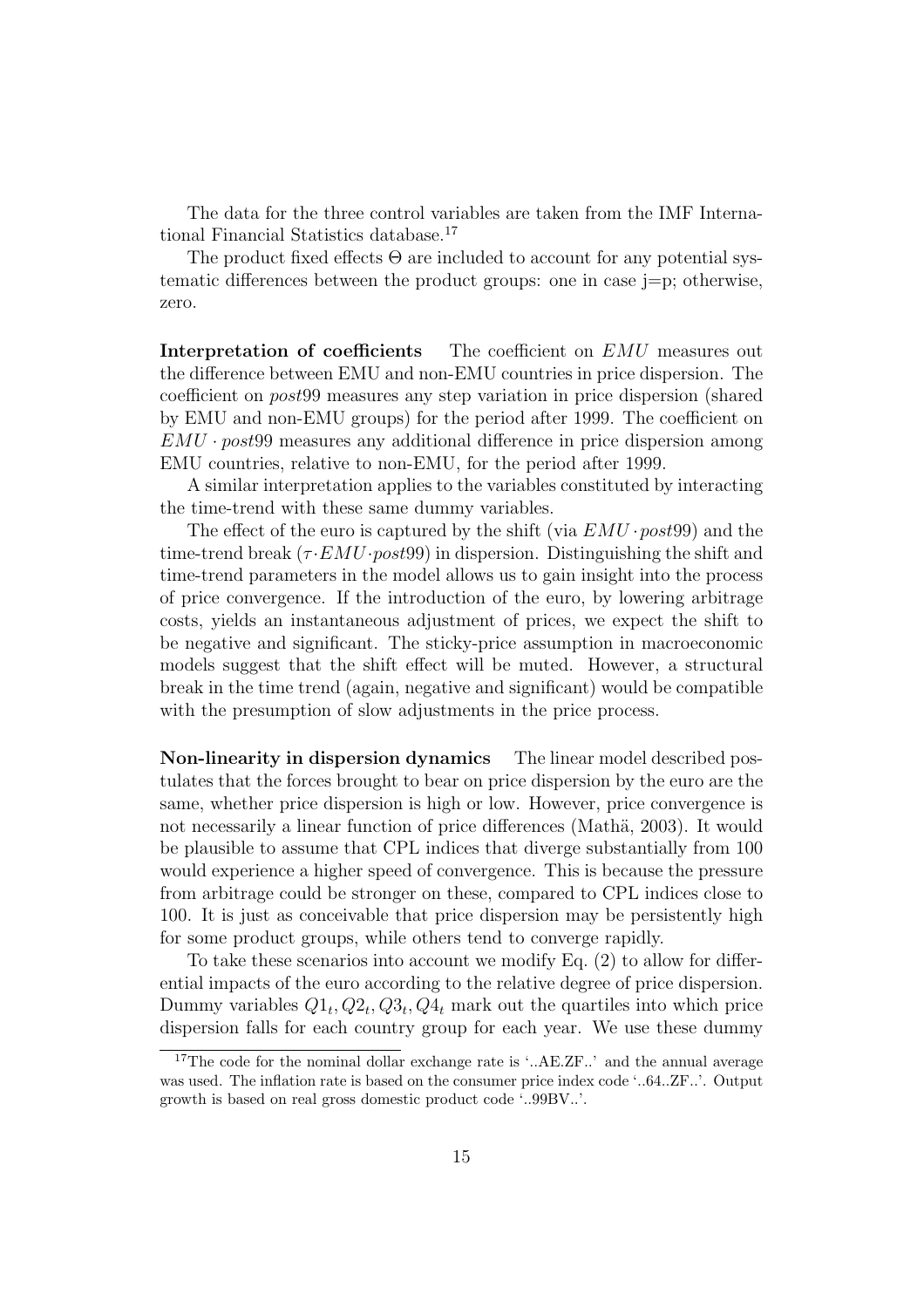variables as categorised in the previous year (t-1) and interacted with the time-trend break in dispersion, as shown in Eq. (3). The relevant coefficient will capture the differential impact the euro may have on product groups with high and low price dispersion.

$$
CV_{g,p,t} = \alpha + \beta_1 \cdot EMU + \beta_2 \cdot post99 + \beta_3 \cdot EMU \cdot post99
$$
  
+  $\gamma_1 \cdot \tau + \gamma_2 \cdot \tau \cdot EMU + \gamma_3 \cdot \tau \cdot post99$   
+  $\gamma_4 \cdot \tau \cdot EMU \cdot post99 \cdot Q1_{t-1} + \gamma_5 \cdot \tau \cdot EMU \cdot post99 \cdot Q2_{t-1}$   
+  $\gamma_6 \cdot \tau \cdot EMU \cdot post99 \cdot Q3_{t-1} + \gamma_7 \cdot \tau \cdot EMU \cdot post99 \cdot Q4_{t-1}$   
+ 
$$
\sum_{k=1}^{3} \delta_k \cdot \Gamma_{g,t,k} + \sum_{j=1}^{P-1} \eta_j \cdot \Theta_j + \epsilon_{g,p,t}
$$
(3)

#### 4.3.2 Challenges to the model

Statistical problems Bertrand, Duflo, and Mullainathan (2004) have pointed out a problem in estimating DD models. DD models estimate the effects of binary treatment on individuals by comparing before and after outcomes; they typically use many years of data, as we do, and focus on outcomes that tend to be serially correlated through time. Serial correlation in the error process can lead to biased standard error estimates in longer series. Bertrand et al. (2004) suggest a simulation-based method to overcome this problem, but its implementation is rather complicated. In estimating our equations we use another solution, and allow arbitrary covariance structures over time. Using the Huber-White sandwich estimator of variance and permitting auto correlation in observations within product groups is our preferred solution to this problem.

Another purely statistical problem arises because of the different size of the EMU and non-EMU groups: 11 and 3 countries, respectively. If, for example, the underlying distribution were normal, the variance of the EMU group would be distributed  $\chi^2(10)^{18}$ , whereas the variance of the control group would be distributed  $\chi^2(2)$ . That could distort the interpretation of the regression result, since the dispersion of the variance of the treatment group is greater. This potential bias is eliminated in our case because the numbers in the different groups are time invariant and the difference is absorbed by the EMU dummy along with any other systemic source of difference in dispersion between the two groups.

<sup>&</sup>lt;sup>18</sup>The number in brackets indicates the degrees of freedom ( $\nu$ ) of the  $\chi^2$  probability density function with mean  $\nu$  and variance  $2 \cdot \nu$ .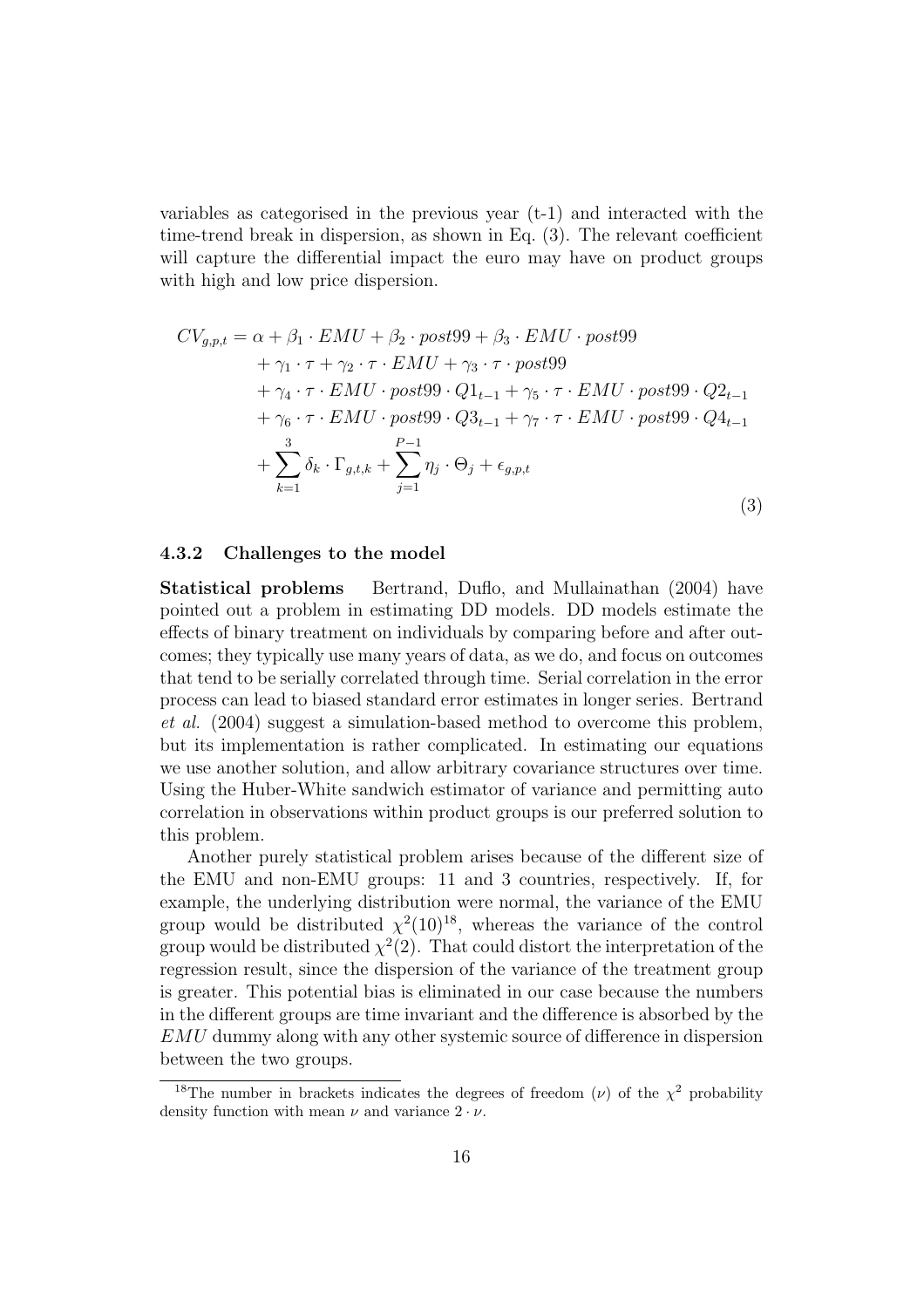The constraint for price convergence by arbitrage cost (AC) The model faces one other difficulty in measuring the euro-effect. Arbitrage only functions as a price-convergence device when prices lie outside the band of AC. Fig. (3) illustrates the movement of a hypothetical national CPL for an EMU member. The ACs are shown as a lower and upper band around the EMU average to which the CPL converges over time.<sup>19</sup> Once the CPL is within the band of AC, arbitrage is no longer profitable. At point A the CPL touches the AC band, but in an efficient market arbitrageurs step in and reverse the movement. Membership of EMU can be expected to reduce the AC range for intra-EMU trade (point B), and this triggers further convergence until the CPL is within the band again.

The analysis of the euro-effect on price convergence relies on the fact that the CPL indices are predominately outside the narrow band at the introduction of the euro as shown in Fig. (3). Price convergence might not be observed if CPL indices are already within the narrower (post-EMU) range of AC. The model should ideally test for convergence conditioned on the position of relative prices to the band of ACs. However the size of the band is unknown in reality.



Figure 3: The movement of a hypothetical national CPL across time Source: The diagram is adapted from Wolf (2003; p. 57)

### 5 Estimation

#### 5.1 General results

Of the 161 product groups for which data is of sufficiently high quality, we focussed attention on the 115 in the tradable category. As discussed in Sec-

<sup>19</sup>The simplifying assumption in this example is that the EMU average is equal to the EU average of 100.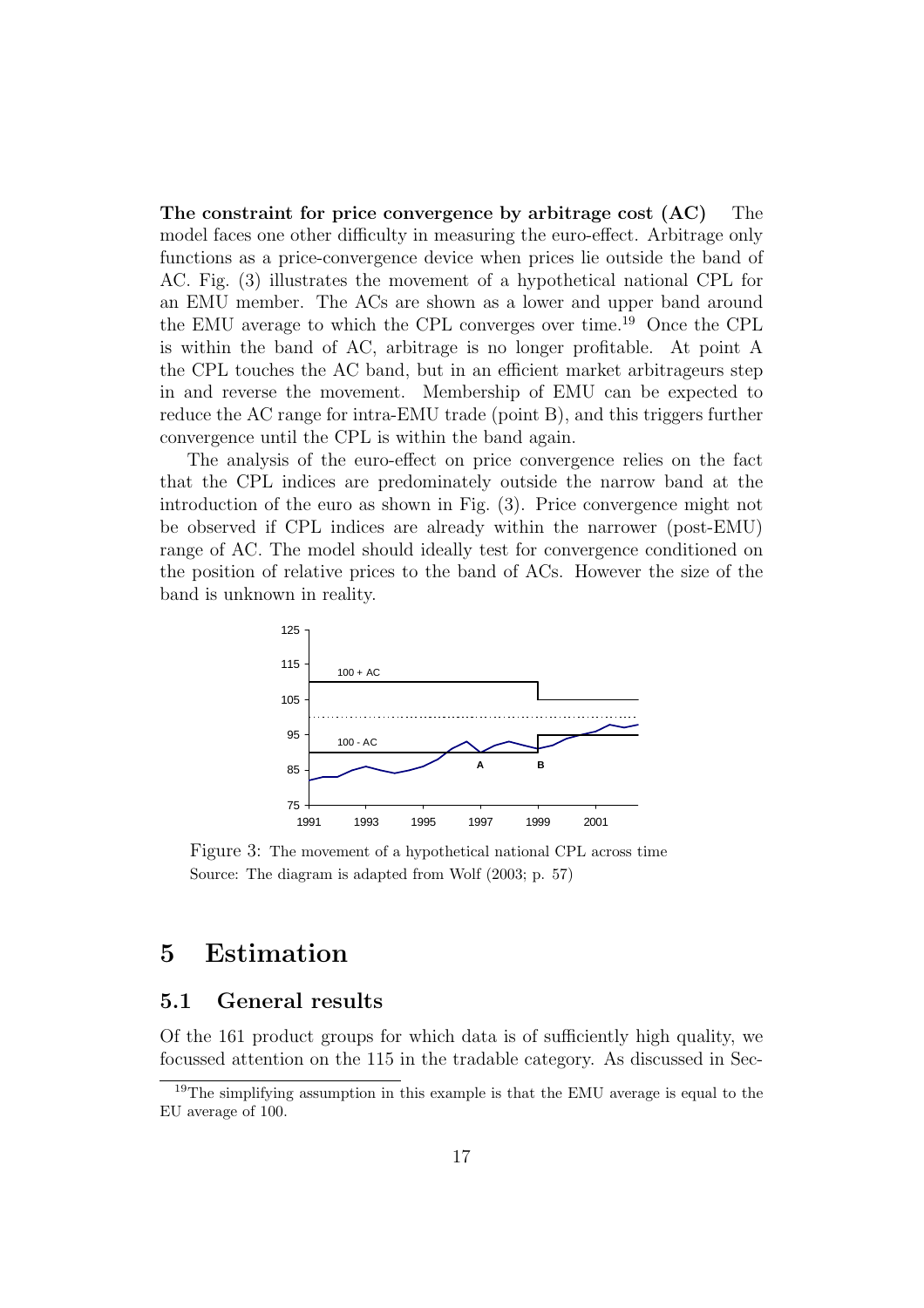tion 2, price convergence ought to be most apparent among tradable goods. Our analysis of the 46 non-tradable product groups showed no evidence for a significant decline in price dispersion among EMU countries relative to non-EMU countries. This remained the case when the analysis was restricted to the 29 product groups characterised by relatively low sunk costs.

Following the approach laid out in Section 4.3, we begin quantification of a potential euro-effect by estimating Eq. (2) across the 115 tradable product groups. The results are presented in the column marked (1) in Table (5) in the appendix. The model is estimated with product fixed effects and employs the robust variance estimator. The relevant parameters are the shift coefficient  $(EMU \cdot post99)$  and the trend coefficient  $(\tau \cdot EMU \cdot post99)$ . The former is insignificant, though negative, but the latter is significantly negative at the 1% level. As expected, we find no instantaneous downward shift in price dispersion in the eurozone relative to the non-EMU group, consequent to the introduction of the euro. But there is evidence of a downward break in the time-trend of price dispersion among EMU countries relative to non-EMU countries after 1999, supporting the hypothesis of a euro-effect.

We also note that the above patterns are overlaid on a significant negative trend coefficient which suggests price convergence across the set of all countries (and sub-groups of countries, in equations 3 to 6, discussed below) over the entire 1995-2002 period.

#### 5.2 Extracting the importance of exchange rate risk

EMU incorporates certain exchange rate bands from the preceding ERM, and not all EMU countries were similar in terms of intra-group trading risk attributable to exchange rate variations in the run up to the euro. The ERM was hit by several speculative attacks in the aftermath of German reunification in 1990 that led to subsequent interest rate hikes by the Bundesbank in response to the fiscal expansion. The 'Black Wednesday' (16 September 1992) marked the expulsion of Britain and Italy from the ERM. Further crises in 1993 led to the adoption of wider  $(\pm 15\%)$  bands for acceptable fluctuations. Only Germany and Netherlands agreed bilaterally to remain in the original narrower band of  $\pm 2.25\%$ . Therefore, it could be argued that the exchange rate risk was substantially lower for the German/Netherlands sub- $\gamma$  group  $(G+NL)$  compared with other EMU members before the introduction of the euro.

Another country grouping that had been in close synchronisation in terms of exchange rates, before EMU, albeit not as closely as G+NL, is the DM zone - comprising Austria, Belgium, Luxembourg, Netherlands and Germany. The exchange rate risk was lower for these DM-zone countries compared with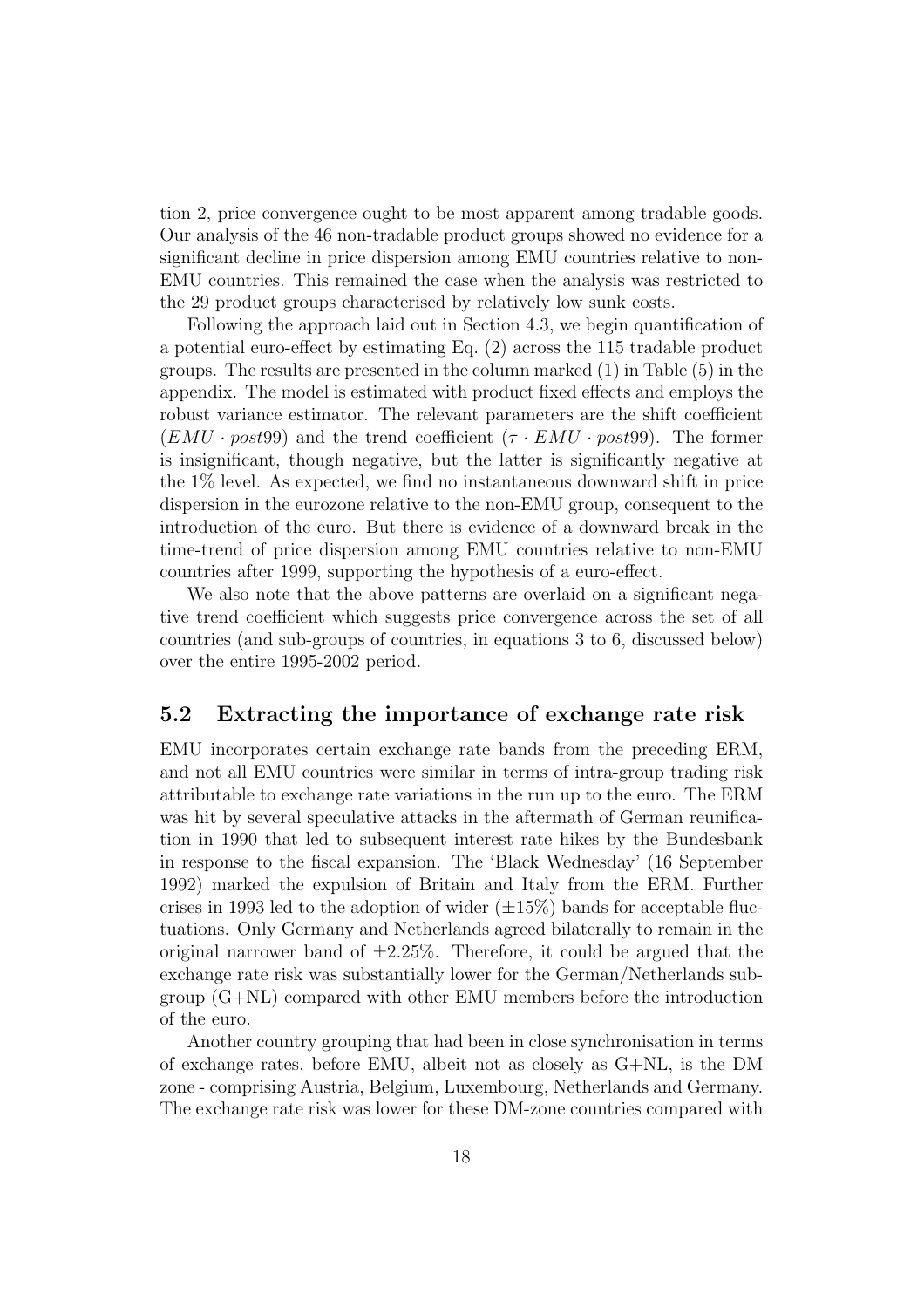other EMU members before the introduction of the euro.

Separate comparisons of the G+NL and the DM zone against the non-EMU control group should be useful in revealing patterns in convergence. If exchange rate risk increases arbitrage costs significantly, the DM zone trend coefficient should be smaller (more negative) than the coefficient for the remaining six EMU members. We should expect the the G+NL trend coefficient to be negative and closer to zero compared to the coefficient for the remaining nine EMU members, and further, closer to zero than the coefficient for the DM zone. Indeed this is the pattern found in a comparison of the trend coefficients in regressions (3) to (6). The null that the coefficient of  $\tau \cdot EMU \cdot post99$  is equal for EMU and for the DM zone is rejected decisively:  $F(1, 114) = 42.72$ , *p*-value close to 0. However, though the estimate of the coefficient for the DM zone  $(-0.036)$  is lower than the corresponding estimate for the German/Netherlands group  $(-0.031)$ , the null that they are equal for the groups cannot be rejected:  $F(1, 114) = 1.77$ , *p*-value of 0.19.

Overall, these results support the hypothesis that exchange rate risk is a dominant factor in arbitrage costs.

#### 5.3 Non-linearity in dispersion dynamics

We now relax the assumption of linearity in the effect of arbitrage on price dispersion. There are two possible ways in which there may be departures from linearity. One working hypothesis is that the forces of arbitrage will be stronger on (tradable) products that have higher degrees of dispersion. A counter hypothesis to this is that tradable goods may be characterised by differing degrees of 'tradability' and price dispersion may be persistently high in those product groups that are inherently 'less tradable'.

As a first step in resolving this issue we estimate Eq. (3) across all tradables. Table (6) in the appendix presents the results. The coefficients of interest are those on the lagged dispersion quartile dummy variables  $Q_1, Q_2, Q_3$ and Q4 interacted with the time-trend break for the EMU group. If lower arbitrage costs lowered price dispersion with greater force for products that had higher degrees of dispersion, then more negative coefficients will be associated with the higher quartiles. The results are the opposite. For EMU, and sub-groups of EMU, the interacted coefficients on the higher quartiles are very significantly (almost always at 1%) larger (closer to zero) than those on the lower quartiles.<sup>20</sup> The differentiated patterns in high and low price dis-

 $^{20}$ It was in the case of the DM zone that the pattern was least strong: the coefficient on interacted  $Q3$  was lower than that on  $Q4$  at 1%, and the coefficient on  $Q1$  was lower than that on  $Q2$  at 5%, but  $Q2$  was not significantly different from  $Q3$ .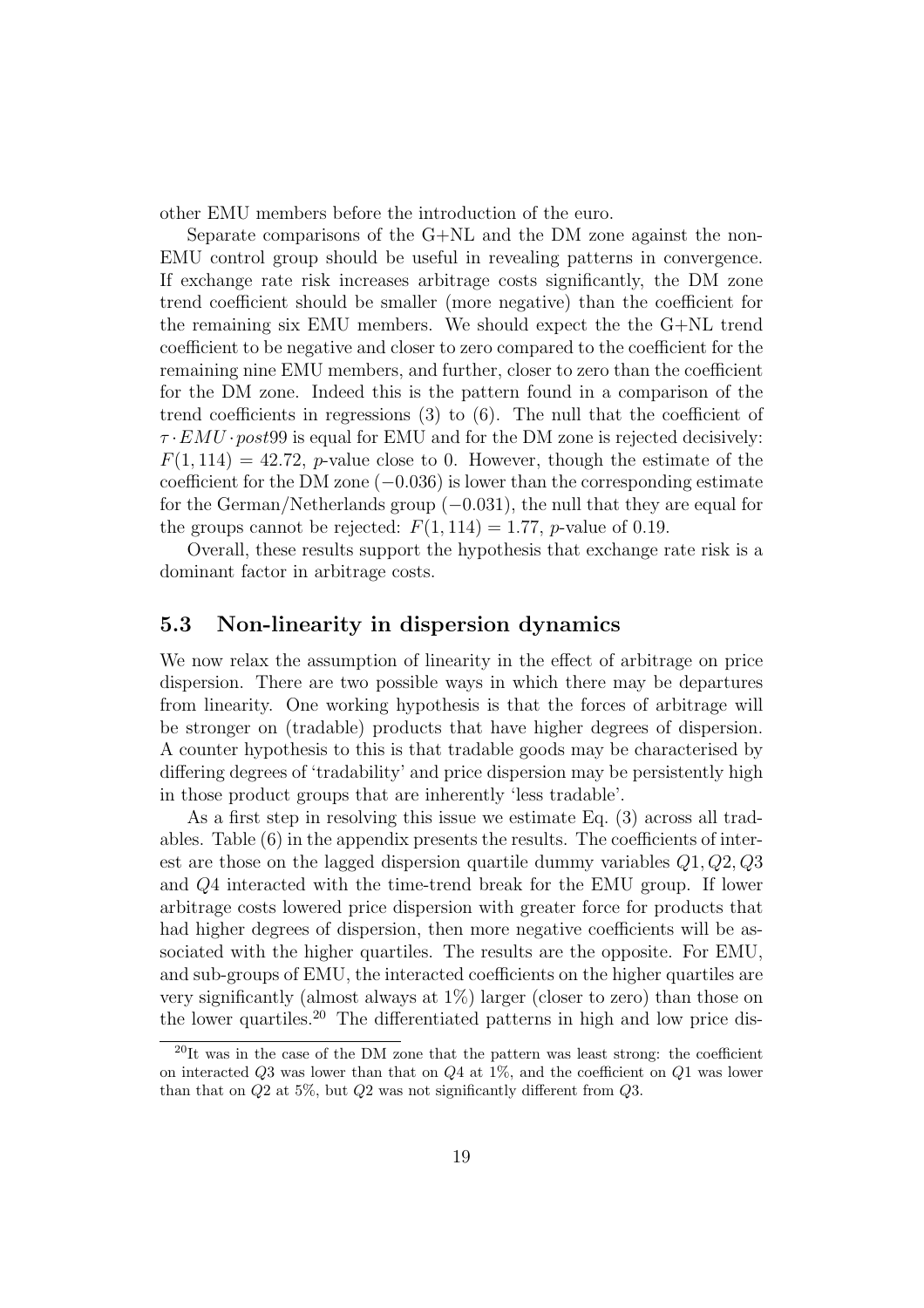persion product groups seem to be such that high dispersion product groups consistently converge less than low dispersion product groups.

To explore this further, we examine a select set of broad product categories to distinguish between the less and more tradable product groups. For example, food can be separated out into perishable food products (e.g. bread, fresh fish, fresh fruit) which are less tradable, and non-perishable food products (e.g. sugar, coffee). It might be expected that the pressure on prices to converge will be lower for perishable food products than for non-perishable food products. Again electrical appliances (e.g. washing machines, cookers, hand tools) are highly tradable. Alcohol and tobacco products while highly tradable in principle, are marked by country specific excise taxes. There is less reason to expect that reduced arbitrage costs will reduce price differences between countries for the latter. Table (7) in the appendix presents the results for the product groups (Table 4) in these broad categories.

The smaller number of observations at product category level reduces the resolution with which patterns emerge. In column (1) the results for perishable food show that the trend coefficient is not significantly different from zero. In contrast, for non-perishable food a significant (at 10%) tendency towards reduced dispersion can be observed (column 2). Alcohol and tobacco have no significant tendency towards reduced price dispersion, while electrical appliances show a strong convergent tendency (significant at the 5%; column 4).

## 6 Conclusion

Our objective was to test the hypothesis that the euro has had a positive effect on price convergence among EMU members relative to non-EMU members. Our findings suggest that this is true. The process of convergence in the eurozone triggered by EMU appears in the form of a structural break in the time trend of price dispersion. For EMU, this break accelerates the evident general trend of reduction in price dispersion across all EU countries after 1995.

Variations in the ERM history of the EU members permitted us to examine the importance of exchange rate risk for arbitrage costs. We found that the magnitude of the euro-effect did depend on the extent of pre-EMU exchange rate risk.

We also found clear evidence of differences among product groups in their tendencies towards reduced price dispersion. While products that could be categorised clearly as non-tradables did not show any tendency towards convergence, it is clear that tradable goods differ in their degree of 'tradability',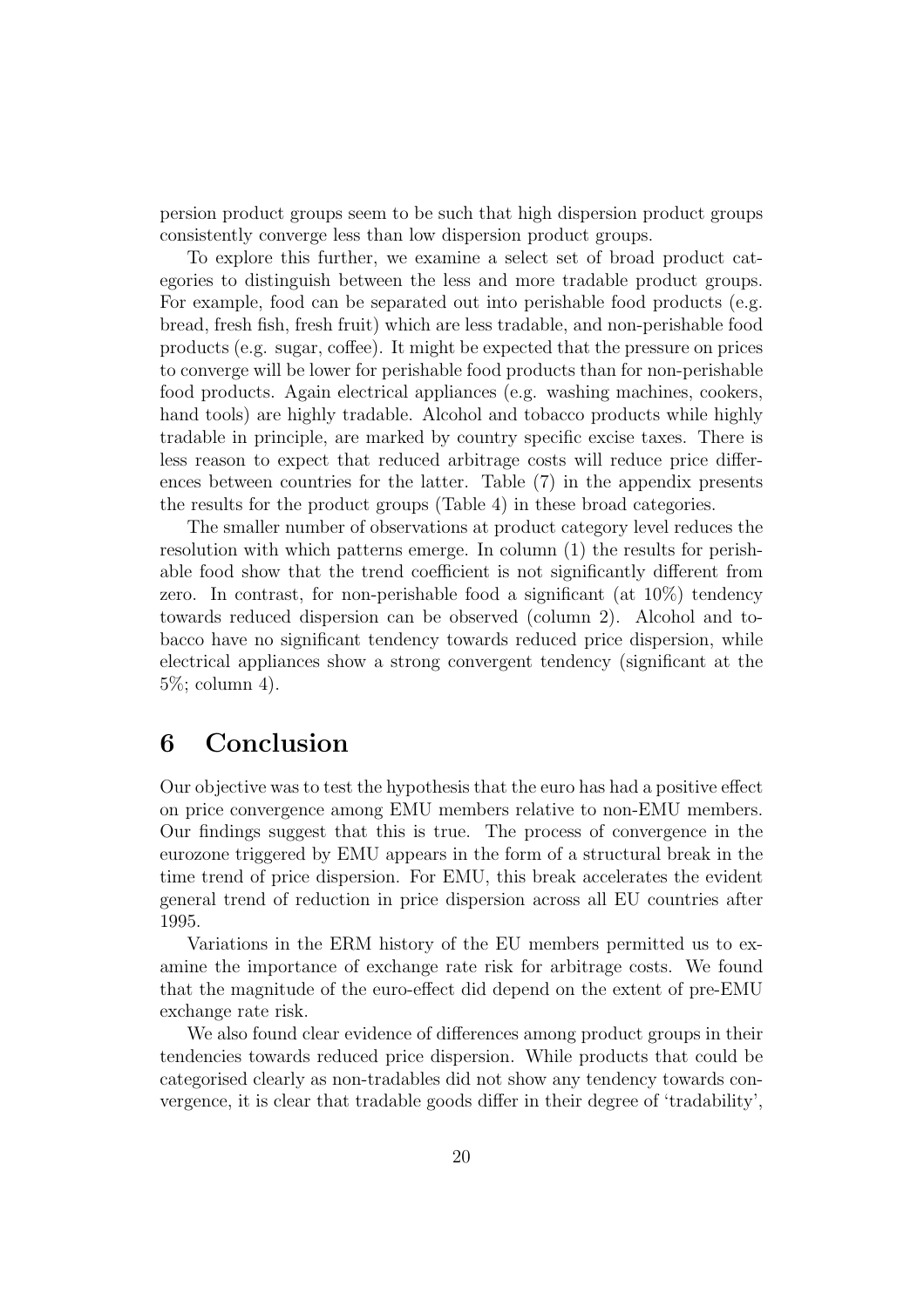either because of the nature of the good (perishability) or because of country specific tax differences that discourage arbitrage. This may explain why a number of product categories show no tendency towards reduced price dispersion.

Possible extensions of this project include the use of panel time series methods using random coefficient models. The analysis can be enriched by conditioning on bands of arbitrage costs. A clearer understanding of the welfare effects of EMU should follow from examining whether product prices converge to their respective lowest price in the EMU. It may be interesting to explore whether different expectations of EU members joining the euro in the run-up to the EMU are relevant.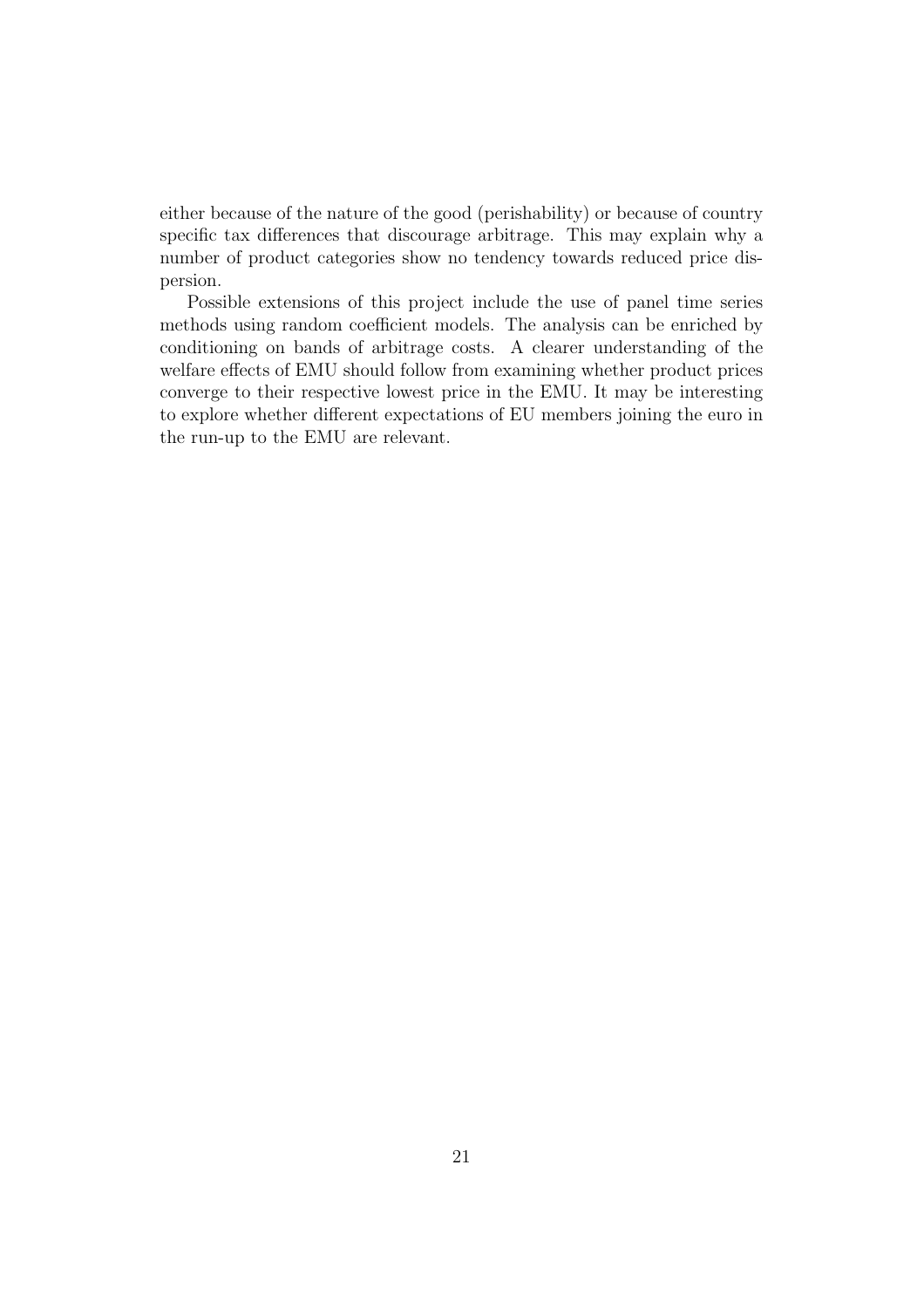| Appendix |
|----------|
|          |

| <b>National CPL</b><br>$(EU15=100)$ | 1995  | 1996  | 1997  | 1998  | 1999  | 2000  | 2001  | 2002  |
|-------------------------------------|-------|-------|-------|-------|-------|-------|-------|-------|
| Austria                             | 111.8 | 107.7 | 103.4 | 103.4 | 101.7 | 99.5  | 101.2 | 101.6 |
| Belgium                             | 108.7 | 105.3 | 102.3 | 102.3 | 102.6 | 100.3 | 98.9  | 98.2  |
| Denmark                             | 132.1 | 129.8 | 126.8 | 126.1 | 123.5 | 122.8 | 123.3 | 126.1 |
| Finland                             | 115.0 | 110.6 | 107.6 | 106.9 | 107.3 | 106.6 | 107.4 | 109.8 |
| France                              | 108.7 | 107.2 | 102.5 | 102.1 | 101.3 | 99.6  | 99.0  | 98.7  |
| Germany                             | 120.8 | 115.6 | 111.1 | 110.6 | 109.6 | 106.8 | 107.4 | 106.8 |
| Greece                              | 73.4  | 76.2  | 78.0  | 75.9  | 77.8  | 75.4  | 76.4  | 75.7  |
| Ireland                             | 89.0  | 91.6  | 97.0  | 96.9  | 100.6 | 103.8 | 108.4 | 109.7 |
| Italy                               | 79.5  | 87.8  | 89.8  | 88.4  | 88.4  | 88.0  | 90.1  | 91.8  |
| Luxembourg                          | 118.3 | 115.4 | 112.3 | 111.2 | 107.3 | 107.6 | 109.8 | 110.5 |
| Netherlands                         | 106.9 | 103.5 | 99.7  | 100.1 | 101.1 | 100.7 | 101.1 | 102.7 |
| Portugal                            | 70.6  | 71.6  | 71.2  | 71.2  | 70.9  | 70.8  | 72.4  | 73.3  |
| Spain                               | 81.5  | 83.1  | 81.2  | 80.9  | 80.1  | 80.8  | 82.5  | 82.9  |
| Sweden                              | 113.8 | 122.2 | 120.1 | 117.6 | 115.8 | 118.5 | 111.0 | 113.9 |
| <b>United Kingdom</b>               | 84.8  | 86.2  | 99.9  | 103.7 | 106.8 | 113.0 | 110.4 | 108.4 |

Table 1: The national Comparative Price Level (CPL) indices relative to the EU mean of 100. Source: Eurostat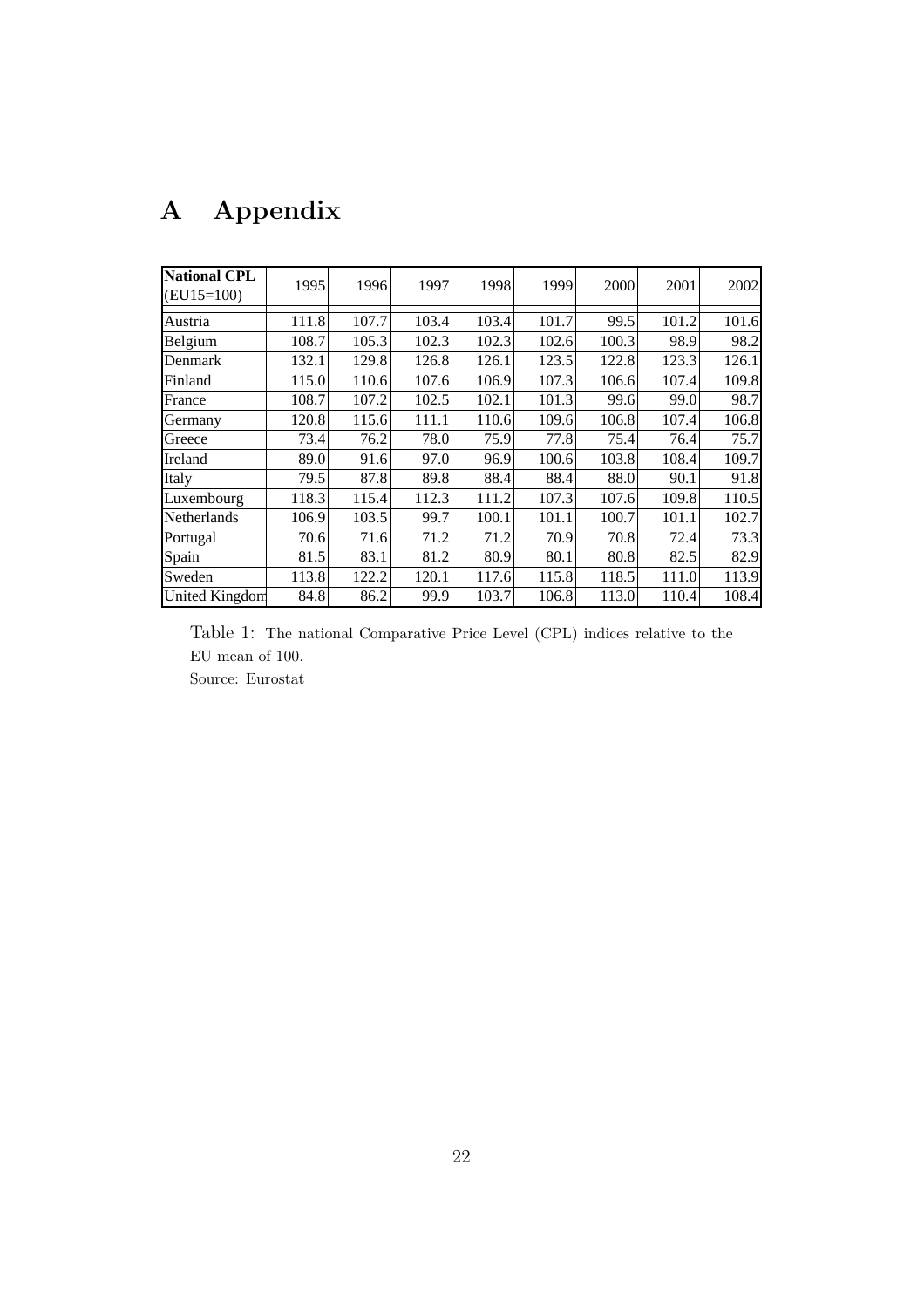| Author(s) Time<br>and Date         | Period                                   |                                                   | Data Source Countries/Cities                                                                           | Product(s)                                            | Results                                                                                              | <b>Specific EU Results</b>                                                                                                                                                                                      |
|------------------------------------|------------------------------------------|---------------------------------------------------|--------------------------------------------------------------------------------------------------------|-------------------------------------------------------|------------------------------------------------------------------------------------------------------|-----------------------------------------------------------------------------------------------------------------------------------------------------------------------------------------------------------------|
| Engels $\&$<br>Rogers<br>(1996)    | 1981-1995                                | Bureau of<br><b>Statistics</b><br>Labor           | 8 Canadian and 14<br>US cities                                                                         | 14 categories of<br>goods                             | Crossing border equivalent to<br>1,780 miles between cities.                                         |                                                                                                                                                                                                                 |
| Beck &<br>Weber<br>(2001)          | 1995-2002                                | Allowances<br>Department<br>Office of<br>US State | 201 cities in 16<br>countries                                                                          | meals/board and<br>expenses<br>2 goods:               | Border greater effect than<br>distance -narrower than<br>Rogers at 74 miles.                         | After EMU price volatility falls for<br>large countries except UK, same<br>for small countries.                                                                                                                 |
| Beck &<br>Weber<br>(2003)          | 1991-2002                                | DATregional 7 Countries<br>SPAT-                  | 81 European Cities in                                                                                  | consumer goods<br>10 categories of<br>Price index and | distance. Unit root test shows<br>Border effects greater then<br>faster convergence.                 | After EMU intra-national price<br>dispersion falls 80%.                                                                                                                                                         |
| (2003)<br><b>Beck</b>              |                                          | 1991-2002 SPAT-DAT                                | 3 Continents, 9<br>Countries, 110<br>Regions/Cities                                                    | consumer goods<br>Price index and<br>7 categories of  | and convergence depends on<br>US more integrated than EU<br>distance and exchange rate<br>volatility | Border estimates fell after EMU.                                                                                                                                                                                |
| Rogers<br>(2001)                   | 1990, 1995 $\vert_{\rm EIU}$<br>and 1999 |                                                   | cities as benchmark<br>countries(EMU 11,<br>further European 6<br>and Israel).13 US<br>26 cities in 18 | $168$ goods                                           |                                                                                                      | large deviation for some tradables.<br>Prices less dispersed over whole<br>more than in US and EU levels<br>period, with most of reduction<br>before 1995. Dispersion fallen<br>close to those in US now. Still |
| Rogers<br>(2002)                   | 1990-2001 EIU                            |                                                   | 25 EU and 13 US<br>cities                                                                              | 139 goods                                             |                                                                                                      | before 1994; EU level close to that<br>Fall in EU price dispersion mostly<br>in US 2001. EMU cities same<br>result.                                                                                             |
| Engel &<br>Rogers<br>(2004)        | 2002/3<br>1990-                          | EIU                                               | 18 cities (11 EMU, 7<br>outside)                                                                       | 139                                                   | Eurozone and increase in<br>Non-Eurozone mimics<br>dispersion larger.                                | Price dispersion falls during 1990s<br>dispersion for tradables increases.<br>but little after 1999. After 1998                                                                                                 |
| Crucini et<br>a(2001)              | 1980, 1985 Eurostat<br>and 1990<br>1975, |                                                   | EU countries<br>(Belgium as<br>numeraire)                                                              | 3,545 goods and<br>services                           |                                                                                                      | and country effects distinguished.<br>Deviations from PPP, except for<br>poor countries, not large. Brand                                                                                                       |
| Crucini $\&$<br>Shintani<br>(2002) | 1990-2000 EIU                            |                                                   | 122 cities in 78<br>countries                                                                          | 270 goods                                             | US variance of prices 5.5%<br>traded 27.8% non-traded.                                               | European integration demonstrated<br>little price convergence                                                                                                                                                   |

Table 2: A Survey of Empirical Evidence on Purchasing Power Parity and the Law of One Price.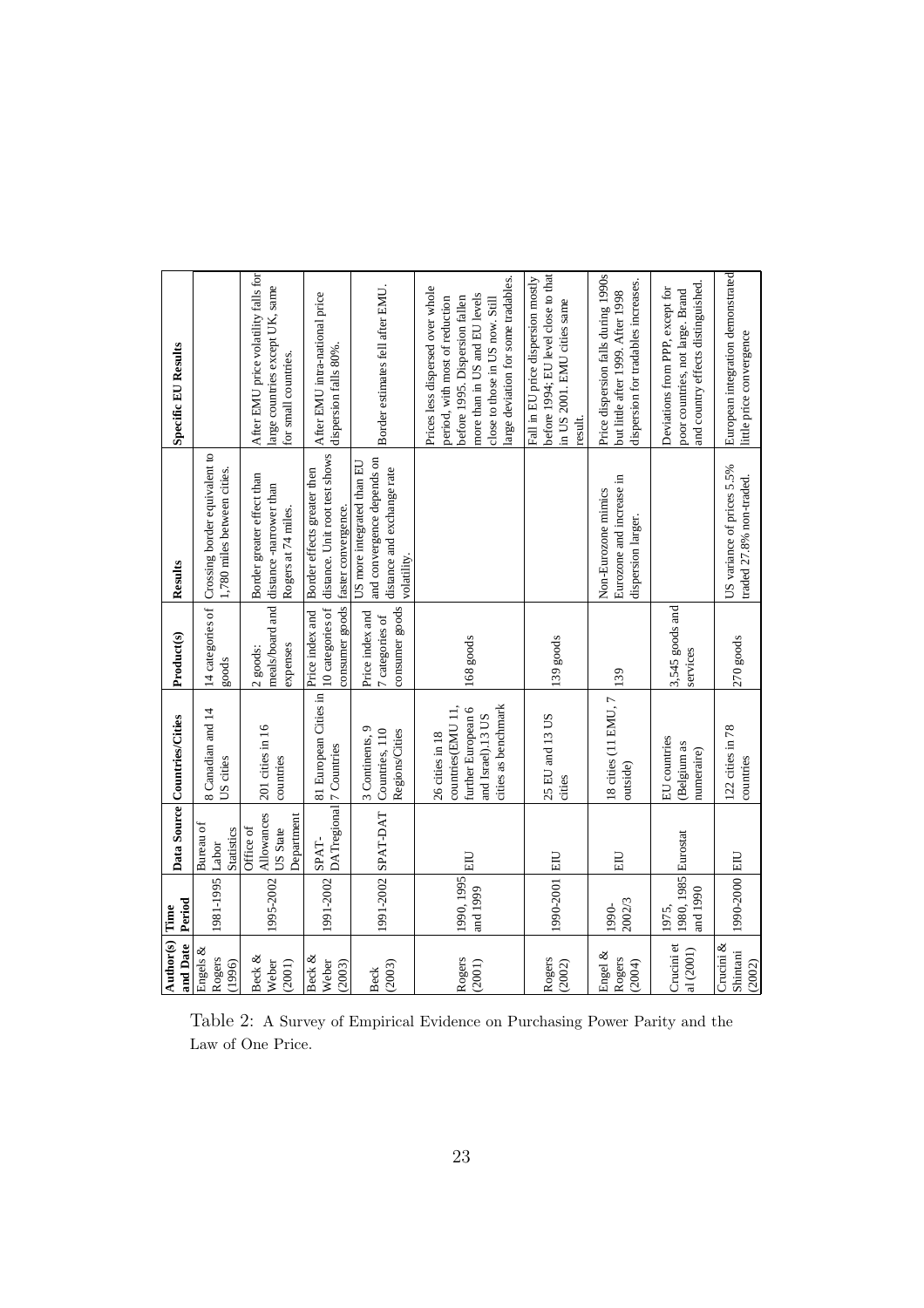| Author(s) Time<br>and Date                    | Period                           |                        | Data Source Countries/Cities                                         | Product(s)                              | Results                                                                                              | <b>Specific EU Results</b>                                                                                                                                  |
|-----------------------------------------------|----------------------------------|------------------------|----------------------------------------------------------------------|-----------------------------------------|------------------------------------------------------------------------------------------------------|-------------------------------------------------------------------------------------------------------------------------------------------------------------|
| Haffner<br>(1999)                             | 1985-1999<br>(at five<br>points) | <b>OECD</b>            | OECD                                                                 | $_{\rm goods}$                          | continuously except 1990-93. 1999. Non-DN zone faster<br>200 categories of For OECD prices converged | EU group prices more similar, half<br>convergence between 1996 and<br>convergence (catch-up?).                                                              |
| Gil-Pareja<br>Rivero &<br>Sosvilla-<br>(2004) | 1975-1995 Eurostat               |                        | 12 EU countries                                                      | 26 product<br>categories                |                                                                                                      | Convergence for tradables half life<br>of 9.5 years. Faster convergence<br>for those in ERM than out.                                                       |
| Kowalski<br>Gajewski<br>(2004)<br>Q,          | 1970-2002 OECD                   |                        | 13 EU countries                                                      | Goods not<br>specified                  |                                                                                                      | Price convergence confirmed; half<br>life of 23.5 years.                                                                                                    |
| (2004)<br>Isgut                               | especially<br>1990-2001<br>2001  | ПEI                    | 122 cities in OECD                                                   | 140 goods and<br>services               |                                                                                                      | Same currency reduces log of price<br>differences across cities 2-3%, for<br>EU group 5%. Dollar peg or hard<br>peg same effect.                            |
| Wie (2001)<br>Parsley &                       | 1990-2000 EIU                    |                        | 83 cities                                                            | 95 goods                                |                                                                                                      | lowers price dispersion by 4.38%.<br>Euro result smaller equal to tariff<br>Hard peg or common currency<br>reduction of 4%.                                 |
| Mathä<br>(2003)                               | 2001-2002<br>points)<br>(four    | Authors own            | City of Luxembourg<br>and contiguous<br>regions in four<br>countries | from 6 super-<br>92 products<br>markets |                                                                                                      | then prices rise 0.025%. Distances<br>smaller in EMU than US so room<br>convergence. If distance rises 1%<br>Monetary union shows price<br>for optimism.    |
| Haskel &<br>(2001)<br>Wolf                    | 1995-1998 IKEA                   |                        | 25 Countries                                                         | 119                                     | series showed mean reversion.<br>Convergence found. Time                                             |                                                                                                                                                             |
| Verboven<br>Goldberg<br>(2004)<br>$\infty$    |                                  |                        | 1970-2000 Authors' own Germany, Italy and<br>Belgium, France,<br>ŬK  | 150 vehicle<br>makes                    |                                                                                                      | Convergence of prices 1990-92 but<br>UK and Italy. Half life of 1.3 years<br>divergence thereafter, particularly<br>(absolute version 8.3 years).           |
| (2000)<br>Lutz                                |                                  | $1993-1998$ Commission | 12 countries                                                         | 90 cars                                 |                                                                                                      | language, common border and low<br>Luxembourg currency union 4%<br>Price differentials affected by<br>lower price differential.<br>trade barriers. Belgian/ |

Table 2: Continued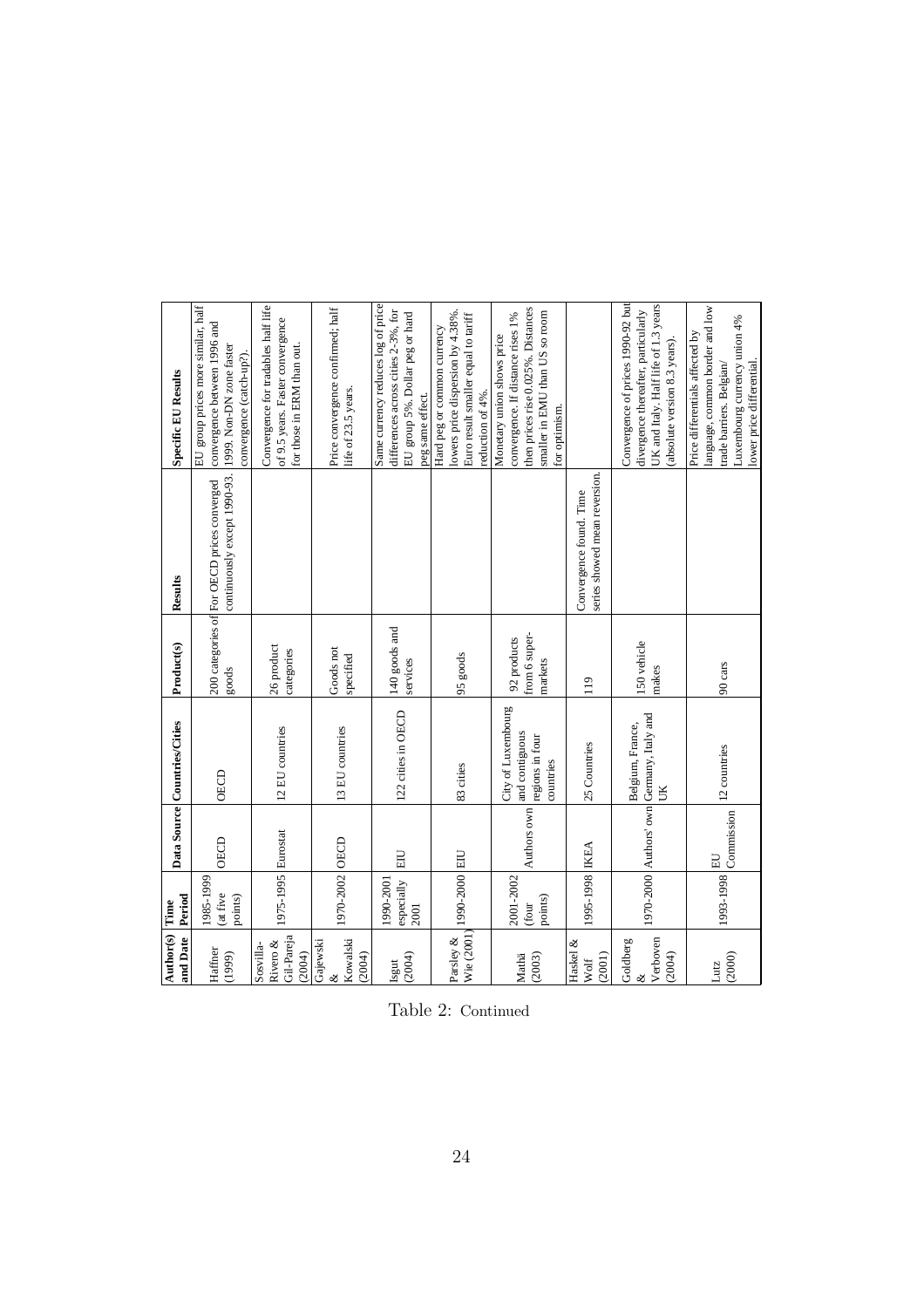| Author(s) Time<br>and Date       | Period                                           |                                              | Data Source Countries/Cities                                                 | Product(s)                                                    | Results                                                                      | <b>Specific EU Results</b>                                                                                                                                                |
|----------------------------------|--------------------------------------------------|----------------------------------------------|------------------------------------------------------------------------------|---------------------------------------------------------------|------------------------------------------------------------------------------|---------------------------------------------------------------------------------------------------------------------------------------------------------------------------|
| (2003)<br>Lutz                   | 1970-2000<br>1987-2001<br>1995-2001<br>1995-2001 | EU Comm.,<br>Economist,<br>Economist,<br>UBS | 20 countries<br>12 countries<br>11 countries<br>19 cities                    | 13 categories<br>Big Mac<br>Economist<br>$17$ cars<br>$1$ The |                                                                              | Euro did not speed convergence<br>showed price convergence.<br>Only Economist magazine<br>either.                                                                         |
| Baye et al<br>(2003)             | $2001-May$<br>October<br>2002                    | Kelkoo                                       | 7 countries of which 28 products<br>internet prices 4 in Eurozone            |                                                               | comparable goods in US.<br>Price dispersion in EU<br>slightly lower than for | 10% higher than non-eurozone.<br>End of period eurozone prices                                                                                                            |
| Imbs et al<br>(2004)             | 1999-2002                                        | GfK (French<br>Company)<br>Survey            | Hungary and Czech<br>15 EU plus Poland,<br>Republic                          | 3 categories of<br>TV sets                                    |                                                                              | but most of this achieved before<br>Price dispersion lower in EMU<br>1999. Regions more integrated<br>than countries.                                                     |
| Friberg &<br>(2004)<br>Mathä     | October<br>2003                                  |                                              | Contiguous Regions<br>2001-April Authors' own to Luxembourgin 4<br>Countries | 92 supermarket<br>products                                    |                                                                              | greater convergence after EMU.<br>Psychological prices showed                                                                                                             |
| Cavelaars<br>Maier &<br>(2004)   | 1991-2002<br>1995-1997<br>Regional<br>Annual     | Statistical<br>German<br>Federal<br>Office   | 50 East and 50 West CPI<br>German Cities                                     | Components                                                    |                                                                              | price convergence came to a<br>5.5 years after re-unification<br>standstill                                                                                               |
| Horvath $&$<br>Vidovic<br>(2002) | 1997-2001                                        | <b>Statistics</b><br>Slovak<br>Office        | 38 Slovak Districts                                                          | 500 goods and<br>services                                     |                                                                              | Price convergence but at slower<br>pronounced difference between<br>Half-life of 5.2 months non-<br>tradables and non-tradables.<br>rate than in US. Less<br>perishables. |

Table 2: Continued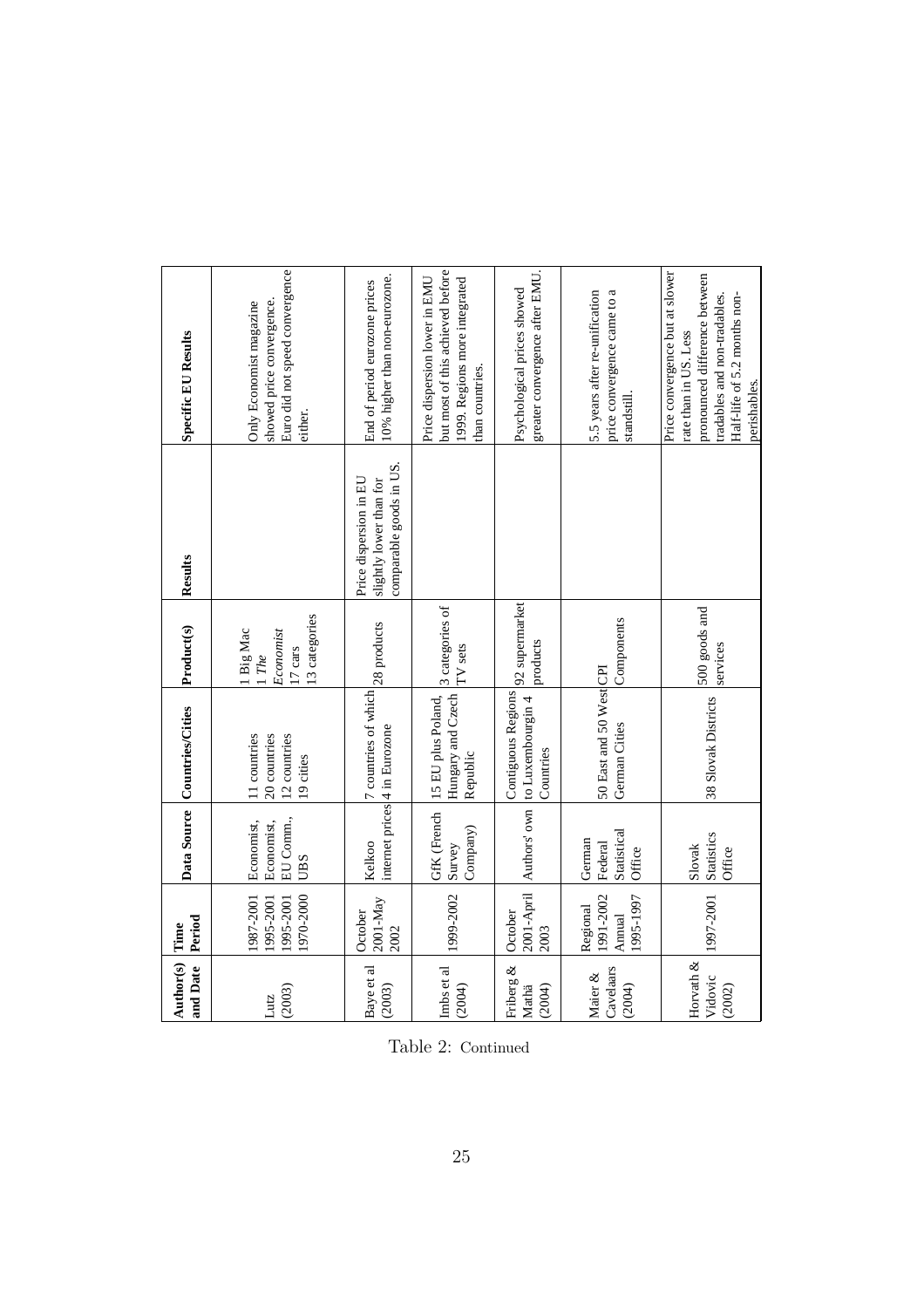| Product Group: basic heading                                   | Category | Product Group: basic heading                                        | Category                |
|----------------------------------------------------------------|----------|---------------------------------------------------------------------|-------------------------|
| Rice                                                           |          | Cookers, hobs and ovens                                             |                         |
| Flour and other cereals                                        | ⊢        | Air conditioners, humidifiers and heaters                           | Н                       |
| Bread                                                          | $\vdash$ | Other major household appliances                                    |                         |
| Other bakery products                                          | ⊢        | Small electric household appliances                                 |                         |
| Pasta products                                                 | $\vdash$ | Repair of household appliances                                      | E                       |
| Other cereal products                                          | $\vdash$ | Glassware and ceramic ware for households, offices and decoration   | $\vdash$                |
| Beef                                                           | $\vdash$ | Cutlery, flatware and silverware                                    |                         |
| Veal                                                           | $\vdash$ | Non-electric kitchen utensils and household articles                | Е                       |
| Pork                                                           | $\vdash$ | Major tools and equipment                                           |                         |
| amb, mutton and goat                                           | $\vdash$ | Small electric accessories                                          | $\vdash$                |
| Poultry                                                        | $\vdash$ | Hand tools, garden tools and other miscellaneous accessories        | $\vdash$                |
| Other meats and edible offal                                   | $\vdash$ | Household cleaning supplies                                         | Н                       |
| Oelicatessen and other meat preparations                       | ⊢        | Other non-durable household articles                                | ۲                       |
| Fresh or chilled fish and seafood                              | $\vdash$ | Domestic services                                                   | E                       |
| Frozen fish and seafood                                        | ⊢        | Laundry and dry-cleaning                                            | E                       |
| Preserved or processed fish and seafood                        | $\vdash$ | Other household services                                            | $\overline{\mathsf{z}}$ |
| resh milk                                                      | $\vdash$ | Pharmaceutical products                                             | $\vdash$                |
| Preserved milk                                                 | $\vdash$ | Other medical products                                              | $\vdash$                |
| Other milk products                                            | $\vdash$ | Eye-glasses and contact lenses                                      | ⊢                       |
| <b>Cheese</b>                                                  | ⊢        | Other therapeutic appliances and equipment                          |                         |
| iggs and egg-based products                                    | $\vdash$ | H - Compensation of employees: physicians                           | E                       |
| <b>Butter</b>                                                  | $\vdash$ | H - Compensation of employees: nurses and other medical staff       | E                       |
| Margarine                                                      | ⊢        | H - Compensation of employees: non-medical staff                    | E                       |
| Other edible oils and fats                                     | ⊢        | Motor cars with diesel engine                                       |                         |
| resh or chilled fruit                                          | $\vdash$ | Motor cars with petrol engine of cubic capacity of less than 1200cc | $\vdash$                |
| Oried fruit and nuts                                           | ⊢        | Motor cars with petrol engine of cubic capacity of 1200cc to 1699cc |                         |
| Frozen fruit, preserved fruit and fruit-based products         | ⊢        | Motor cars with petrol engine of cubic capacity of 1700cc to 2999cc |                         |
| Fresh or chilled vegetables other than potatoes                | $\vdash$ | Motor cars with petrol engine of cubic capacity of 3000cc and over  |                         |
| resh or chilled potatoes                                       | Н        | Motor cycles                                                        |                         |
| rozen vegetables                                               | $\vdash$ | Bicycles                                                            |                         |
| <b>Dried</b> vegetables                                        | Н        | Spare parts and accessories for personal transport equipment        |                         |
| Preserved or processed vegetables and vegetable-based products | $\vdash$ | Fuels and lubricants for personal transport equipment               |                         |
| Sugar                                                          | $\vdash$ | Maintenance and repair of personal transport equipment              | E                       |
| ams, marmalades and honey                                      | ⊢        | Other services in respect of personal transport equipment           | ξ                       |
| Confectionery, chocolate and other cocoa preparations          | Н        | Local passenger transport by railway                                | E                       |
| Edible ice, ice cream and sorbet                               | $\vdash$ | Long-distance passenger transport by railway                        | E                       |
| ood products n.e.c.                                            | Н        | ocal passenger transport by bus                                     | E                       |
| Coffee                                                         | ⊢        | Local passenger transport by taxi                                   | E                       |
| ea and other infusions                                         | ⊢        | Long-distance passenger transport by road                           | E                       |
| Cocoa, excluding cocoa preparations                            | $\vdash$ | Passenger transport by air                                          | E                       |
| Mineral waters                                                 | Е        | Passenger transport by sea and inland waterway                      | E                       |

Table 3: Product groups divided into tradables (T) and non-tradables (NT). Source: Eurostat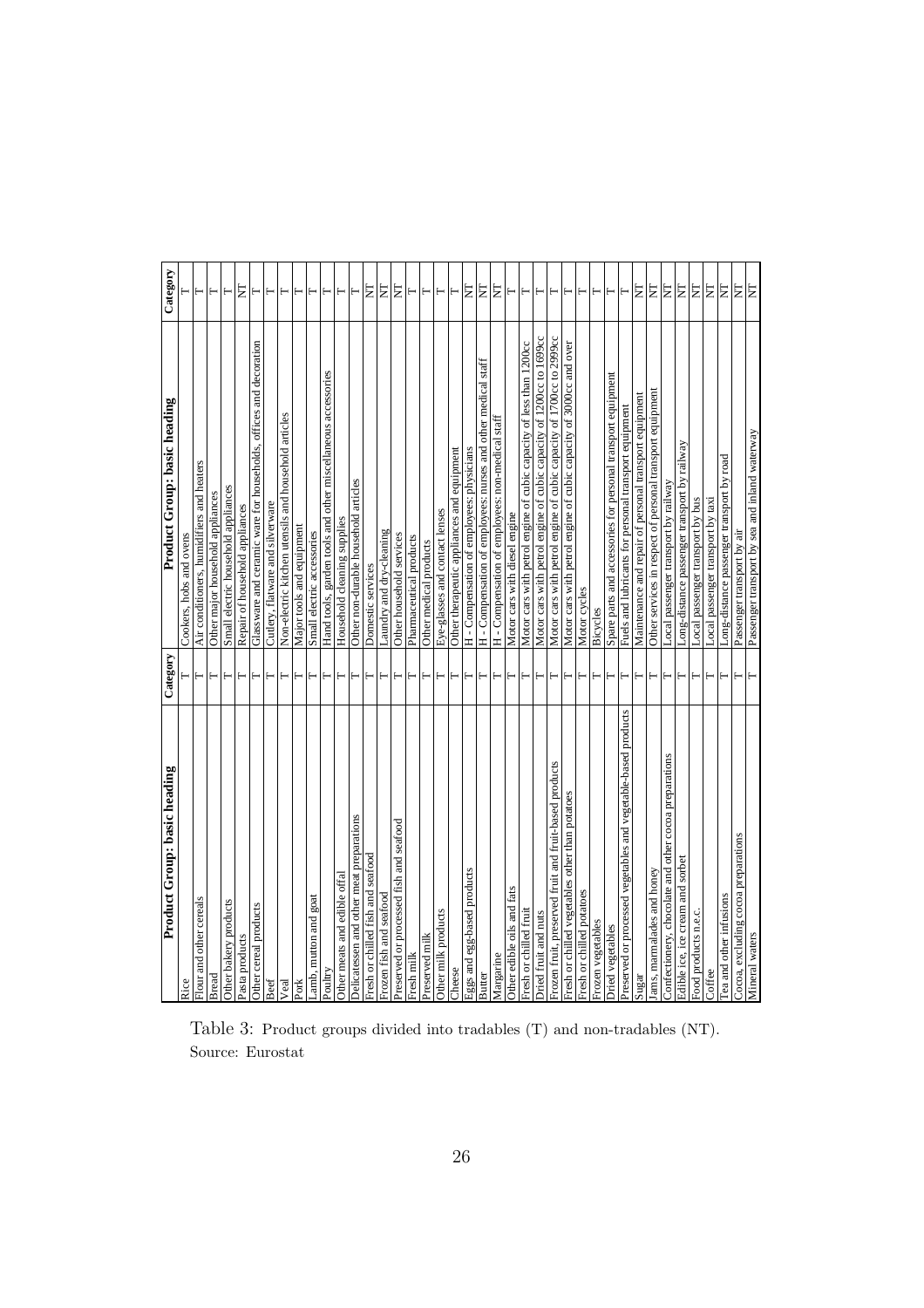| Product Group: basic heading                                   | Category    | Product Group: basic heading                                              | Category |
|----------------------------------------------------------------|-------------|---------------------------------------------------------------------------|----------|
| Soft drinks and concentrates                                   |             | Other purchased transport services                                        | E        |
| Fruit and vegetable juices                                     |             | Postal services                                                           | E        |
| Spirits                                                        | ⊢           | Telephone and telefax equipment                                           | Н        |
| Wine, cider and perry                                          | ⊢           | Telephone and telefax services                                            | E        |
| Fortified and sparkling wine                                   | $\vdash$    | Television sets and video recorders                                       | ۲        |
| Beer                                                           | $\vdash$    | Radios, CD-players and other electro-acoustic devices                     | $\vdash$ |
| Cigarettes                                                     | ⊢           | Photographic and cinematographic equipment and optical instruments        | ۲        |
| Other tobacco products                                         | ⊢           | Information processing equipment                                          | н        |
| Clothing materials                                             | Н           | Pre-recorded recording media                                              | ۳        |
| Men's clothing                                                 | ⊢           | Unrecorded recording media                                                | ۲        |
| Women's clothing                                               | ⊢           | Repair of audio-visual, photographic and information processing equip-    | Ę        |
| Children's clothing                                            | ⊢           | Major durables for outdoor recreation                                     | Н        |
| Infant's clothing                                              | ⊢           | Musical instruments and major durables for indoor recreation              | ⊢        |
| Other articles of clothing and clothing accessories            | Н           | Maintenance and repair of other major durables for recreation and culture | E        |
| Cleaning, repair and hire of clothing                          | E           | Games, toys and hobbies                                                   | ⊢        |
| Men's footwear                                                 | ⊢           | Equipment for sport, camping and open-air recreation                      | ⊢        |
| Women's footwear                                               | ⊢           | Gardens, plants and flowers                                               | ⊢        |
| Children's and infant's footwear                               | Н           | Pets and related products                                                 | Н        |
| Repair and hire of footwear                                    | $\Sigma$    | Veterinary and other services for pets                                    | E        |
| Actual rentals paid by tenants living in apartments            | $\Sigma$    | Recreational and sporting services                                        | E        |
| Actual rentals paid by tenants living in one-family houses     | EE          | Photographic services                                                     | E        |
| Imputed rentals of owner-occupiers living in apartments        |             | Other cultural services                                                   | E        |
| Imputed rentals of owner-occupiers living in one-family houses | E           | <b>Books</b>                                                              | Ĕ        |
| Materials for the maintenance and repair of the dwelling       | $\vdash$    | Newspapers and periodicals                                                | Ę        |
| Services for the maintenance and repair of the dwelling        | E           | Miscellaneous printed matter                                              | Η        |
| Water supply                                                   | $\mathbb H$ | Stationery and drawing materials                                          | Н        |
| Electricity                                                    | E           | Restaurant services whatever the type of establishment                    | E        |
| Town gas and natural gas                                       | E           | Pubs, bars, cafés, tea rooms and the like                                 | E        |
| Liquefied hydrocarbons                                         | ⊢           | Other catering services                                                   | E        |
| Liquid fuels                                                   | $\vdash$    | Canteens                                                                  | ΙĒ       |
| Solid fuels                                                    | $\vdash$    | Hotels, boarding houses and the like                                      | E        |
| Kitchen furniture                                              | ⊢           | Other accomodation services                                               | E        |
| Bedroom furniture                                              | $\vdash$    | Services of hairdressers and the like for men                             | E        |
| Living-room and dining-room furniture                          | $\vdash$    | Services of hairdressers and the like for women                           | E        |
| Other furniture and furnishings                                | ⊢           | Electric appliances for personal care                                     | ⊢        |
| Carpets and other floor coverings                              | ⊢           | Other appliances, articles and products for personal care                 | ⊢        |
| Repair of furniture, furnishings and floor coverings           | E           | Jewellery, clocks and watches                                             | ۲        |
| Household textiles                                             |             | Travel goods and other carriers of personal effects                       | F        |
| Refrigerators, freezers and fridge-freezers                    |             | Other personal effects n.e.c.                                             |          |
| Washing-machines, dryers and dishwashers                       |             |                                                                           |          |

Table 3: Continued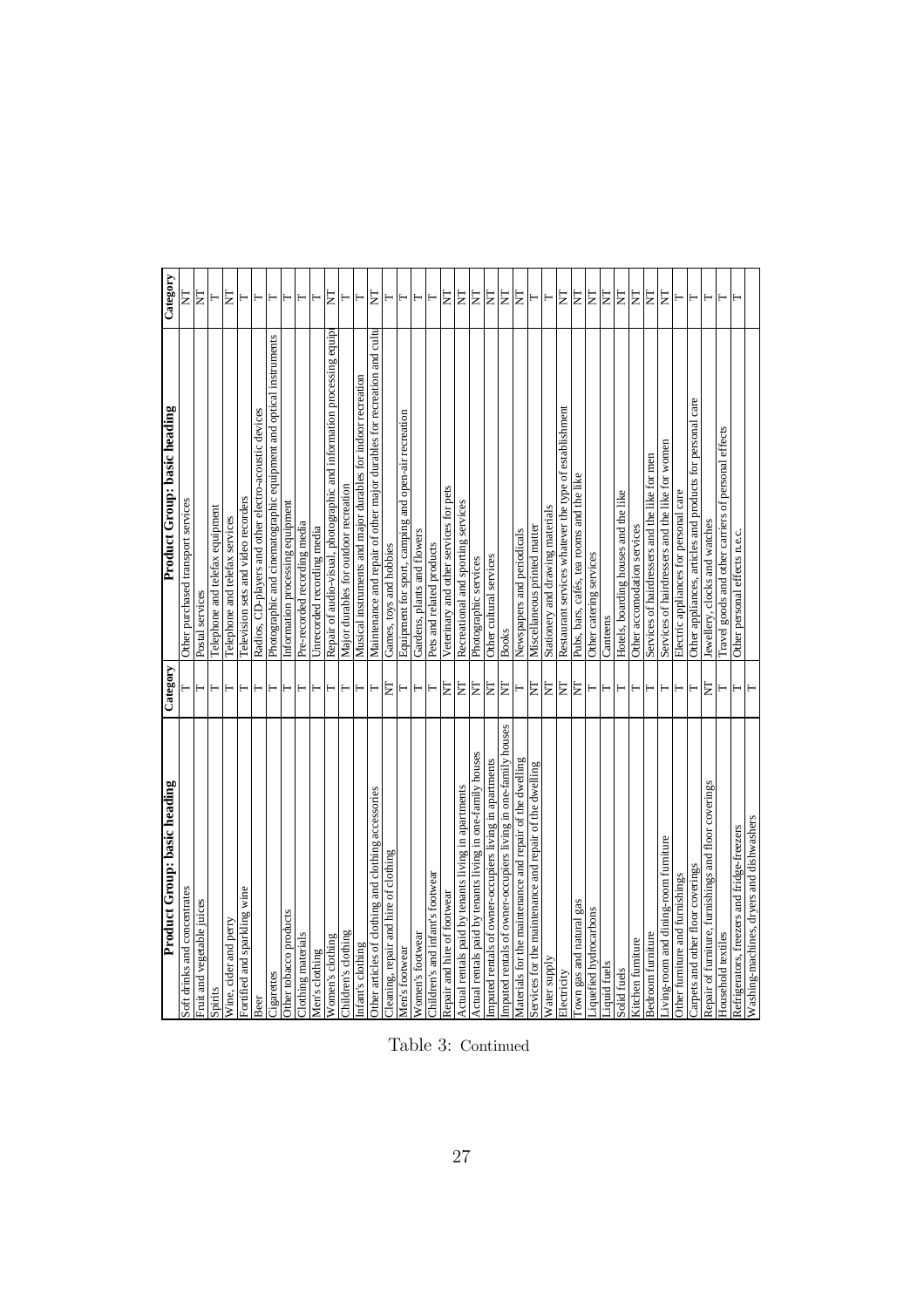|                                                        | Food: Perishable                                                   |
|--------------------------------------------------------|--------------------------------------------------------------------|
| <b>Bread</b>                                           | Fresh milk                                                         |
| Other bakery products                                  | Preserved milk                                                     |
| Pasta products                                         | Other milk products                                                |
| Other cereal products                                  | Cheese                                                             |
| Beef                                                   | Eggs and egg-based products                                        |
| Veal                                                   | Butter                                                             |
| Pork                                                   | Margarine                                                          |
| Lamb, mutton and goat                                  | Other edible oils and fats                                         |
| Poultry                                                | Fresh or chilled fruit                                             |
| Other meats and edible offal                           | Fresh or chilled vegetables other than potatoes                    |
| Delicatessen and other meat preparations               | Fresh or chilled potatoes                                          |
| Fresh or chilled fish and seafood                      | Frozen vegetables                                                  |
| Frozen fish and seafood                                | Preserved or processed vegetables and vegetable-based products     |
| Preserved or processed fish and seafood                | Edible ice, ice cream and sorbet                                   |
|                                                        | Food: Non-perishable                                               |
| Flour and other cereals                                | Coffee                                                             |
| Dried fruit and nuts                                   | Tea and other infusions                                            |
| Frozen fruit, preserved fruit and fruit-based products | Cocoa, excluding cocoa preparations                                |
| Dried vegetables                                       | Mineral waters                                                     |
| Sugar                                                  | Soft drinks and concentrates                                       |
| Jams, marmalades and honey                             | Fruit and vegetable juices                                         |
| Confectionery, chocolate and other cocoa preparations  |                                                                    |
|                                                        | Alchohol and Tobacco                                               |
| Spirits                                                | Beer                                                               |
| Wine, cider and perry                                  | Cigarettes                                                         |
| Fortified and sparkling wine                           | Other tobacco products                                             |
|                                                        | Electrical Appliances                                              |
| Refrigerators, freezers and fridge-freezers            | Small electric accessories                                         |
| Washing-machines, dryers and dishwashers               | Telephone and telefax equipment                                    |
| Cookers, hobs and ovens                                | Television sets and video recorders                                |
| Air conditioners, humidifiers and heaters              | Radios, CD-players and other electro-acoustic devices              |
| Other major household appliances                       | Photographic and cinematographic equipment and optical instruments |
| Small electric household appliances                    | Information processing equipment                                   |
| Major tools and equipment                              | Electric appliances for personal care                              |

Table 4: Selected product groups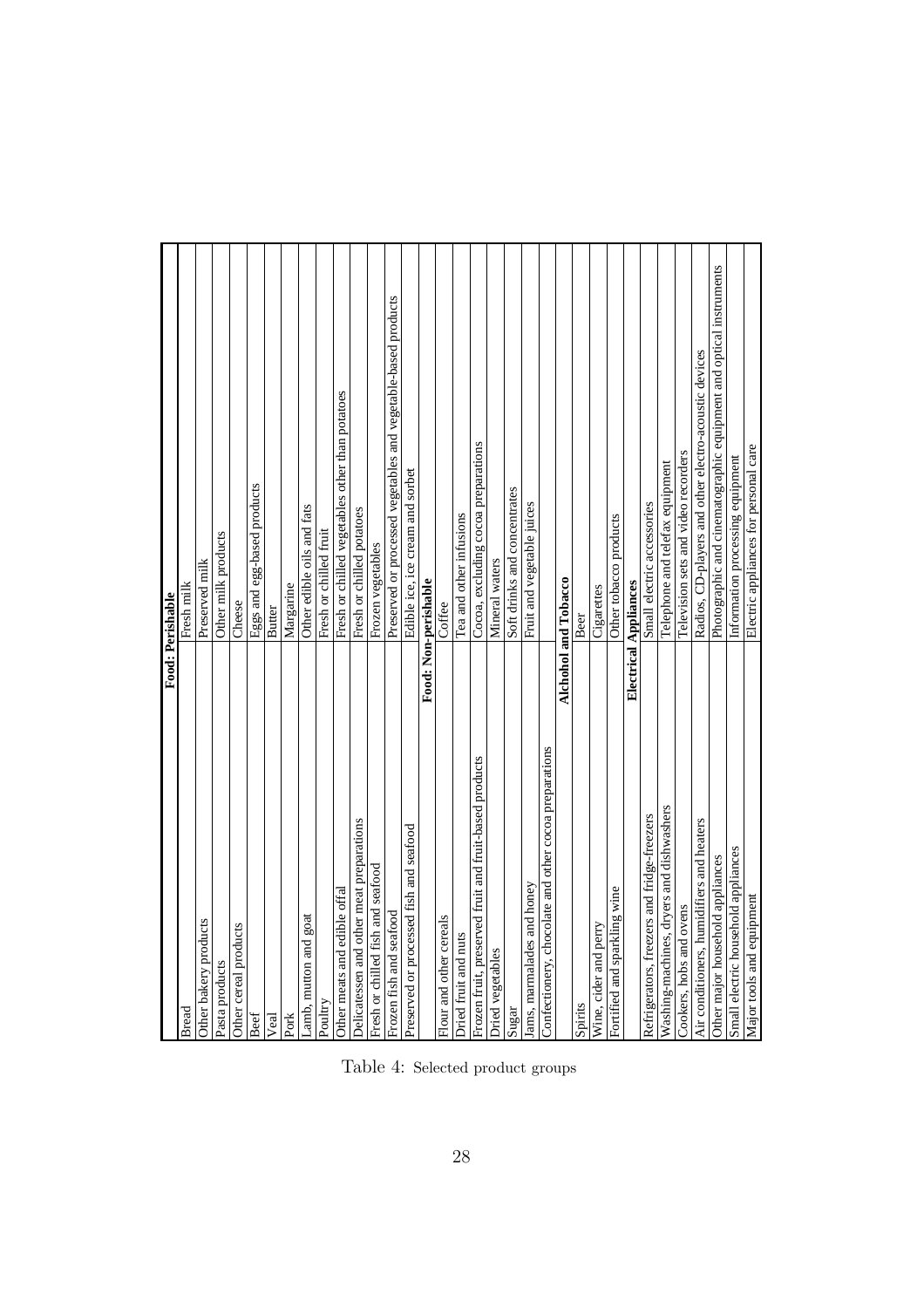|                                                                                                                                            |             |              | DM Zone:                                                                                        | <b>EMU</b> less                                 |              | <b>EMU</b> less |
|--------------------------------------------------------------------------------------------------------------------------------------------|-------------|--------------|-------------------------------------------------------------------------------------------------|-------------------------------------------------|--------------|-----------------|
| <b>Treatment</b> group                                                                                                                     | EMU         |              | $(A+B+G+L+N)$                                                                                   | DM Zone                                         | $rac{7}{5}$  | $rac{7}{5}$     |
| Control group                                                                                                                              | Non-EMU     |              | Non-EMU                                                                                         | Non-EMU                                         | Non-EMU      | Non-EMU         |
| Equation                                                                                                                                   |             | ٦            |                                                                                                 |                                                 |              |                 |
| ŧ<br>EMU                                                                                                                                   | $-0.101$    | $-0.101$     | $-0.139$                                                                                        | $-0.106$                                        | $-0.154$     | $-0.103$        |
|                                                                                                                                            | $(3.60)$ ** | $(4.92)**$   | $(10.19)$ **                                                                                    | $(3.62)$ **                                     | $(8.98)$ **  | $(4.62)$ **     |
| post1999                                                                                                                                   | $-0.004$    | $-0.004$     | 0.006                                                                                           | $-0.012$                                        | 0.002        | $-0.005$        |
|                                                                                                                                            | (0.27)      | (0.38)       | (0.55)                                                                                          | (1.28)                                          | $(0.20)$     | (0.49)          |
| EMU*post1999                                                                                                                               | $-0.005$    | $-0.005$     | $-0.002$                                                                                        | $-0.006$                                        | $-0.011$     | $-0.003$        |
|                                                                                                                                            | (0.32)      | (0.41)       | (0.14)                                                                                          | (0.41)                                          | (0.75)       | (0.23)          |
| A                                                                                                                                          | $-0.035$    | $-0.035$     | $-0.034$                                                                                        | $-0.039$                                        | $-0.03$      | $-0.036$        |
|                                                                                                                                            | $(6.04)$ ** | $(7.81)$ **  | $(8.08)$ **                                                                                     | $(8.10)**$                                      | $(8.80)*$    | $(8.05)$ **     |
| $7*$ EMU                                                                                                                                   | 0.03        | 0.03         | 0.029                                                                                           | 0.033                                           | 0.029        | 0.031           |
|                                                                                                                                            | $(3.38)$ ** | $(5.15)$ **  | $(7.90)**$                                                                                      | $(4.59)$ **                                     | $(6.46)$ **  | $(5.09)$ **     |
| $666$ [ $380$ d $\frac{1}{4}$ $\frac{7}{2}$                                                                                                | 0.05        | 0.05         | 0.043                                                                                           | 0.06                                            | 0.036        | 0.052           |
|                                                                                                                                            | $(4.07)$ ** | $(6.08)$ **  | $(6.34)$ **                                                                                     | $(6.40)$ **                                     | $(5.70)$ **  | $(6.33)**$      |
| 7*EMU*post1999                                                                                                                             | $-0.04$     | $-0.04$      | $-0.036$                                                                                        | $-0.048$                                        | $-0.031$     | $-0.042$        |
|                                                                                                                                            | $(2.80)**$  | $(4.30)**$   | $(5.43)$ **                                                                                     | $(4.31)$ **                                     | $(3.91)$ **  | $(4.47)$ **     |
| Std Dev Real GDP growth rate                                                                                                               | 1.316       | 1.316        | 0.29                                                                                            | 2.325                                           | 0.361        | 1.466           |
|                                                                                                                                            | $(2.01)*$   | $(3.85)$ **  | $(2.02)*$                                                                                       | $(3.91)$ **                                     | (1.20)       | $(4.04)$ **     |
| Std Dev CP Index growth rate                                                                                                               | 1.629       | 1.629        | 1.171                                                                                           | 2.557                                           | 0.13         | 1.812           |
|                                                                                                                                            | (1.28)      | (1.94)       | (1.53)                                                                                          | $(2.85)$ **                                     | (0.28)       | $(2.20)*$       |
| Std Dev real exchange rate                                                                                                                 | $-0.009$    | $-0.009$     | $-0.007$                                                                                        | $-0.012$                                        | $-0.004$     | $-0.009$        |
|                                                                                                                                            | (0.39)      | (0.86)       | (0.70)                                                                                          | (1.18)                                          | (0.38)       | (0.93)          |
| Constant                                                                                                                                   | 0.271       | 0.271        | 0.284                                                                                           | 0.264                                           | 0.299        | 0.271           |
|                                                                                                                                            | $(8.68)$ ** | $(22.99)$ ** | $(25.01)$ **                                                                                    | $(21.71)$ **                                    | $(27.31)$ ** | $(22.91)$ **    |
| <b>Product fixed effects</b>                                                                                                               | Yes         | Yes          | Yes                                                                                             | Yes                                             | Yes          | Yes             |
| R-squared                                                                                                                                  | 0.52        | 0.52         | 0.5                                                                                             | 0.52                                            | 0.5          | 0.52            |
| Observations                                                                                                                               | 1840        | 1840         | 1840                                                                                            | 1840                                            | 1840         | 1840            |
| Estimation                                                                                                                                 | Robust      |              |                                                                                                 | Robust, premitting clustering by product groups |              |                 |
| Notes: Robust t statistics in parentheses; * significant at 5%; *** significant at 1%                                                      |             |              |                                                                                                 |                                                 |              |                 |
| The EMU dummy denotes dummy of the treatment group; ie the DM zone comprising Austria, Belgium, Germany, Luxembourg and the Netherlands in |             |              |                                                                                                 |                                                 |              |                 |
| equation 3, and relative to thi                                                                                                            |             |              | s grouping the remaining EMU countries in equation 4; Germany and the Netherlands in equation 5 |                                                 |              |                 |
| and relative to this grouping, remaining EMU in equation 6                                                                                 |             |              |                                                                                                 |                                                 |              |                 |

Table 5: Regression results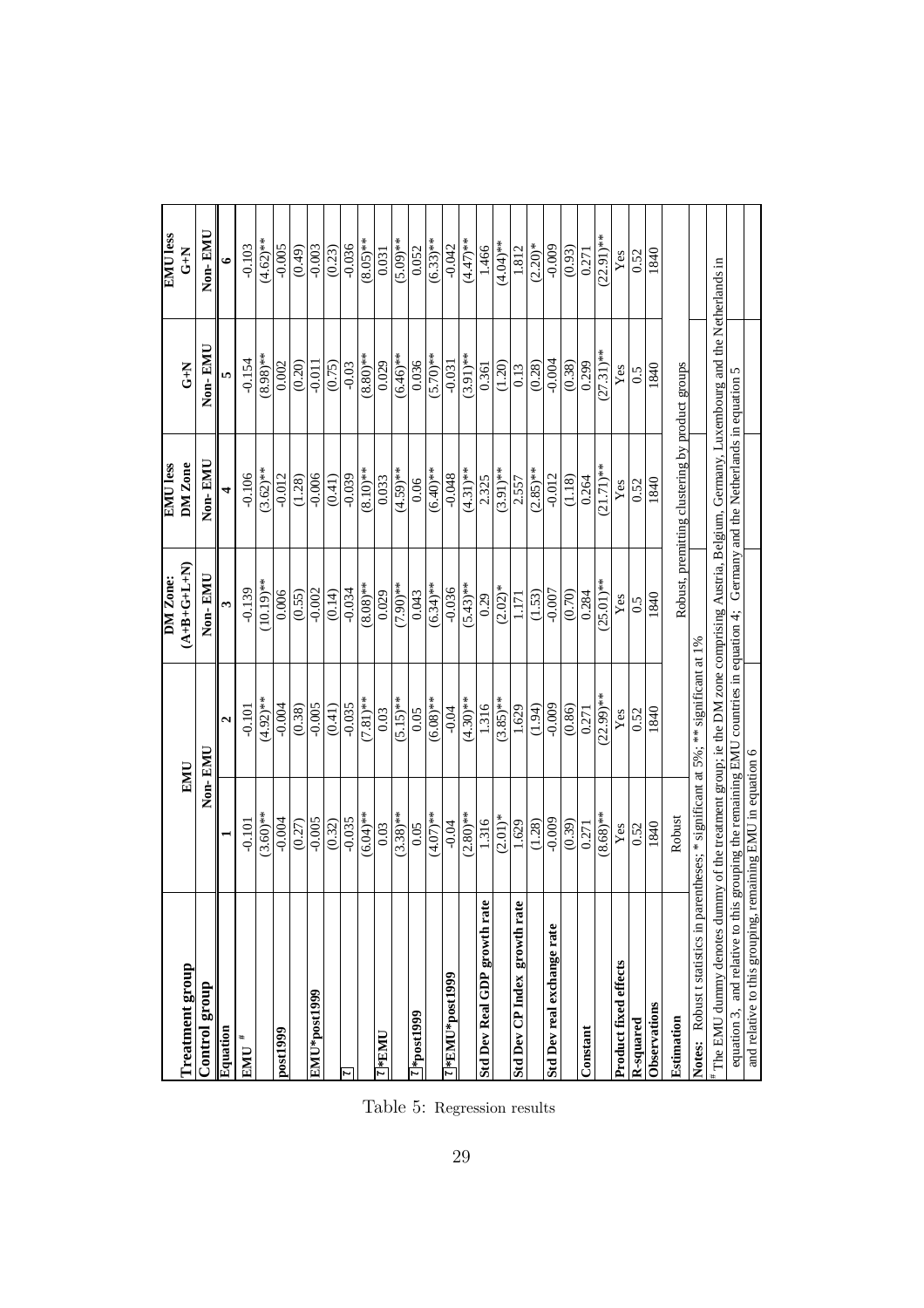|                                                                                                            |             | DM Zone:              | <b>EMU</b> less |              | <b>EMU</b> less |
|------------------------------------------------------------------------------------------------------------|-------------|-----------------------|-----------------|--------------|-----------------|
| Treatment group                                                                                            | EMU         | $(G + A + B + N + L)$ | DM Zone         | $\tilde{t}$  | $\tilde{t}$     |
| Control group                                                                                              | Non-EMU     | Non-EMU               | Non-EMU         | Non-EMU      | Non-EMU         |
| Equation                                                                                                   |             | $\mathbf{\hat{z}}$    |                 | 4            |                 |
| $EMU$ #                                                                                                    | $-0.109$    | $-0.144$              | $-0.107$        | -0.176       | $-0.114$        |
|                                                                                                            | $(3.87)$ ** | $(9.65)***$           | $(3.68)$ **     | $(8.23)$ **  | $(5.24)$ **     |
| post1999                                                                                                   | $-0.002$    | 0.008                 | $-0.011$        | 0.001        | $-0.002$        |
|                                                                                                            | (0.14)      | (0.70)                | (1.19)          | $(0.11)$     | (0.22)          |
| EMU*post1999                                                                                               | $-0.007$    | $-0.003$              | $-0.005$        | $-0.014$     | $-0.005$        |
|                                                                                                            | (0.40)      | (0.24)                | (0.38)          | (0.97)       | (0.40)          |
| ╔                                                                                                          | $-0.037$    | $-0.036$              | $-0.038$        | $-0.033$     | $-0.039$        |
|                                                                                                            | $(6.17)$ ** | $(7.90)$ **           | $(7.30)$ **     | $(8.22)$ **  | $(8.57)$ **     |
| $1$ M $\rm H_{\rm A}$                                                                                      | 0.033       | 0.031                 | 0.034           | 0.035        | 0.034           |
|                                                                                                            | $(3.61)$ ** | $(7.54)$ **           | $(4.54)$ **     | $(6.40)$ **  | $(5.71)$ **     |
| $\overline{\mathcal{I}}^*$ post1999                                                                        | 0.052       | 0.046                 | 0.058           | 0.04         | 0.055           |
|                                                                                                            | $(4.18)$ ** | $(6.53)$ **           | 5.96)**         | 5.96)**      | $(6.77)**$      |
| $\overline{10} * \overline{\text{EMUS}}$ and $\overline{100} * \overline{\text{OMUS}}$                     | $-0.056$    | $-0.049$              | $-0.067$        | $-0.05$      | $-0.061$        |
|                                                                                                            | $(3.89)$ ** | $(7.03)$ **           | $(6.04)$ **     | $(5.88)$ **  | $(6.73)$ **     |
| $\overline{z}$ k $\rm EMU^*$ post1999* $\rm Q$ 2                                                           | $-0.05$     | $-0.045$              | $-0.053$        | $-0.044$     | $-0.053$        |
|                                                                                                            | $(3.49)$ ** | $6.70$ )**            | $(4.84)$ **     | 5.11)**      | $(5.73)$ **     |
| $\overline{\tau}$ *EMU*post1999*Q3                                                                         | $-0.04$     | $-0.039$              | $-0.046$        | $-0.035$     | $-0.044$        |
|                                                                                                            | $(2.76)$ ** | $(5.61)$ **           | $(4.35)$ **     | $(4.07)$ **  | $(4.82)$ **     |
| $\overline{\tau}$ *EMU* <code>post1999</code> * $\rm O$ 4                                                  | $-0.024$    | $-0.02$               | $-0.024$        | $-0.015$     | $-0.024$        |
|                                                                                                            | (1.65)      | $(2.83)$ **           | (1.85)          | (1.50)       | $(2.42)*$       |
| Std Dev Real GDP growth rate                                                                               | 1.247       | 0.26                  | 2.204           | 0.585        | $\vec{=}$       |
|                                                                                                            | $(1.99)*$   | (1.92)                | $3.69)***$      | (1.45)       | $(4.08)$ **     |
| Std Dev CP Index growth rate                                                                               | 1.547       | 1.241                 | 2.267           | 0.005        | 1.788           |
|                                                                                                            | (1.22)      | (1.66)                | $(2.41)*$       | (0.01)       | $(2.18)*$       |
| Std Dev real exchange rate                                                                                 | $-0.009$    | $-0.008$              | $-0.011$        | $-0.005$     | $-0.01$         |
|                                                                                                            | (0.41)      | (0.79)                | (1.10)          | (0.46)       | $(1.02)$        |
| Constant                                                                                                   | 0.284       | 0.296                 | 0.271           | 0.303        | 0.287           |
|                                                                                                            | 9.19)**     | $22.97***$            | $(19.61)$ **    | $(22.50)$ ** | $(21.73)$ **    |
| Product fixed effects                                                                                      | Yes         | Yes                   | Yes             | Yes          | Yes             |
| R-squared                                                                                                  | 0.55        | 0.52                  | 0.56            | 0.52         | 0.56            |
| Observations                                                                                               | 1786        | 1791                  | 1767            | 1738         | 1795            |
| Notes: Robust t statistics in parentheses; * significant at 5%; ** significant at 1%                       |             |                       |                 |              |                 |
| # See Table 1 for intrepreation of the EMU dummy                                                           |             |                       |                 |              |                 |
| All equations have been estimated with robust variance estimator, allowing for clustering by product group |             |                       |                 |              |                 |
|                                                                                                            |             |                       |                 |              |                 |

Table 6: Regression results: Non-linearity in convergence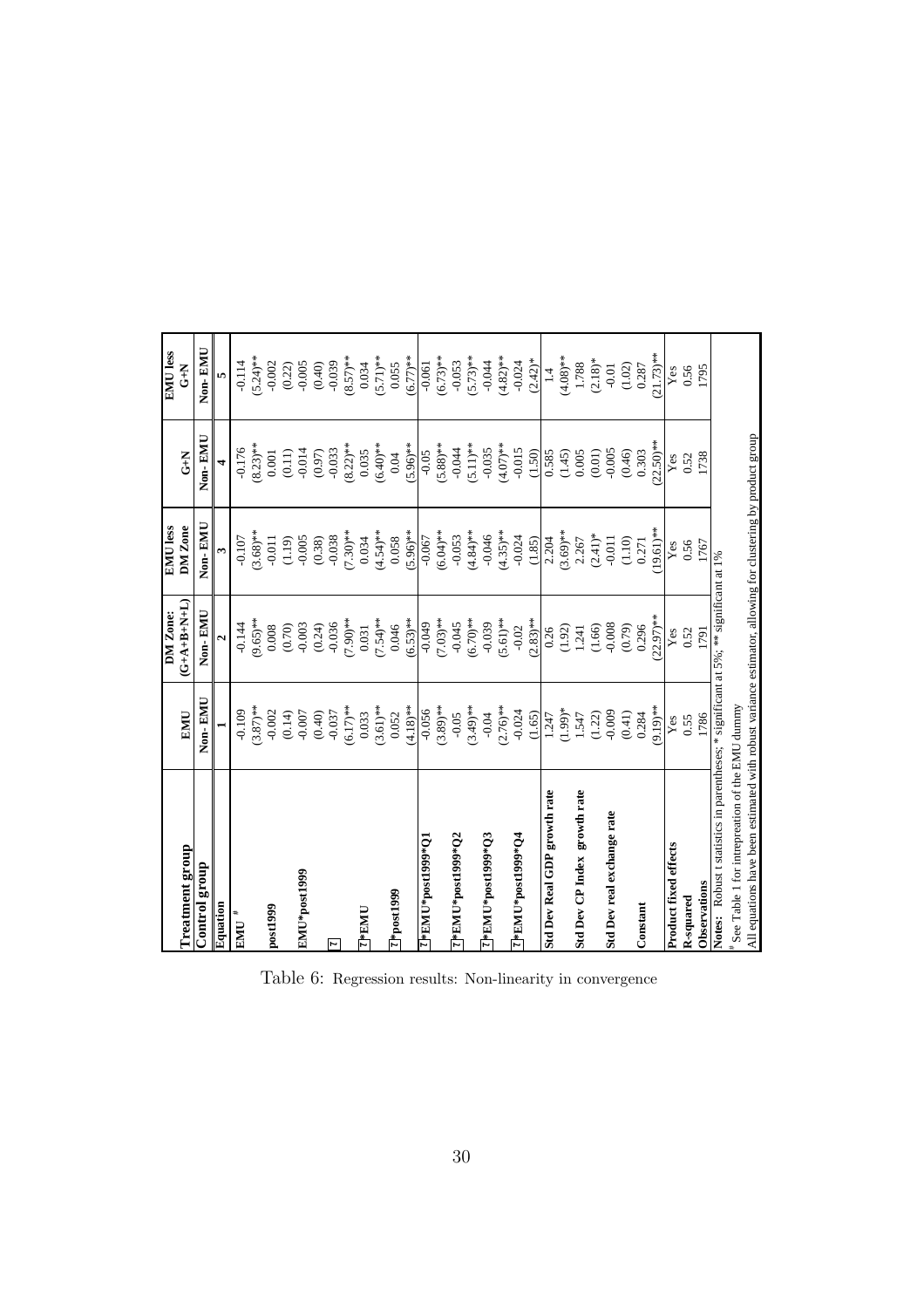|                                                                                                                          |                 |                     | Alchohol and | Electrical   |
|--------------------------------------------------------------------------------------------------------------------------|-----------------|---------------------|--------------|--------------|
|                                                                                                                          | Perishable Food | Non-Perishable food | Tobacco      | appliances   |
| Equation                                                                                                                 |                 |                     | m            |              |
| <b>TIME</b>                                                                                                              | $-0.053$        | $-0.158$            | 0.106        | $-0.218$     |
|                                                                                                                          | (1.51)          | $(2.28)*$           | $(2.28) +$   | $(5.40)**$   |
| post1999                                                                                                                 | $-0.013$        | 0.006               | 0.007        | 0.012        |
|                                                                                                                          | (0.83)          | (0.20)              | (0.21)       | (0.52)       |
| EMU*post1999                                                                                                             | $\circ$         | $-0.038$            | $-0.074$     | 0.01         |
|                                                                                                                          | (0.01)          | (0.77)              | (1.56)       | (0.41)       |
| $\overline{5}$                                                                                                           | $-0.02$         | $-0.038$            | $-0.011$     | $-0.064$     |
|                                                                                                                          | $(3.26)$ **     | $(3.52)**$          | (0.87)       | $(5.33)$ **  |
| $\mathrm{IMF}*\overline{\mathcal{I}}$                                                                                    | 0.012           | 0.043               | 0.01         | 0.056        |
|                                                                                                                          | (1.28)          | $(2.55)*$           | (0.79)       | $(3.59)$ **  |
| <b>666LLSOd*_2</b>                                                                                                       | 0.014           | 0.037               | 0.022        | 0.085        |
|                                                                                                                          | (1.18)          | $(3.32)$ **         | (1.43)       | $(2.52)*$    |
| $\overline{c}$ *EMU*POST1999                                                                                             | 0.001           | $-0.031$            | 0.004        | $-0.081$     |
|                                                                                                                          | (0.08)          | $(1.91) +$          | (0.18)       | $(2.19)*$    |
| <b>Std Dev Real GDP growth rate</b>                                                                                      | 0.442           | 1.963               | 2.096        | 2.934        |
|                                                                                                                          | (0.76)          | $(1.85)$ +          | (1.16)       | $(4.01)$ **  |
| Std Dev CP Index growth rate                                                                                             | $-1.207$        | 2.034               | 1.644        | 3.719        |
|                                                                                                                          | (0.72)          | (0.62)              | (0.45)       | (1.56)       |
| Std Dev real exchange rate                                                                                               | 0.006           | 0.018               | $-0.019$     | 0.035        |
|                                                                                                                          | (0.60)          | (1.13)              | (0.78)       | (0.81)       |
| Constant                                                                                                                 | 0.289           | 0.21                | 0.268        | 0.322        |
|                                                                                                                          | $(11.71)$ **    | $(6.46)$ **         | $(3.69)*$    | $(19.34)$ ** |
| Product fixed effects                                                                                                    | $\mathbf{Yes}$  | Yes                 | Yes          | Yes          |
| <b>R-squared</b>                                                                                                         | 0.4             | 0.53                | 0.67         | 0.48         |
| Observations                                                                                                             | 448             | 224                 | 96           | 224          |
| Notes: Robust t statistics in parentheses; + significant at $10\%$ ; * significant at 5%; ** significant at 1%           |                 |                     |              |              |
| In all equations, the treatment group is EMU and the control group comprises the Non-EMU countries                       |                 |                     |              |              |
| All equations have been estimated with robust variance estimator, and allowing for auto-correlation within product group |                 |                     |              |              |

Table 7: Regression results: Selected product groups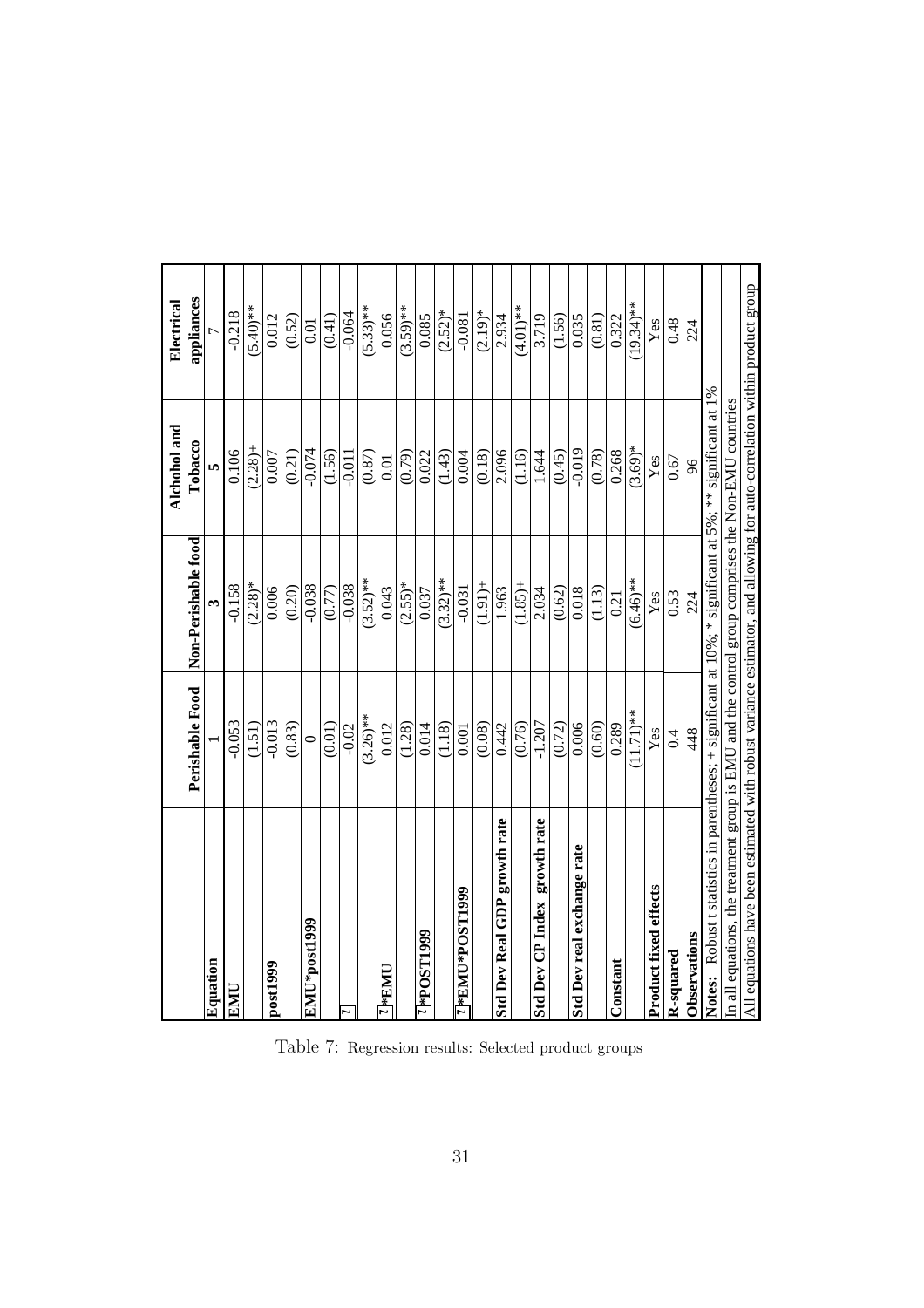## References

Balassa, B. (1964). 'The Purchasing Power Parity Doctrine: A Re-Appraisal', Journal of Political Economy, 72, pp. 584-596.

Baye, M., Gatti, R., Kattuman, P. and Morgan, J. (2003) 'Online pricing and the euro changeover: Cross-country comparisons', Judge Institute of Management, University of Cambridge, mimeo.

Beck, G. and Weber, A. (2003) 'How Wide Are European Borders? On the Integration Effects of Monetary Unions', Working Paper No. 2001/07 (Frankfurt, Germany: Centre for Financial Studies). A revised version of a paper published first in 2001.

Beck, G.W. (2003) 'Nominal Exchange Rate Regimes and Relative Price Dispersion: On the Importance of Nominal Exchange Rate Volatility for the Width of the Border', Working Paper 45, Centre for Financial Studies.

Cecchetti, S., Nelson, M. and Sonora, R. (1999) 'Price Level Convergence Among United States Cities: Lessons for the European Central Bank', Working Paper No. 7681 (Cambridge, MA, USA: NBER).

Crucini, M.J. and Shintani, M. (2002) 'Persistence in Law-of-One-Price Deviations: Evidence from Micro Data', Mimeo.

Crucini, M.J., Telmer, C.I and Zachariadis, M. (2001) 'Understanding European Real Exchange Rates', Working Paper No. 227, Carnegie Mellon University, Graduate School of Industrial Administration.

Eleftheriou, M. (2003) 'On the Robustness of the Taylor Rule in the EMU', Working Paper No. ECO2003/17, Department of Economics, European University Institute, San Domenico di Fiesole, Italy.

Engel, C. and Rogers, J.H. (1996) 'How Wide is the Border?', American Economic Review, 86, pp. 1112-1125.

Engel, C. and Rogers, J.H. (2004) 'European Product Market Integration After the Euro', Economic Policy, pp.347-384.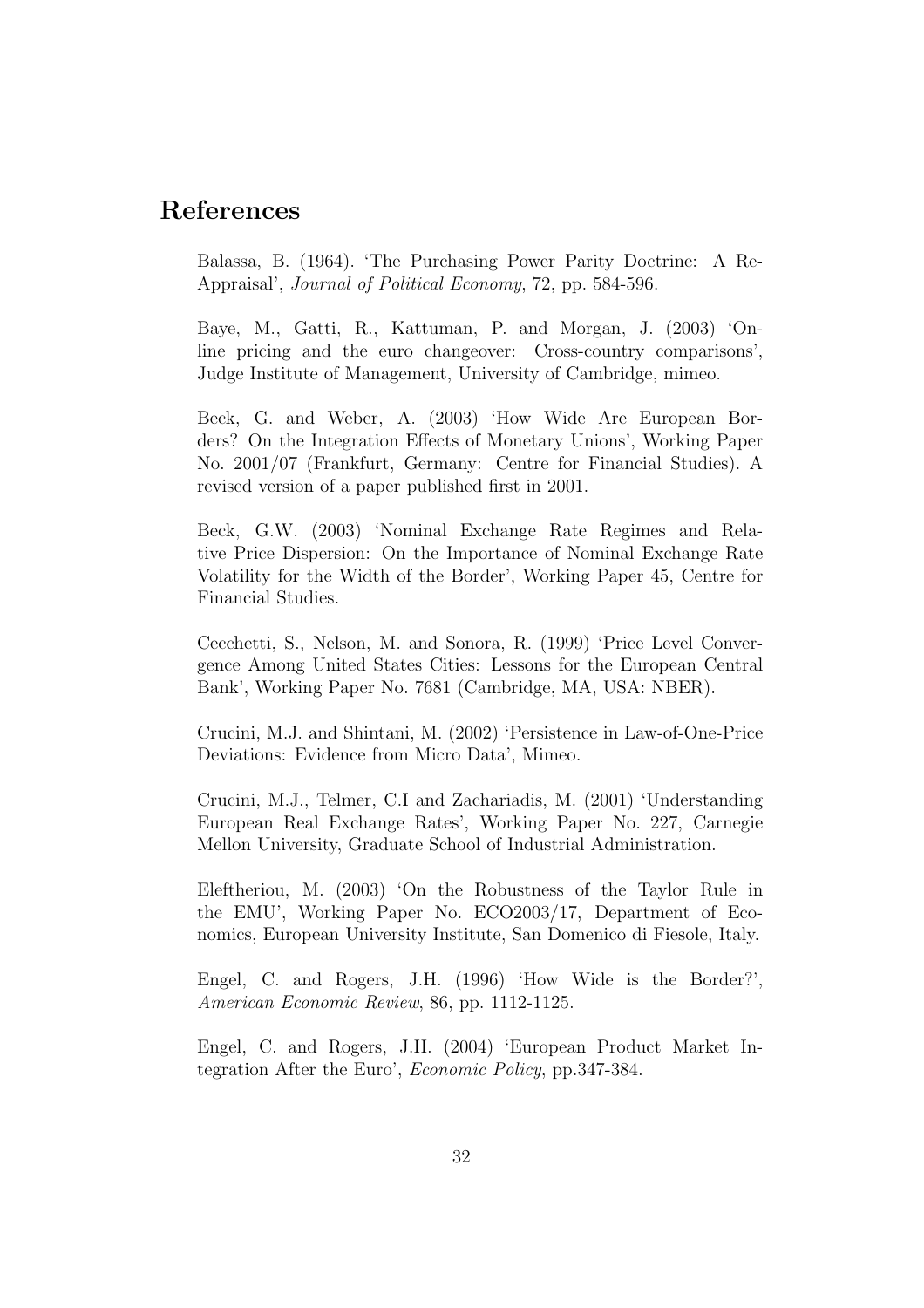European Commission (1990) 'One market, one money: An evaluation of the potential benefits and costs of forming an economic and monetary union', European Economy, No. 44, October.

European Commission (1996) 'The 1996 single market review background information for the report to the Council and European Parliament', Commission Staff Working Paper, SEC (96) 2378 (Brussels, Belgium), 16/12/1996.

European Commission (1999) 'Report on Economic and Structural Reform in the EU', European Economy, Supplement A, Economic Trends, January.

Eurostat (2003a) 'Methodological note for the revision of the PPP from 1995 to 2000', Luxembourg.

Eurostat (2003b) 'Description of Purchasing Power Parity methods and practices of Eurostat-OECD comparison programme', Luxembourg.

Fehr, E. and Tyran, J. (2001) 'Does Money Illusion Matter?' American Economic Review, 91, pp.1239-1262.

Feuerstein, S. (2003) 'International Price Discrimination and Intra-Industry Trade', Alfred Weber-Institute, University of Heidelberg, Germany.

Freeman, R.B. (1995) 'Are Your Wages Set in Beijing?' Journal of Economic Perspectives, 9, pp.15-32.

Friberg, R. and Mathä, T. (2004) 'Does a Common Currency Lead to (More) Price Equalisation? The Role of Psychological Pricing Points', Economic Letters, 84, pp.281-287.

Gajewski, P. and Kowalski, J. (2004) 'Price Convergence in the European Union Countries', Mimeo, Institute of Economics, University of Lodz, Poland.

Glick, R. and Rose, A., (2001) 'Does a currency union affect trade? The time series evidence', Working Paper No. 8396 (Cambridge, MA, USA: NBER).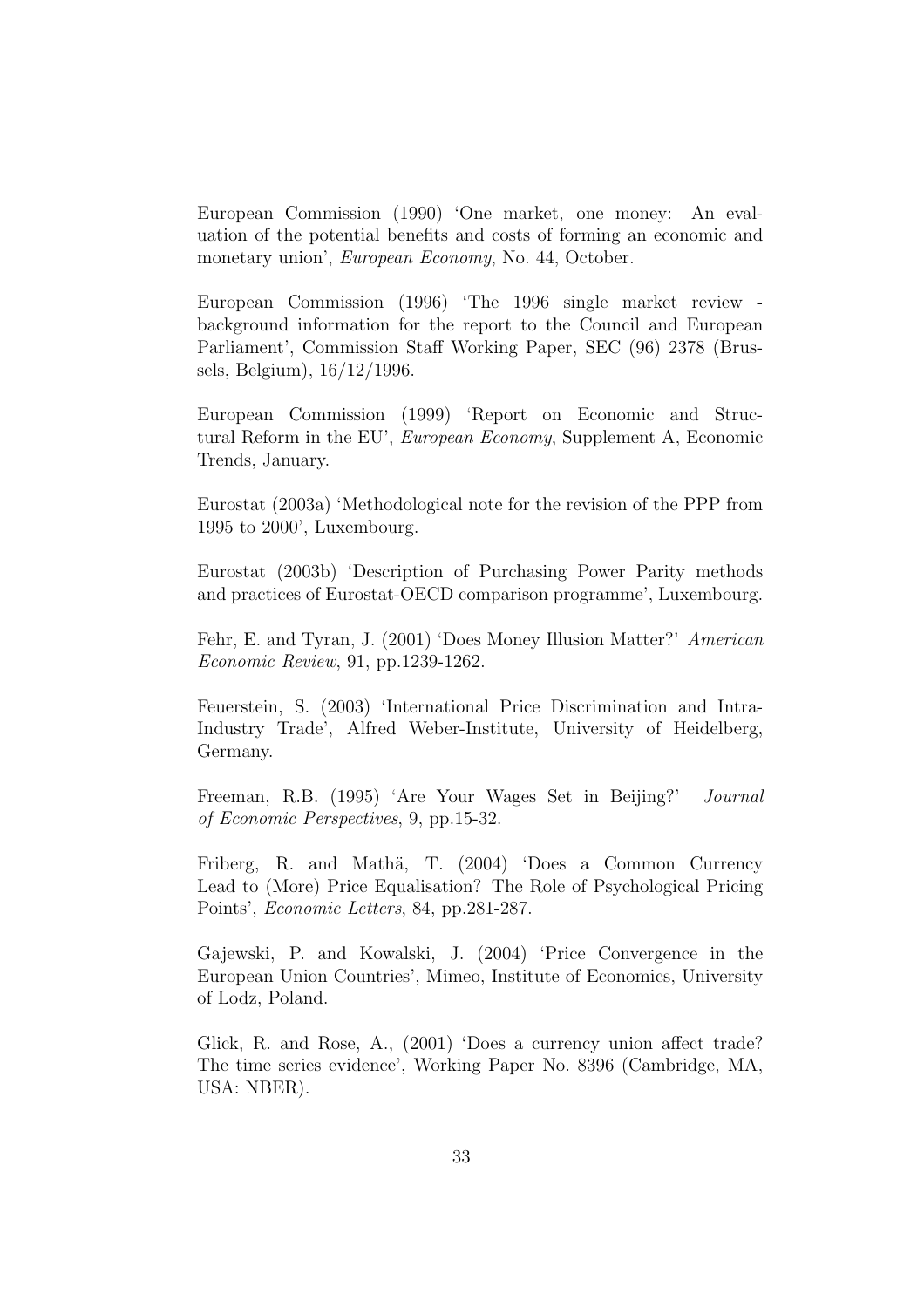Goldberg, P. and Verboven, F. (2004) 'Market integration and convergence to the law of one price: Evidence from the automobile industry'Journal of Intenational Economics, Forthcoming.

Haffner, R.C.G. (1999) 'Price Convergence in the European Union', Financial Markets Policy Directorate, Netherlands Ministry of Finance.

Haskel, J. and Wolf, H. (2001) 'The Law of One Price - A Case Study', Scandinavian Journal of Economics, Vol. 103, pp. 545-558.

HM Treasury, UK (2003) 'Prices and EMU', London: The Stationery Office.

Honohan, P. and Lane, P.R. (2003) 'Divergent Inflation Rates in EMU', Economic Policy, pp.357-394.

Horvath, J. and Vidovic, S. (2004) 'Price Variability and the Speed of Adjustment to the Law of One Price: Evidence from Slovakia', BOFIT Discussion Paper 3, Bank of Finland, Helsinki.

Imbs, J., Mumtaz, H., Ravn, M.O. and Rey, H. (2004) 'Price Convergence: What's on TV?' Mimeo.

Isgut, I. (2002) 'Common currencies and market integration across cities: How strong is the link?', Department of Economics, Wesleyan College, Middletown CT, mimeo.

Levin, A. and Lin, C. (1992) 'Unit root tests in panel data: Asymptotic and finite-sample properties', Discussion Paper 92-23, Department of Economics, University of California at San Diego, USA.

Lutz, M. (2004) 'Pricing in Segmented Markets, Arbitrage Barriers and the Law of One Price: Evidence from the European Car Market', Review of International Economics 12(3), pp. 456-475.

Lutz, M. (2003) 'Price convergence under EMU? First estimates', Discussion Paper No. 2003-08, Department of Economics, University of St. Gallen, Switzerland.

Maier, P. and Cavelaars, P. (2004) 'Convergence of Price Levels: Lessons from the German Reunification', Journal of Comparative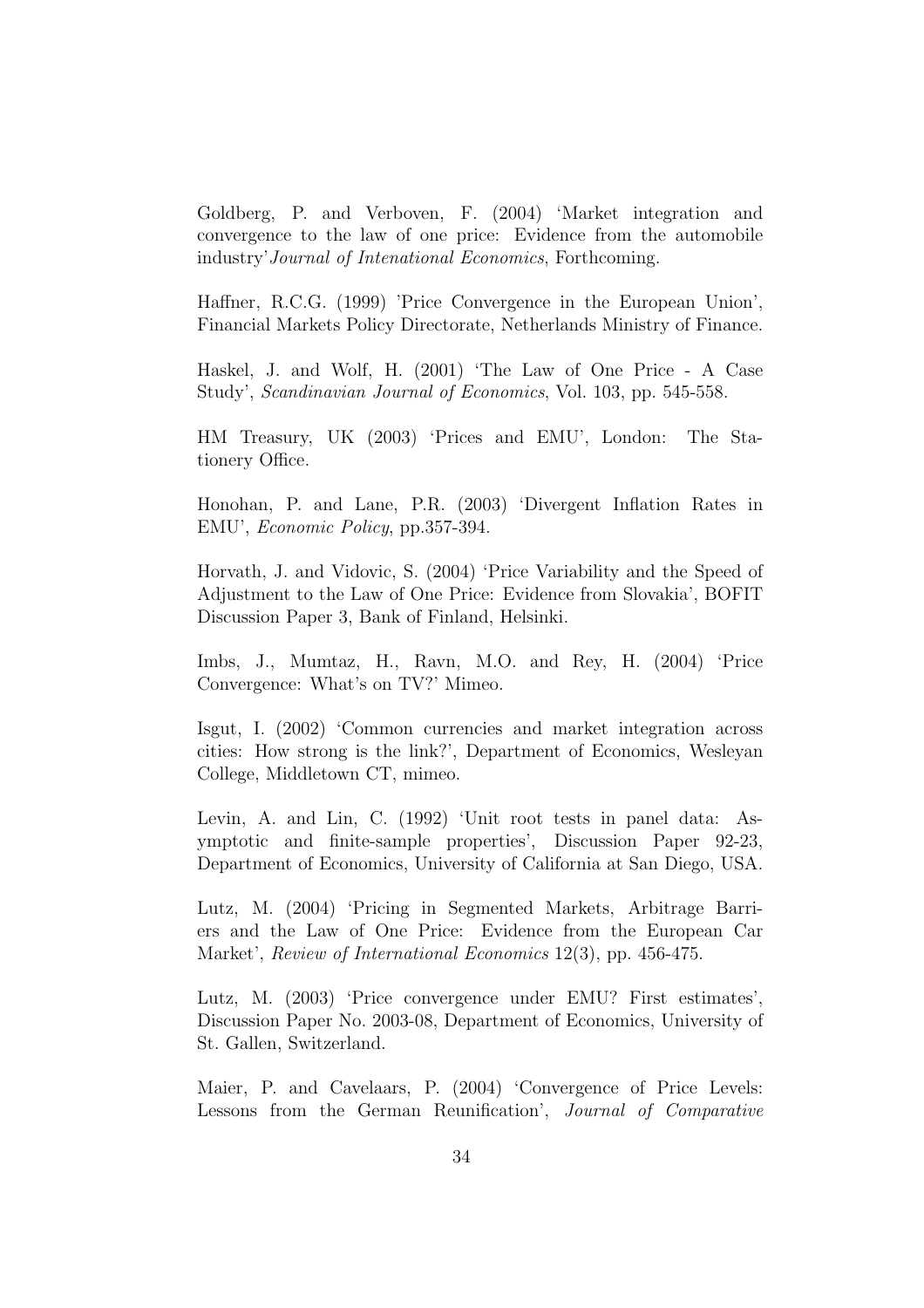Economics, 32, pp.467-481.

Mathä, T. (2003) 'What to expect of the euro? Estimating price differences using individual products from the surrounding regions of Luxembourg', mimeo, Banque Centrale de Luxembourg.

Micco, A., Stein, E. and Ordonez, G. (2003) 'The Currency Union Effect on Trade: Early Evidence from EMU', Economic Policy, pp.315-356.

Parsley, D.C. and Wei, S-J. (2001) 'Limiting Currency Volatility to Stimulate Goods Market Integration', Working Paper No. 8468 (Cambridge, MA, USA: NBER).

Parsley, D.C. and Wei, S-J. (1996) 'Convergence to the Law of One Price Without Trade Barriers or Currency Fluctuations', Quarterly Journal of Economics, pp.1211-1236.

Persson, T. (2001) 'Currency Unions and Trade: How Large is the Treatment Effect?' Economic Policy, 33, pp.434-448.

Rogers, J. (2001) 'Price level convergence, relative prices and inflation in Europe', International Finance Discussion Paper No. 699 (Washington, DC, USA: Board of Governors of the Federal Reserve System).

Rogers, J. (2002) 'Monetary union, price level convergence, and inflation: How close is Europe to the United States?', International Finance Discussion Paper No. 740 (Washington, DC, USA: Board of Governors of the Federal Reserve System).

Rogers, J.H., Hufbauer, G. and Wada, E. (2001) 'Price Level Convergence and Inflation in Europe', Working Paper 01-1 (Washington, D.C., USA: Institute for International Economics).

Rose, A. (2000) 'One Money, One Market: The Effect of Common Currencies on Trade', Economic Policy, 30, pp. 7-45.

Rose, A. (2002) 'Honey, the Currency Union Effect on Trade Hasn't Blown Up', World Economy, 25(4), pp. 475-79.

Rose, A. and van Wincoop, E. (2001) 'National borders as a bar-